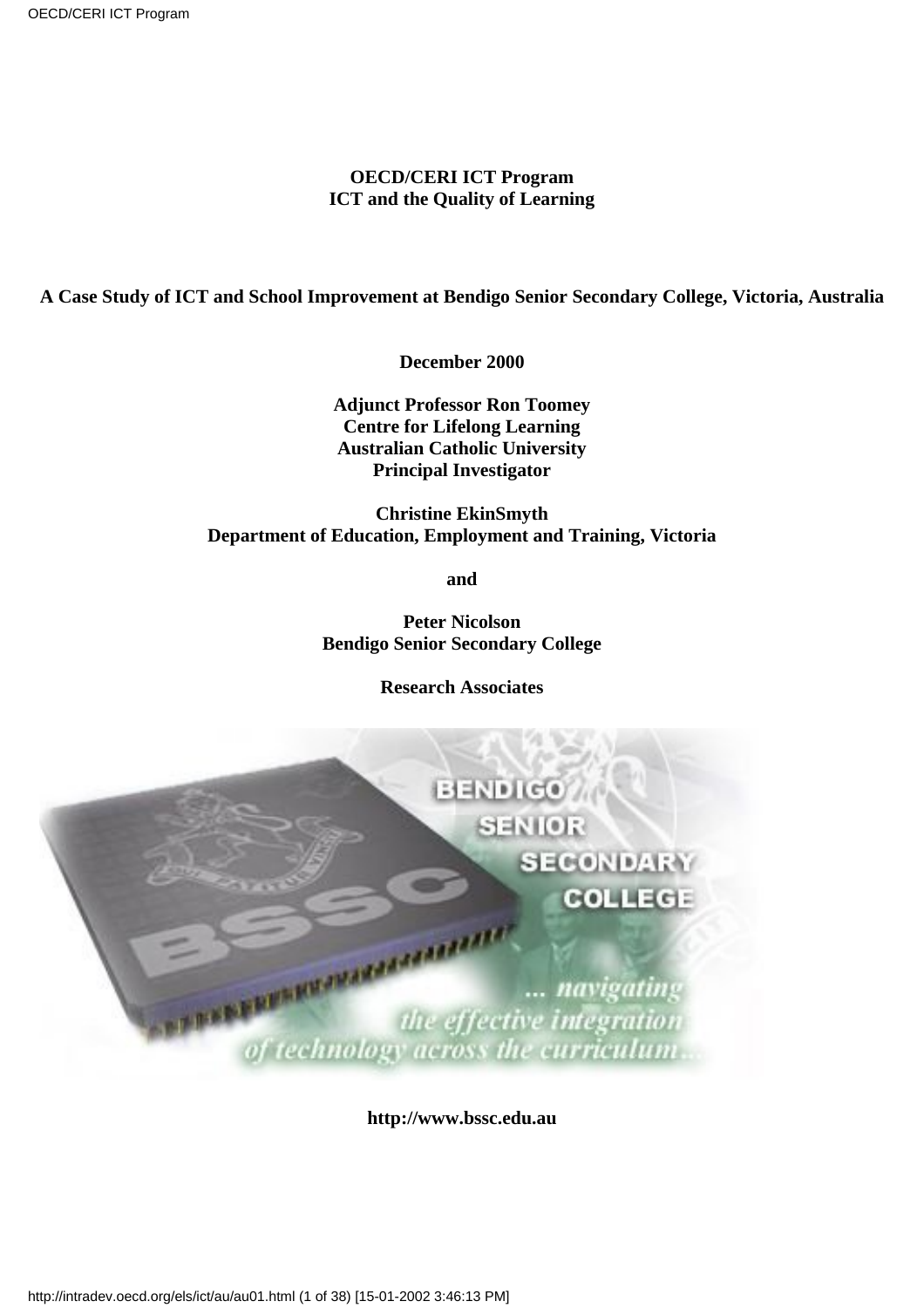## **1. Overview**

**Leadership and power sharing was a strongly held principle from the start of the Information and Communication Technology (ICT) plan. Committees developed both plans and four management level positions have a distinct role in the ICT plan: Technology Development Manager, Curriculum Coordinator, Learning Technology Manager and the Professional Development Coordinator. A number of teams have a strong commitment to the plan. Each of the nine faculty areas have individual ICT plans which are a subset of the overall school plan, the school library team, the five teaching and learning coaches and the technical support team.**

*Part of a paper delivered by the school Principal, early on in the project, that indicates a team approach, combined with decisive leadership, to whole school change was adopted at the school. The whole school change plan involved changing attitudes to teaching and learning, including the installation of an extensive ICT infrastructure, and changing the organisational and management practices of the school.*

#### **1.1 The School and Its Context**

Bendigo Senior Secondary College (BSSC) is a single campus senior secondary college with 1,787 students enrolled in years 11 and 12, the final two years of secondary school in Victoria, Australia. They are involved in 9 study areas including the Arts, Business Studies, English, Human Development, Mathematics, Science, Technology Studies including Information Technology, Studies of Society and Environment (SOSE) and Languages Other Than English (LOTE). There is also a range of Vocational Education and Training (VET) courses offered to students. There is a staff of 113 effective full time teachers and 46 support staff. The school s annual operating budget exceeds \$8.6 million.



The college is centrally located, adjacent to the City of Bendigo s public gardens, which provide the outlook from the front of its nineteen twenties style red brick building. The school itself was established in 1907. Student and staff cars flood the available parking space behind the buildings. There is no student uniform. All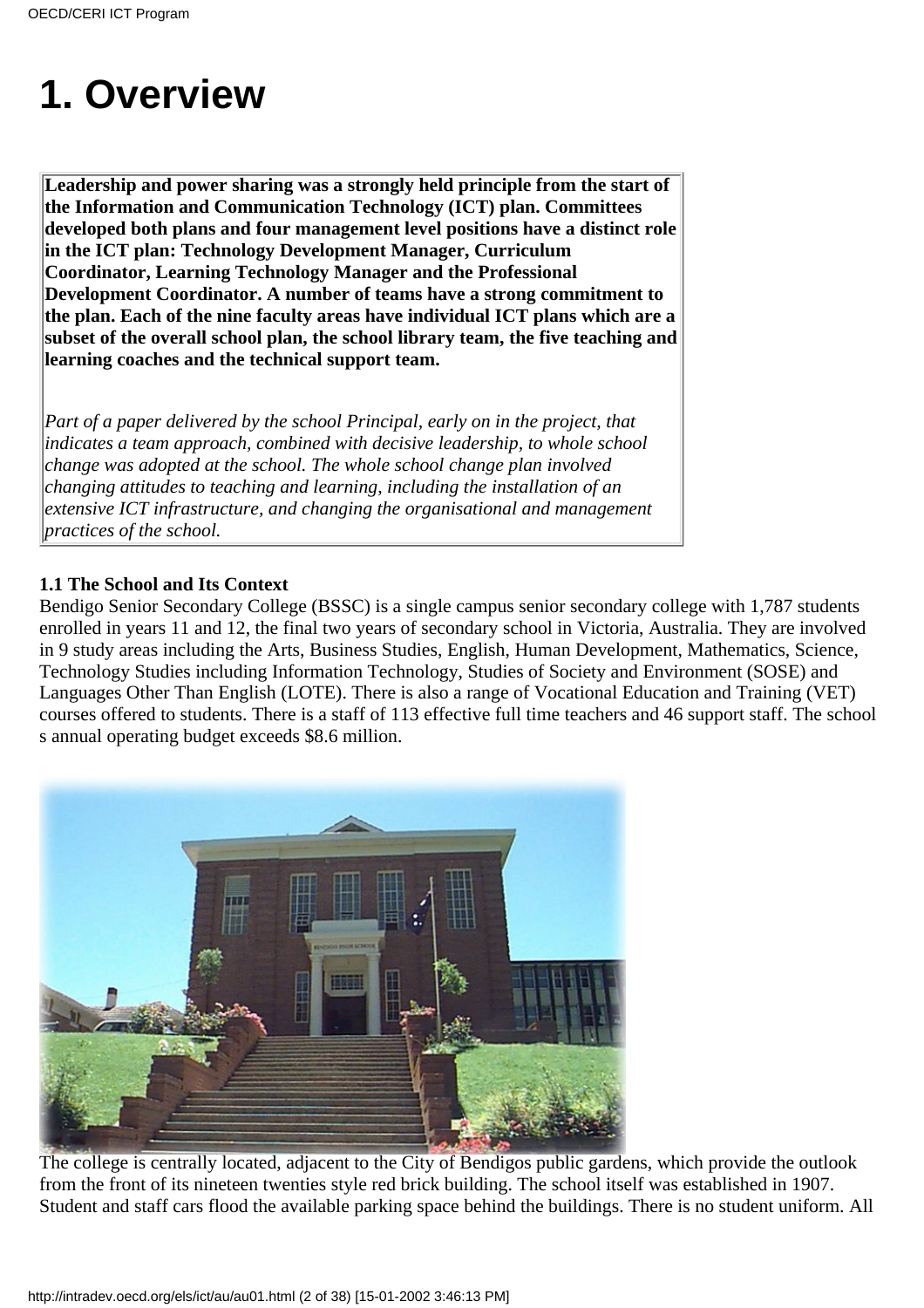staff members prominently wear nametags. Between two thousand and four thousand visitors come annually to inspect the school on the grounds of its international reputation in the field of school restructuring and particularly the use of ICT in the restructuring process.

There is an air of collegiality about the school. Teachers plan and work in groups. There are numerous working groups, some developing new practices and others monitoring current practices. Students are considered to be young adults and are largely treated as higher education students. The expectation is that they will accept responsibility for their own learning. There is a sense of harmony and purpose within the energetic school community.

Bendigo is the Australian State of Victorias fourth largest city of eighty thousand people. It is the regional centre for Central Victoria. It is a heritage city that has its origins in the gold mining that occurred in the district in the 1850s.

<span id="page-2-0"></span>BSSC is in like school Group Seven<sup>[\[1\]](#page-36-0)</sup> within the Victorian Department of Education, Employment and Trainings categorisations of state secondary schools. Group Seven has a relatively high proportion of students on Education Maintenance Allowance/Youth Allowance and a low proportion of Non English Speaking Background (NESB) students. The schools in this like school group are not considered to be high performance schools.

<span id="page-2-1"></span>The school places strong emphasis on lifelong learning skills. It offers the greatest range of units at the senior secondary level in Victoria (VCE)<sup>[2]</sup>, a range of Vocational and Education Training (VET)<sup>[\[3\]](#page-37-1)</sup> programs, apprenticeships, traineeships and is an accredited provider of CISCO, Microsoft and Aries<sup>[4]</sup> courses.

<span id="page-2-2"></span>The VCE marks the satisfactory completion of secondary schooling in Victoria. It is comprised of forty-four study designs and more than twenty VET courses that are offered over the final two years of secondary schooling. Typically, students select the equivalent of five subjects each year.

The VCE has been in a transition period during the year 2000. Recently, it has been revised to incorporate more school based tests and fewer of the large scale, research based projects that characterised its previous form. According to some staff members at BSSC, this has made some students more inordinately focussed on the content and assessment aspects of study designs than was formerly the case. This has had, in their view, the effect of making generic skill development in young people more challenging at present as the new system beds down.

BSSC takes the notion of continuous improvement very seriously. All aspects of the college are subjected to ongoing evaluation processes. Recently, the college moved to be accredited by the European Council of International Schools (ECIS). One reason for doing so was the desire to be able to bench-mark itself against strong international criteria.

Since 1994, BSSC has been pursuing an agenda for whole school change. The key goal of the whole school reform effort has been to improve the quality of teaching and learning at the college. The incorporation of the widespread, effective use of ICT, a reconsideration of approaches to teaching and learning and an organisational restructure were all, in combination, intended to contribute to that key goal. ICT was the catalyst for the reform effort. Its introduction was to play a major role in the transformation of teaching and learning and the reorganisation of management and administration arrangements.

Over the past seven years the school has:

- Revised its overall organisational and management structure
- Reorganised its decision making processes and procedures
- Expanded and revised its curriculum arrangements
- Developed an extensive in-house professional development program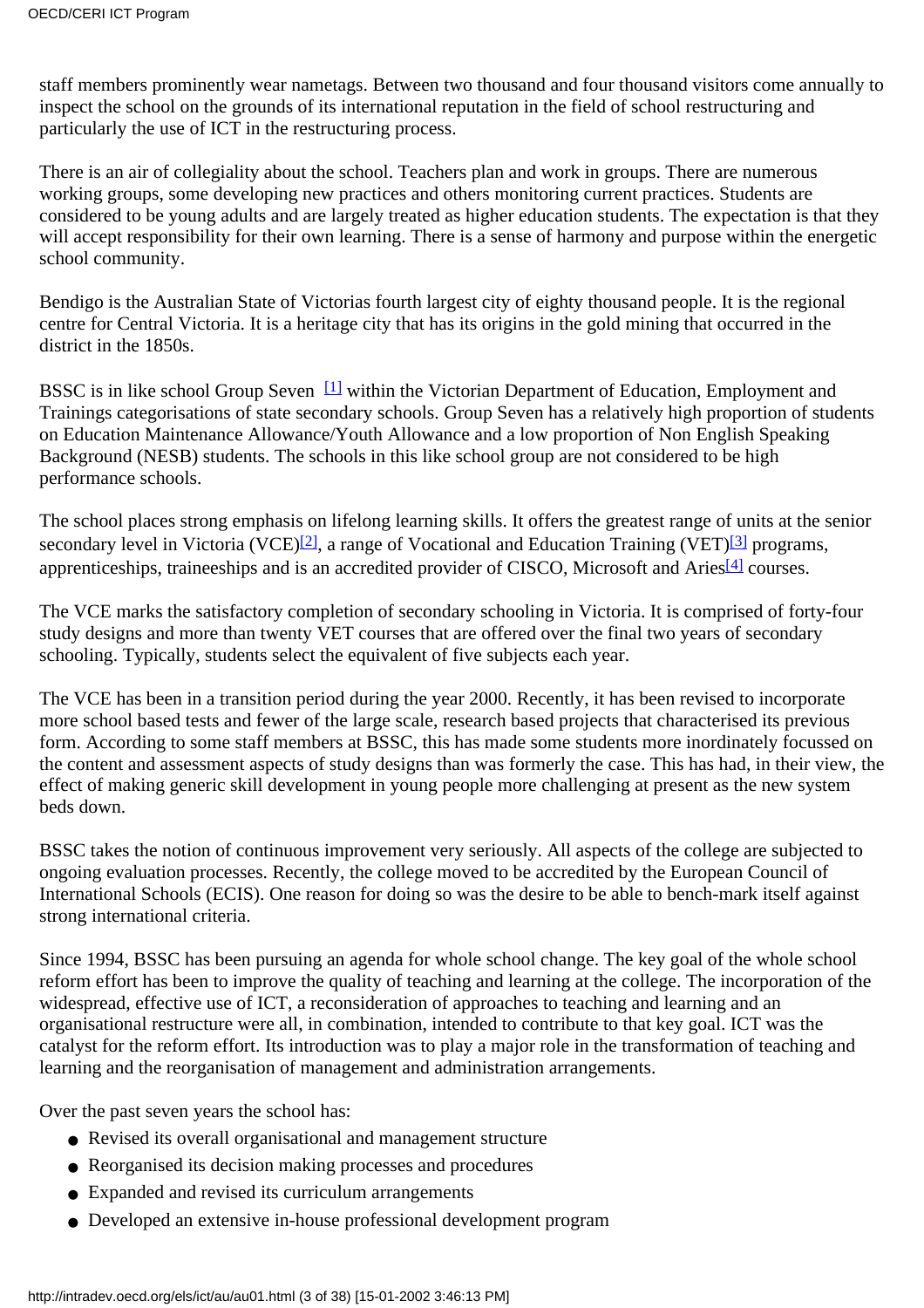- Established a formal annual review and appraisal process for all staff
- Radically revised its timetable and the pattern of student access to the school and staff
- Redesigned much of the classroom space so as to accommodate better student centred-teacher guided learning
- Improved the sense of professionalism amongst the staff and increased staff s work ethic
- Integrated the school into the family, business and wider education community aspects of Bendigo
- Firmly located itself as an international leading school in the integration of ICT into a wholly changed school setting.

In short, it has very successfully achieved a program of whole school change.

Some of the main effects of the changes have been:

- Improved staff morale
- Increased skill levels in using ICT
- Improved student learning outcomes
- Increased parental satisfaction with the school
- Increased sense of professionalism on the part of staff, and
- Increased work ethic on the part of staff.

#### **2. The Past**

<span id="page-3-0"></span>The vision for BSSC s transformation was articulated in the college's original charter<sup>[5]</sup> that was developed in 1993 by staff and the college council and implemented in 1994. The charter strongly echoed the views of the Principal who had been working for three years towards getting a more widespread use of ICT into the school and making major changes to the way the school operated. He had been canvassing his views about ICT, and about school reform, with key members of the school community. He was keen to see a new approach to learning adopted by the school and to have ICT play a defining role in the learning process.

The mission statement of the 1994 charter was *to provide an excellent education for all students in a supportive adult learning environment*. The college goals for the period 1994 to 1995 were:

- To provide a quality learning environment
- To promote excellence in all aspects of student learning
- $\bullet$  To deliver quality teaching
- To have management practices which support the delivery of the college curriculum and encourage effective decision making and communication
- To involve the wider educational community and the general community in the college.

#### **The priorities for the college were:**

- To incorporate efficiently and effectively the principles and practices of a self-managing college involving a major internal restructure of the leadership and management of the college.
- To establish a system of services and programs that effectively support students at risk to gain their VCE. Three student support programs were initially established: VCE Management, Literacy Support and Student Skills. In addition, in nineteen ninety-four, work commenced on developing a further student support program, the EDGE Program<sup>[6]</sup> that was implemented in 1996.
- <span id="page-3-1"></span>● To provide opportunities for motivated and talented students to accelerate their learning.
- To improve the quality of teaching and learning through the introduction of a staff annual review program.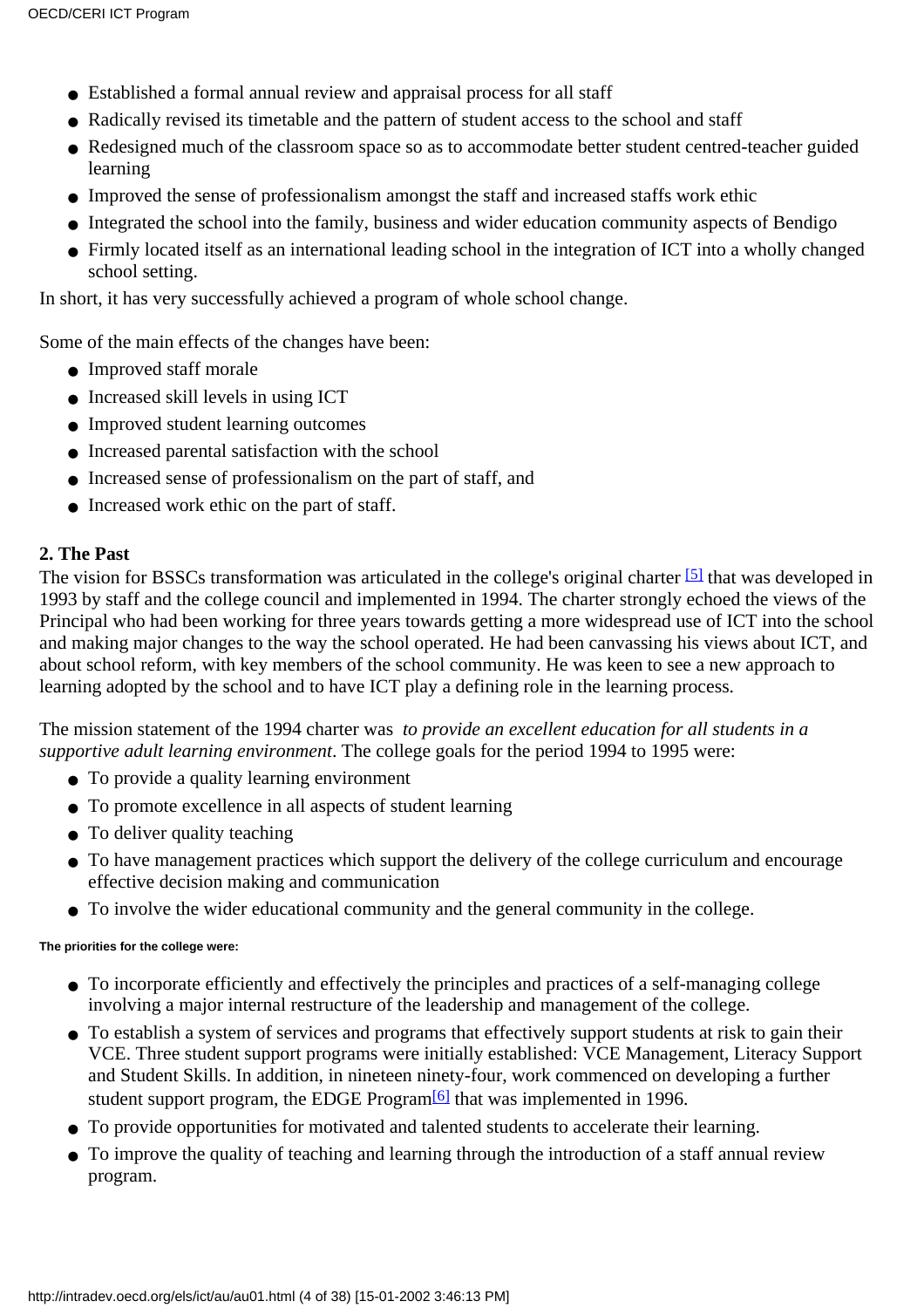<span id="page-4-0"></span>During Semester 1 1994, a model for performance review of all staff was developed by a committee open to all staff. The model that was adopted relied on self-assessment by each teacher, classroom observation by a review panel and responses to confidential student questionnaires. Staff in Leading Teacher Two and Three categories participated in the statewide Performance Management Proces[s\[7\],](#page-37-5) giving them access to a possible bonus once they were accredited.

Prior to 1994 a working group involving council, the Principal, the technology manager and staff was developing the college s first ICT plan. When it was completed in November 1994, it was incorporated as a priority into the existing 1994 to 1996 college charter.

<span id="page-4-1"></span>The timing of these events was fortuitous for, in 1995, as a result of the Principal s strong leadership, and whole school community involvement, the college gained:

- Responsibility for prioritising spending of its Global Budget under the Schools of the Future<sup>[8]</sup> program
- Responsibility for selecting staff
- Funds pledged to complete a major building program at the college, and
- The opportunity to incorporate ICT infrastructure requirements in the design phase of new buildings and refurbishment of permanent buildings.

In 1996, the college participated in a triennial review of the school that was conducted by the Office of Review within the Department of Education. The performance of the college was reviewed with respect to the goals and priorities expressed in the charter. A general comment included in the review stated:

*The review presented by Bendigo Senior Secondary College highlights and confirms the leading status of the college, particularly in the successful provision of a most comprehensive post-compulsory curriculum and in the advanced use of learning technologies.*

A subsequent charter was developed which would run from 1997 to 1999. ICT featured very prominently, as by this stage it was integral to the operations of the college.

The goals in the charter were:

To promote excellence in all aspects of student learning:

- By delivering a challenging and coherent curriculum program which maximises student outcomes
- By providing opportunity and access to curriculum enrichment for students
- To achieve improved student outcomes by technologically enhanced curriculum delivery.

To provide a quality learning environment:

- By providing a safe, caring environment which promotes a positive attitude to learning and excellence, respect for others, high self esteem and pride in achievement
- By providing a physical environment which promotes and supports excellence in the delivery of all aspects of the curriculum.

To develop best practice in the management of the college to:

- Ensure effective and efficient management of the college through democratic and participatory decision making structures and processes
- Maintain and further develop staff effectiveness and performance.

To develop, maintain and effectively allocate resources and facilities in line with the college s established goals and priorities.

The priorities articulated in the charter were:

1. To be at the forefront of educational provision and innovation.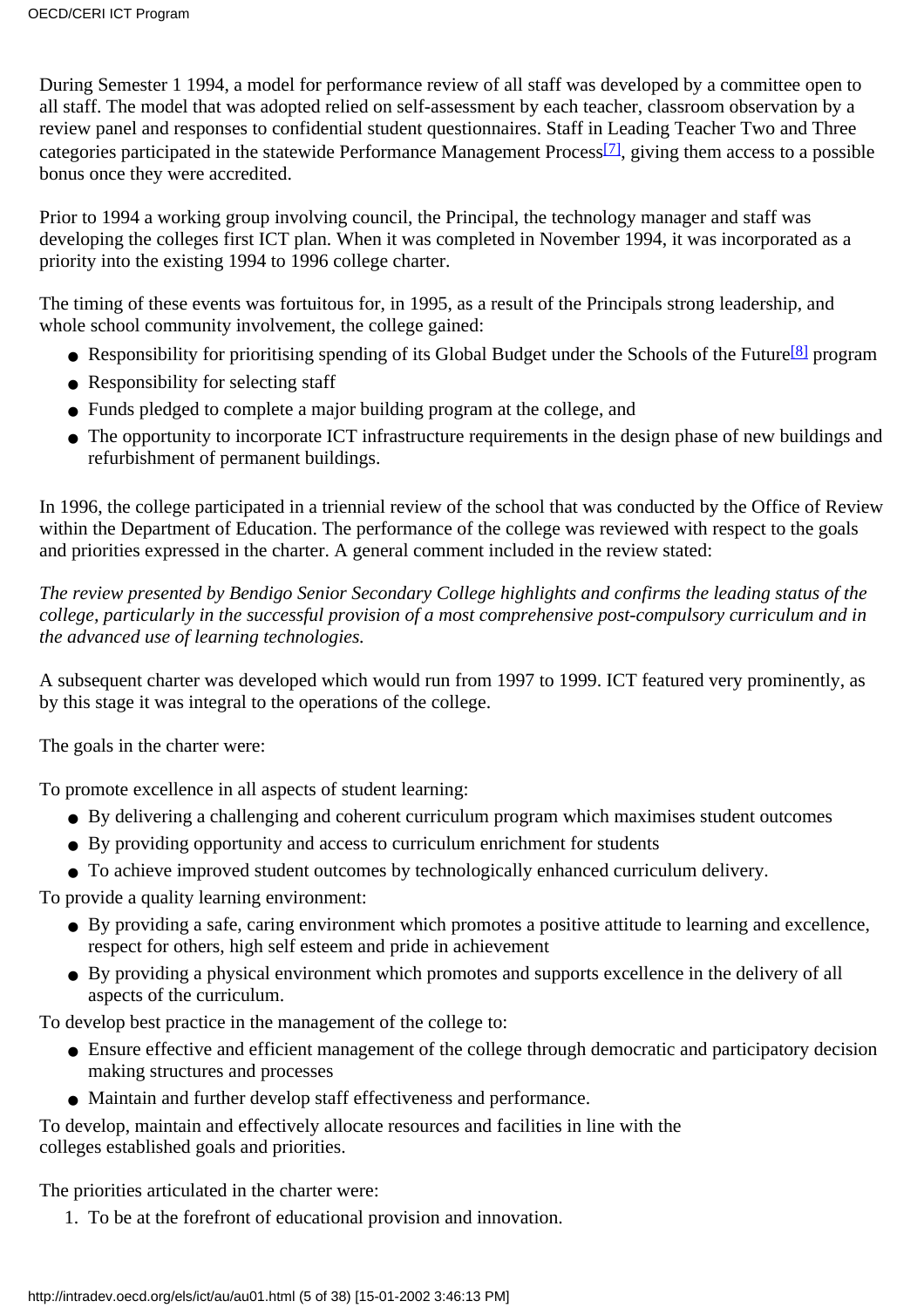Strategies to achieve this were:

● The conduct of professional development and provision of information for the national and international community $[9]$ 

<span id="page-5-0"></span>● The investigation of offering alternative and flexible models of educational delivery

• The investigation and sharing of new technology and developments in education

• The establishment of the college as a provider for full fee paying international students

• The development of links to provide opportunities for teacher and student exchanges

• The development of high quality Vocational Education courses.

1. To enhance teaching practice.

Strategies to achieve this were:

- The review and evaluation of teaching in each learning area and the use of current and new ICTs and practices to improve teaching strategies
- The use of Annual Reviews and Performance Management to provide feedback on

staff performance and as the basis for Professional Development Plans

- The provision of professional development for staff based on current research and practice into teaching and learning
- The provision of an evolving and improving network infrastructure with all necessary administration and information services shared electronically across the college to support the teaching and learning process
- The establishment of a comprehensive wide area network infrastructure to share

information services across Bendigo, Australia and the world to assist in the teaching process

- Provision of notebook computers, appropriate software and professional development to staff.
- 1. To use ICT to enhance learning outcomes for students.

Strategies to achieve this were:

● The provision of an evolving and improving network infrastructure with all the

necessary information services shared electronically across the college to support the teaching and learning process

● The establishment of a comprehensive wide area network infrastructure to share

information services across Bendigo, Australia and the world to service student needs

• The provision of a Multimedia Centre with exemplary facilities

• The provision of opportunities for students to develop the skills to understand and use ICT

- The provision of optimal access for students to ICT
- The further development of the Cyberlibrary.

BSSC s ICT Plan, by now in its second stage of development, was crucial to the effective implementation of the college s overall vision, goals and priorities. Original planning documentation as well as the first ICT Plan were evidence that the introduction of ICT was curriculum or teaching and learning driven from the outset. The overriding goal was ICT in all learning areas, in all rooms, and implemented by all staff.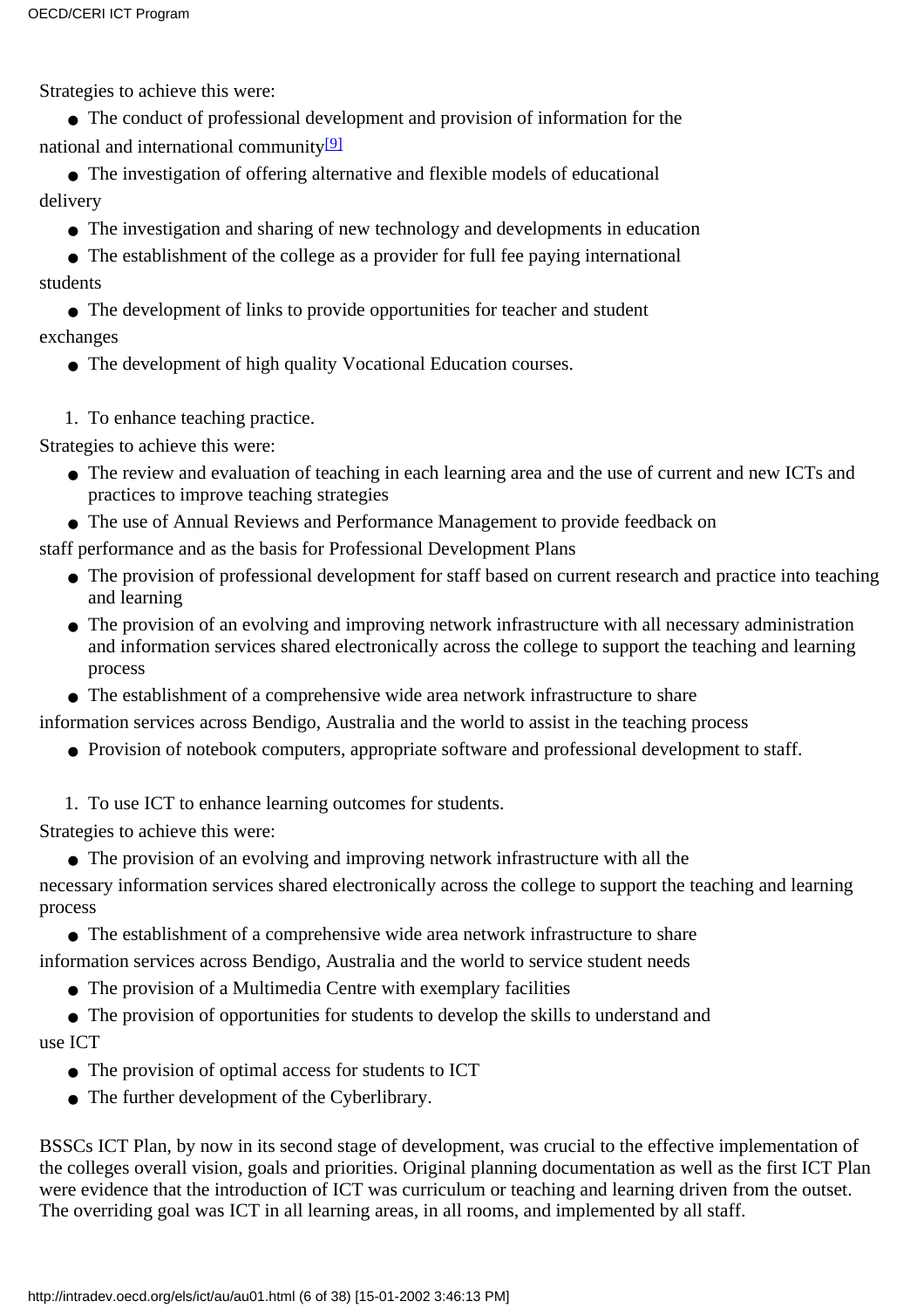The vision as expressed in the charter was developed by a working group of council and involved representatives of council staff and the leadership at the college. Like many other activities at the college it was a team effort led by strong and visionary leadership. The Principal had articulated a vision for the use of ICT and created a supportive leadership team eager to participate and lead developments. He relished the challenges associated with convincing staff, parents and others about the value of his ideas. One of his colleagues suggested that:

*He (the Principal) doesn t see things as obstacles, rather they are things that you need to think your way around*.

Sometimes his pro-activity extended beyond thinking of ways around obstacles:

*He didnt always wait for things to be approved (by the central office of the Department of Employment, Education and Training). If head office dithered, he sometimes ignored procedure and just went ahead*.

In summary, the original vision expressed in BSSC s charter documents intended to bring together three major reform agendas:

● An emerging consensus that teaching and learning had to be active, constructivist and experiential

- A belief that well integrated use of ICT enhances teaching and learning, and
- A belief that schools had to be restructured to support the changed classroom.

The Principal had shaped the reform agendas. He had shepherded his ideas through the college decision-making processes. Over the past seven years, teaching and learning practices, the way ICT is used and the way the school is organised and managed have all been very significantly transformed.



*Students in a Year 11 Science class at Bendigo Senior Secondary College*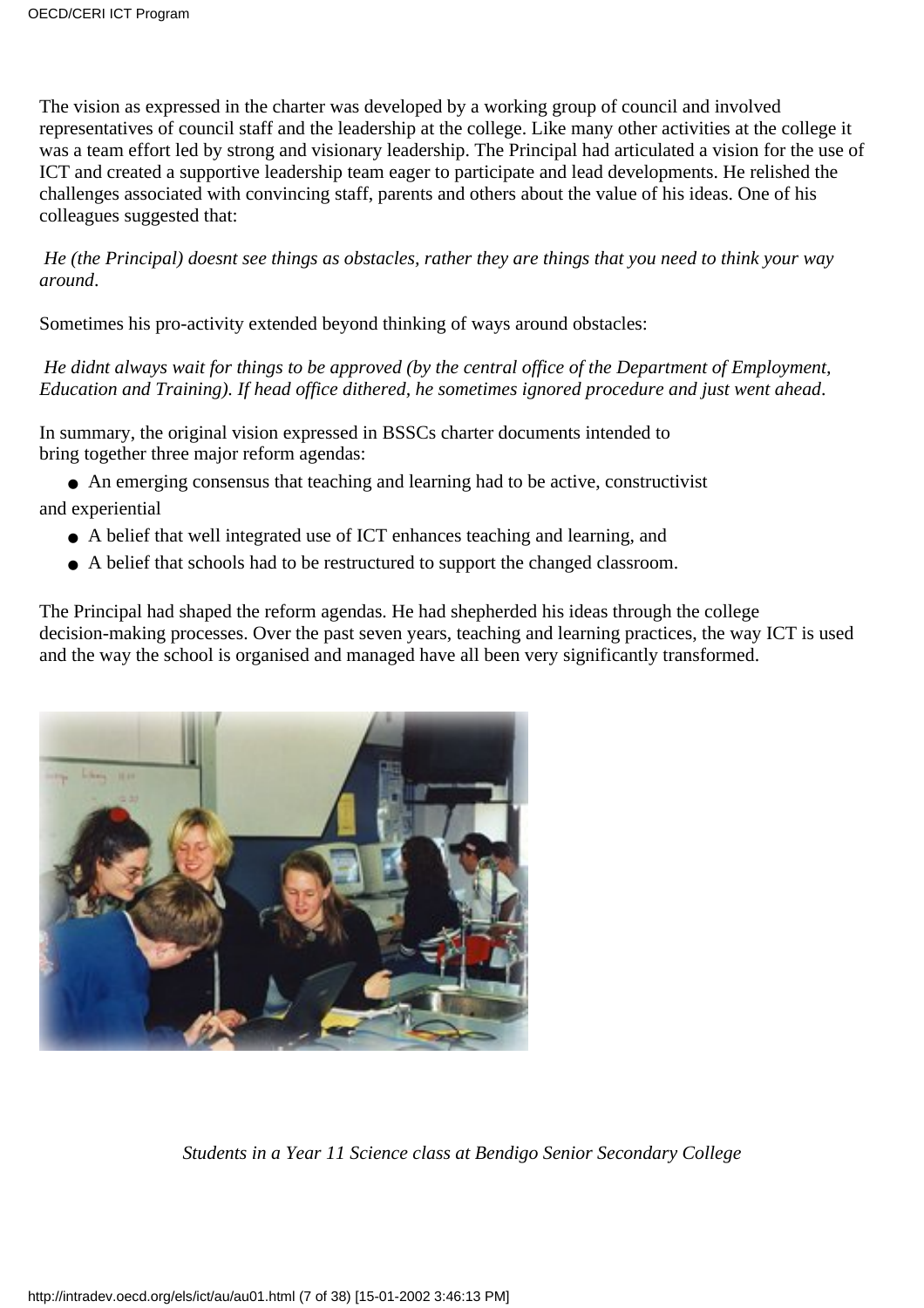### **2.1. Learning and Teaching**

The broad curriculum structure of 1994 was not markedly different from that of 2000. The structure can be inferred from the following figure.

| <b>Studies</b>                               | <b>No. Classes</b><br>1994 | <b>No. Classes</b><br>2000 | Av class size<br>1994 | Av class size<br>2000 |
|----------------------------------------------|----------------------------|----------------------------|-----------------------|-----------------------|
| Arts                                         | 43                         | 41                         | 21.5                  | 23.3                  |
| <b>Business Studies</b>                      | $\overline{33}$            | 42                         | 23.7                  | 24.9                  |
| <b>Accounting, Economics, Legal Studies,</b> |                            |                            |                       |                       |
| <b>Business Management</b>                   |                            |                            |                       |                       |
| English                                      | 64                         | 75                         | 24.1                  | 25.3                  |
| <b>Human Development</b>                     | 29                         | 31                         | 23.2                  | 23.6                  |
| <b>Health Education, Human</b>               |                            |                            |                       |                       |
| <b>Development, Outdoor Education,</b>       |                            |                            |                       |                       |
| <b>Physical Education</b>                    |                            |                            |                       |                       |
| <b>Information Technology</b>                | 16                         | 23                         | 24.3                  | 24.9                  |
| <b>Mathematics</b>                           | 53                         | 55                         | 24.3                  | 25.5                  |
| <b>Science</b>                               | 46                         | 52                         | 23.3                  | 24.4                  |
| Physics, Chemistry, Biology,                 |                            |                            |                       |                       |
| Psychology, Science, Agricultural and        |                            |                            |                       |                       |
| <b>Horticultural Studies</b>                 |                            |                            |                       |                       |
| <b>Technology Studies</b>                    | 29                         | 29                         | 19.6                  | 20.4                  |
| Design & Development, Materials,             |                            |                            |                       |                       |
| <b>Systems</b>                               |                            |                            |                       |                       |
| <b>Studies of Society &amp; Environment</b>  | 15                         | 19                         | 23.1                  | 23.3                  |
| Australian Studies, Geography,               |                            |                            |                       |                       |
| History, Geology, Classical Societies,       |                            |                            |                       |                       |
| <b>Environmental Studies,</b>                |                            |                            |                       |                       |
| Politics, International Studies              |                            |                            |                       |                       |
| <b>LOTE</b>                                  | 5                          | 11                         | 20.6                  | 19.1                  |
| German, French, Indonesian                   |                            |                            |                       |                       |
| <b>Non VCE Subjects</b>                      | 15                         | 30                         | 18.6                  | 20.1                  |
| <b>Numbers of Students</b>                   | 1,520                      | 1,787                      |                       |                       |
| <b>Number of Classes</b>                     | 384                        | 398                        |                       |                       |
| <b>Average Class Size</b>                    |                            |                            | 23.1                  | 24.1                  |

#### **Subjects, Classes and Class Sizes 1994 - 2000**

### **The similarity of the overall curriculum design in 1994 to that of the design in 2000 can largely explained by BSSC being a Senior Secondary College, mainly**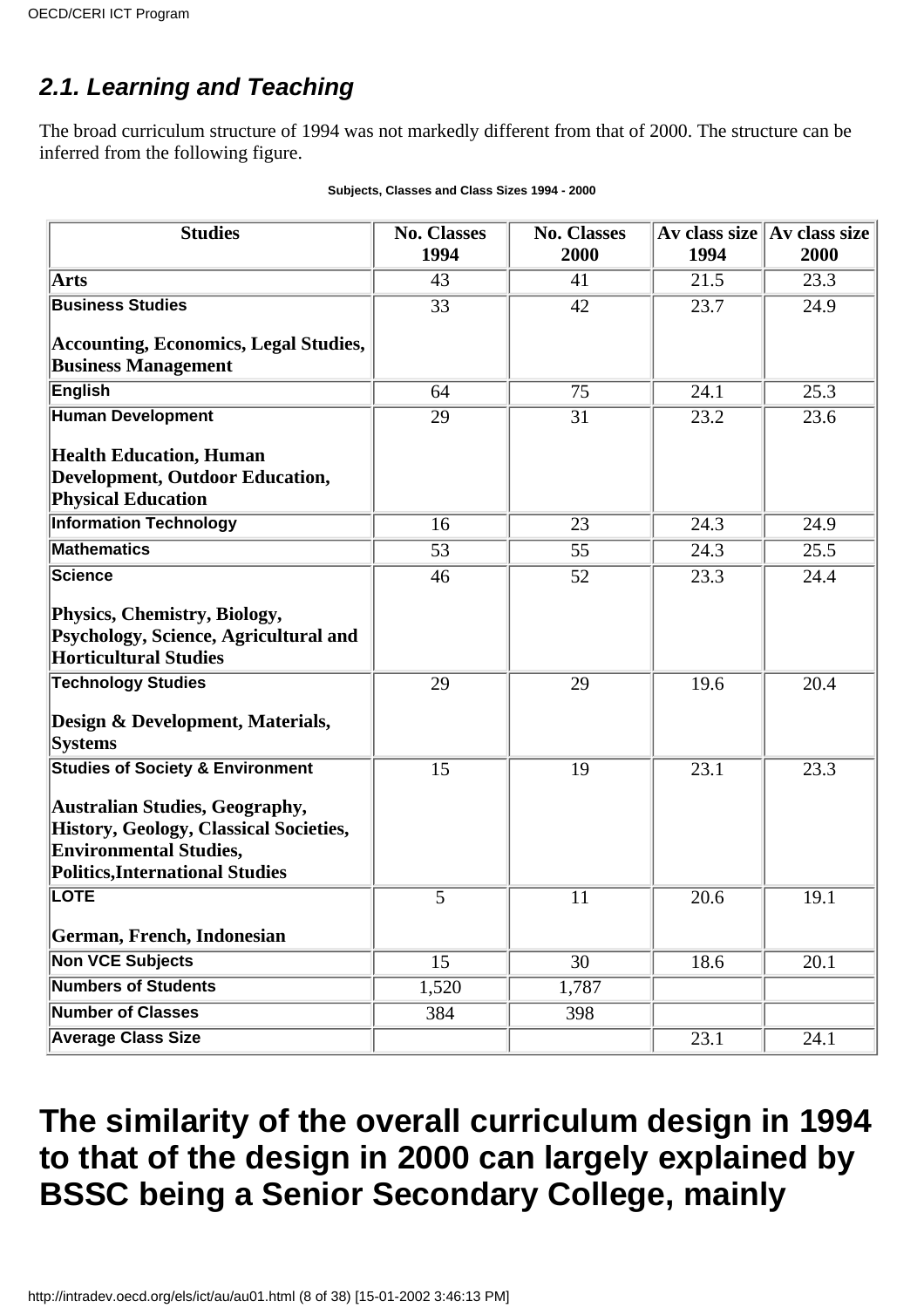**offering the VCE. A state statutory authority designs the curriculum. Flexibility is limited. The curriculum is offered statewide and its results are used for tertiary admission. The main pattern of change in the curriculum over the seven years at BSSC has been growth. This has mainly been in the non-VCE area. Specifically, the growth has been in the VET offerings, traineeships and the commercial courses of CISCO, Microsoft and Aries, that together provide an ICT pathway highly valued by industry and commerce.**

**However, there have been very substantial changes to the approaches to teaching and learning that have occurred at the school over the last seven years. In an interview with the Principal, he described the stereo-typical approach to teaching at BSSC in 1994 as:**

*teacher centred, didactic, very examinations results oriented.*

Teachers who had been at the school for many years concurred with the Principals view about the approach to teaching that was dominant in the early 1990s. One ventured:

*That is why he (the Principal) wanted to turn the place upside down. He could see that the approach many were using in their classrooms was not appropriate for the future. It didnt even suit the needs of the current students (in the early nineties) some of whom had no intention of going on to higher education.*

There has been a dramatic shift over the last seven years to a more constructivist environment in the classrooms at BSSC. The extent to which constructivist teaching and learning is found in classrooms at BSSC is indicated in the following figure. The figure reports the data collated from over twenty five percent of teachers classrooms that were observed during 1999 and further observations that were made in late 2000.

**Characteristics of the Teaching and Learning Environment at BSSC**

<span id="page-8-0"></span>

| <b>Item</b>            | <b>Description</b>                                                                                                                                                                                               | $\frac{0}{10}$ |
|------------------------|------------------------------------------------------------------------------------------------------------------------------------------------------------------------------------------------------------------|----------------|
| Cooperative activities | Students regularly work in groups where they sometimes have<br>different roles, share knowledge and ideas, and support each<br>others learning.                                                                  | <b>PPP</b>     |
| Teacher planning       | In planning learning activities, the teacher takes into account<br>student feedback from previous activities and conversations; the<br>teacher listens to the students and takes their opinions into<br>account. | <b>PPP</b>     |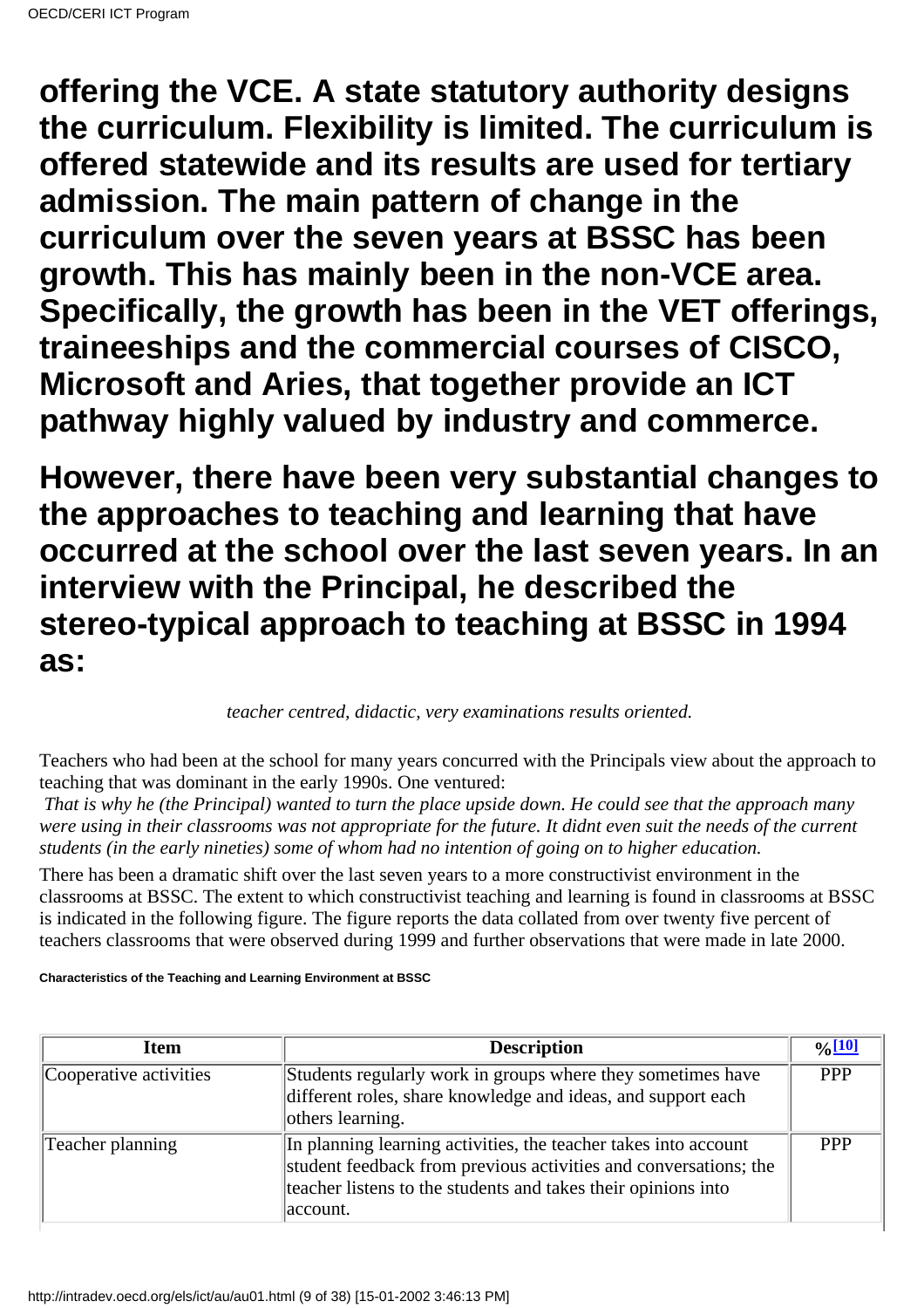| Student decision making                 | While the teacher plans the overall shape of learning activities, at<br>appropriate times students make decisions about their own<br>learning.                                                                                                           | PPP             |
|-----------------------------------------|----------------------------------------------------------------------------------------------------------------------------------------------------------------------------------------------------------------------------------------------------------|-----------------|
| Teacher student feedback                | The teacher has planned student outcomes and provides regular<br>feedback on student achievement of these; students are actively<br>encouraged to take this feedback into account.                                                                       | PPP             |
| Teacher interaction with<br>individuals | The teacher has an awareness of the needs of all students and<br>regularly interacts positively with individuals and/or small<br>groups.                                                                                                                 | <b>PPP</b>      |
| Development of ideas and<br>information | Students willingly participate in discussions, both small group<br>and large, and listen to what others have to say.                                                                                                                                     | <b>PPP</b>      |
| Authenticity<br>of tasks                | The major learning tasks are decided taking into account student<br>interests and the relationship of the tasks to real life situations<br>accessible to the students.                                                                                   | $\overline{PP}$ |
| Thinking                                | Through discussions and planned activities, the teacher<br>encourages the conscious development of thinking skills in<br>relation to the selection and use of information; students are<br>encouraged to reflect upon their actions, words and products. | PP              |
| Challenging learning                    | Students are presented with tasks and activities, which extend<br>them and take into account different intelligences and learning<br>styles of students.                                                                                                 | <b>PPP</b>      |
| Caring for others                       | Teacher and students treat each other with respect and provide<br>support for those who are in need.                                                                                                                                                     | <b>PPP</b>      |
| Reflection / Meta-cognition             | The teacher encourages the children to think about the process<br>through which they have learned things during the lesson.                                                                                                                              | $\overline{P}$  |
| $ Co$ -learning                         | Teacher is prepared to be a learner in the classroom; students<br>respect this attitude.                                                                                                                                                                 | $\overline{P}$  |
| Student products                        | Students are expected to make products, which are attractive,<br>accurate, creative and designed to appeal to an audience.                                                                                                                               | <b>PPP</b>      |

The items in the table capture some of the characteristics of constructivist teaching. The figure indicates that many of the classrooms observed were pursuing constructivist principles of learning and teaching. In particular, there was a great deal of cooperative work. Students were often working in groups on problems or issues they had decided to pursue, usually in consultation with the teacher. Similarly, discussion groups were regularly used to disseminate ideas. Often this was managed electronically. Students were also seen working on issues that were real world issues and of great significance to themselves. Again, much of this was done electronically, and with people in other parts of the world.

Previously, constructivism was uncommon at BSSC. In the interviews conducted to prepare this case study, several of the teachers who had been teaching at the school since the late 1980s observed the extent of the shift to constructivism over the past six or seven years. One commented that:

*Many teachers here now think about their teaching in very different terms from how teaching was thought about during the early nineties at the college. We have been exposed to a huge amount of material on learning. Some of it has been during our after school professional development. This has made us think about our teaching. We have had people from outside the school who specialise in learning come in and show us about constructivism. We have had to explain it to others when they visit our classes during practicums. Most of all, I guess, when people started to show us how the computers could be used to help students learn differently, when we became more confident, that has also made us think about our teaching.*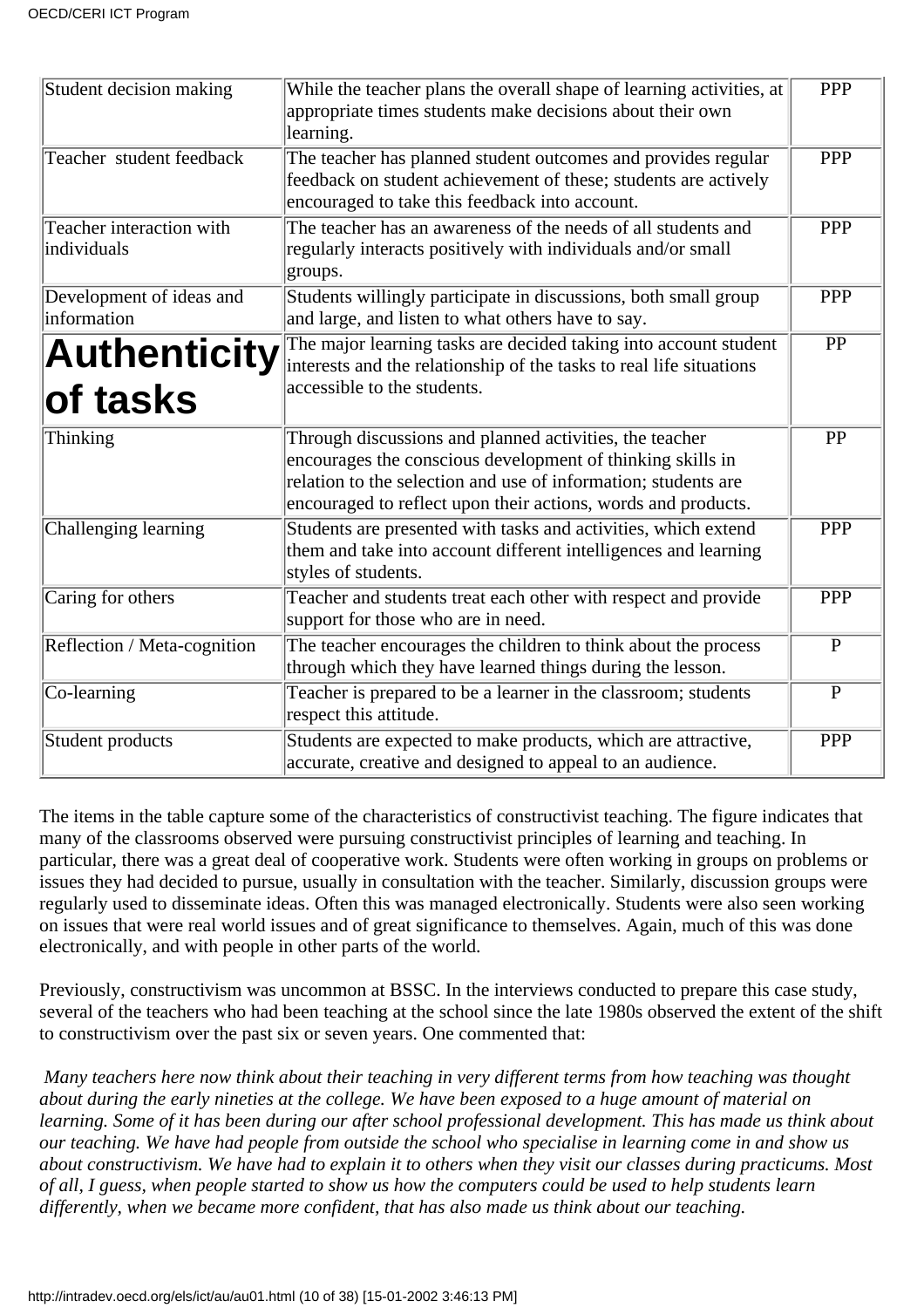A group of teaching and learning coaches has also played a major role in advocating constructivism and having it practised by staff. By 1997, the within school professional development program was mandatory. It was also built into individual annual performance plans. A support structure of five teaching and learning coaches was used to promulgate ideas about constructivism and to assist teams apply them. Successful applications were then regularly showcased to whole staff groups.

Other groups also had responsibility for advancing the college s emphasis on constructivism. For example, formally integrating a process of reflection, in the constructivist sense, into the teaching program has been the responsibility of a group of staff in 2000. They conducted a pilot of a thinking skills program that was integrated across study areas. A belief in the positive effects that flow to learning outcomes generally from such a practice has been one of the main reasons for undertaking the pilot. Understandably, the pilot itself has been a source of new constructivist practices for many people.

Like the thinking skills pilot project, all the groups that have been charged with the responsibility for advocating constructivism have been organised so as to maximise teachers involvement and in ways that make any consideration of constructivism as practically oriented as possible.

Significantly, in the context of changed teaching and learning practices, and the new discourse at BSSC for describing them, learning outcomes have substantially improved over the period 1994 to 2000. Numerous measures of learning outcomes have been compiled by researchers at BSSC over the last seven or so years. Relative performances in Mathematics and English, two high demand VCE subjects, have been recorded for most of the period of the whole school reform effort. The mean of BSSC's results over the past four years has been significantly higher than "Like School" results and is also higher than the state mean score. Furthermore, the BSSC mean score in Mathematics Methods and Further Mathematics has risen significantly in comparison to both Like School- and State- Means.

| Year | <b>Study</b>                  | <b>School Mean</b> | <b>Like School Mean</b> | <b>State Mean</b> |
|------|-------------------------------|--------------------|-------------------------|-------------------|
| 1996 | English                       | 28.6               | 27.7                    | 28.3              |
| 1997 | English                       | 29.2               | 27.4                    | 28.4              |
| 1998 | English                       | 29.09              | 27.5                    | 28.4              |
| 1999 | English                       | 28.9               | 27.5                    | 28.4              |
| 1996 | <b>Mathematics</b><br>Methods | 30.2               | 28.9                    | 28.8              |
| 1997 | Mathematics<br>Methods        | 31.24              | 28.6                    | $\overline{29.9}$ |
| 1998 | <b>Mathematics</b><br>Methods | 32.05              | 28.4                    | 28.8              |
| 1999 | Mathematics<br>Methods        | 32.6               | 28.4                    | 28.8              |
| 1996 | Further<br><b>Mathematics</b> | 29.43              | 27.9                    | 28.6              |
| 1997 | Further<br><b>Mathematics</b> | 30.58              | 28.6                    | 28.8              |
| 1998 | Further<br>Mathematics        | 31.1               | 27.9                    | 28.9              |
| 1999 | Further<br>Mathematics        | 32.1               | 28.8                    | 29.0              |

#### **BSSCs Performance in Mathematics and English 1996-1999**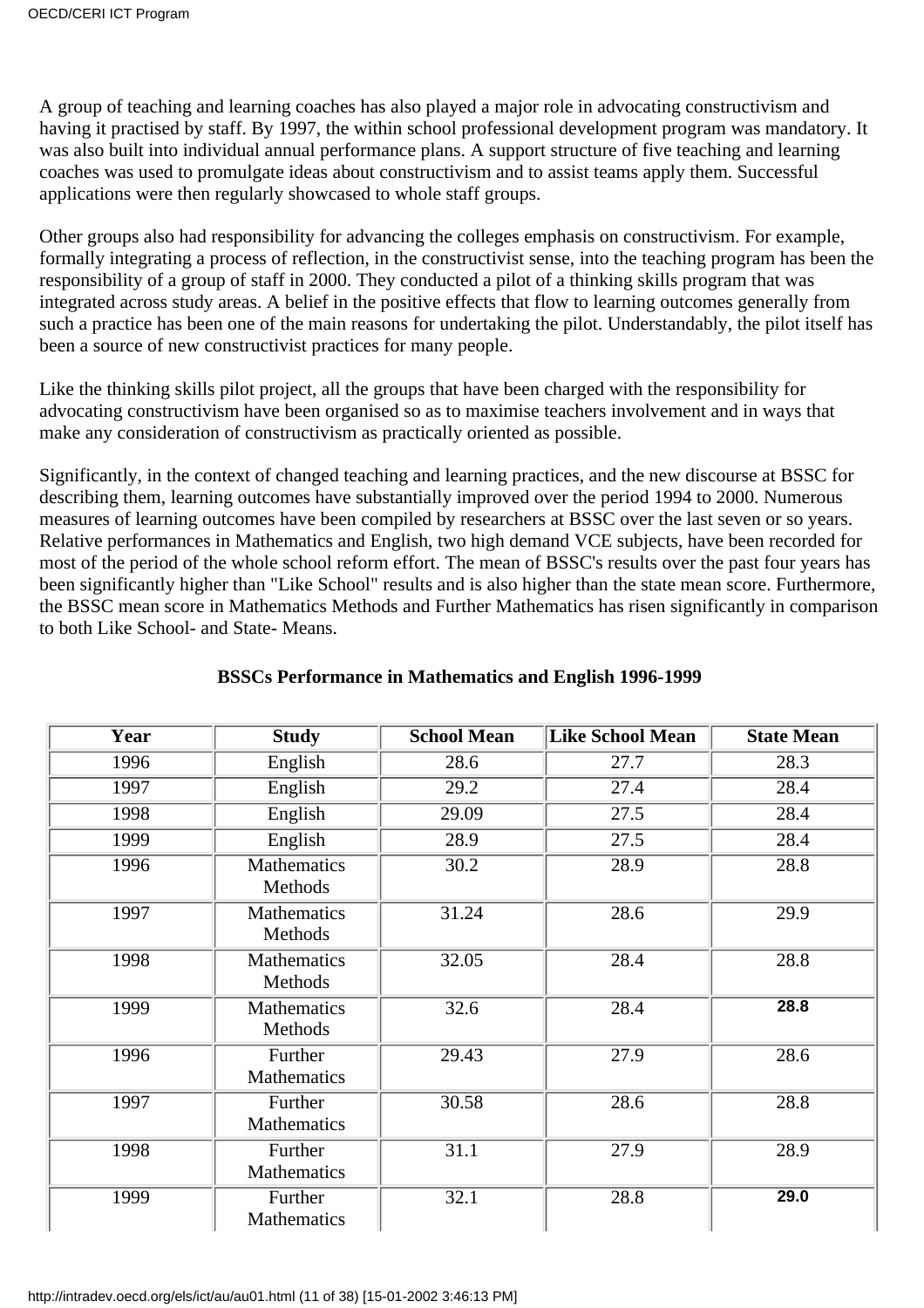|             | <b>All Studies Grades</b> |               |               |      |      |              |
|-------------|---------------------------|---------------|---------------|------|------|--------------|
|             |                           | $A+$          | A             | $B+$ | B    | <b>Total</b> |
| <b>1995</b> | <b>State</b>              | 10.6          | 12.0          | 12.1 | 13.0 | 47.7         |
|             | <b>BSSC</b>               | 8.0           | 12.9          | 12.2 | 15.0 | 48.1         |
| 1996        | <b>State</b>              | 9.3           | 11.6          | 11.8 | 13.6 | 46.3         |
|             | <b>BSSC</b>               | $10.5$   13.0 |               | 13.4 | 15.0 | 51.9         |
| 1997        | State                     |               | $10.4$   12.2 | 12.0 | 13.7 | 48.3         |
|             | <b>BSSC</b>               |               | 13.0 14.0     | 14.2 | 15.2 | 56.4         |
| 1998        | State                     |               | 10.8 12.4     | 12.3 | 13.6 | 49.1         |
|             | <b>BSSC</b>               |               | $15.0\,15.6$  | 14.9 | 15.4 | 60.9         |
| 1999        | State                     |               | 11.3 12.5     | 12.2 | 13.8 | 49.8         |
|             | <b>BSSC</b>               |               | 17.5 16.5     | 15.1 | 14.8 | 63.9         |

The following table compares the college s performance with the State Mean at  $A+$  through to B between 1996 and 1999.

The pattern is clear. The table indicates that the gap between the performance of students at BSSC and that of the state is widening.

Other data compares BSSC s performance in all VCE studies with the state mean in all studies. These are shown on the following table. This table also illustrates that the gap between students at BSSC and the state is widening.

| Year | School Mean       | Like School Mean | Difference |
|------|-------------------|------------------|------------|
| 1996 | 29.8              | 28.6             |            |
| 1997 | 30.4              | 128.5            | 1.8        |
| 1998 | $\overline{30.9}$ | 128.5            | 2.4        |
| 1999 | 31.1              | 28.6             | ل که       |

#### **BSSCs Mean Performance in all Studies Compared with Like School Means 1996 to 1999**

Furthermore, other significant learning outcomes have been produced at BSSC over the time of the innovation. A survey of staff conducted in late 1998 identified a range of outcomes, which the staff identified as being significantly enhanced by the use of ICT at the school during the period of the innovation. The set of classroom observations, and the analysis of the student work that was done during this investigation, confirmed the teachers perceptions.

Nineteen generic outcomes were identified through the process of survey, classroom observations and analysis of student work. They included the following:

- 
- Investigating <br>
Searching for information <br>
Searching for information <br>
Visualising ideas  $\bullet$  Searching for information
- 
- 
- 
- 
- Selecting relevant information Working cooperatively with others
- Researching Keyboarding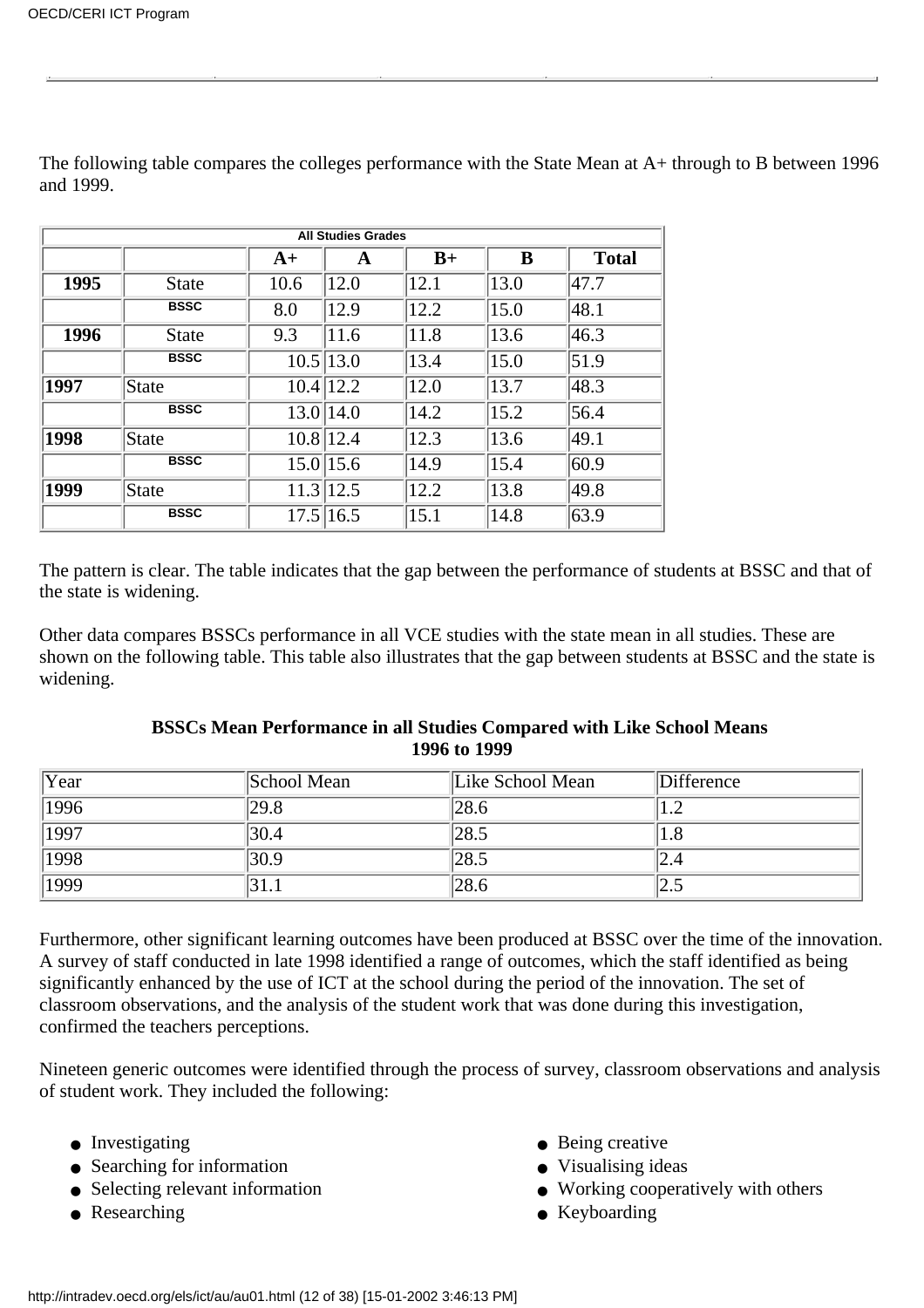- 
- 
- Using information to support a point of view Sharing skills and ideas
- 
- $\bullet$  Communicating in ways appropriate to an audience
- Deciding

• Organising information <br>• Learning autonomously

- Solving problems Learning independently
	-
- Presenting information Awareness of global issues
	- the real world • Making connections between school and

Of these, four were especially well developed in students: investigating, researching, searching for information and presenting information.



<span id="page-12-0"></span>Finally, BSSC s performance on the GAT test<sup>[11]</sup> has been continually improving over the last six years. On the GAT test, BSSC students traditionally perform below the state mean. However, over the past few years the gap between its performance and the state mean has been narrowing. The important fact here is that the students perform below average on the statewide GAT test and yet VCE results are significantly above the state average. So at the same time as student performance on the GAT has remained below the state average and like schools' performance, BSSC students' VCE results have improved more than both like school and state results. This suggests that the learning outcomes at BSSC are getting better and better each year.

### **2.2 Technology**

The use of ICT in all classes is very keenly promoted throughout the college by the leadership team, learning area coordinators and the teaching and learning coaches as a teaching and learning tool. As one staff member explained:

*There are extremely high expectations that all current and new staff have a strong commitment to the ICT plan. The plan is part of the school charter, and its influence is seen in the annual reviews and performance plans of all staff, and in all job descriptions. We think it, we talk it and we do it.*

The integration of ICT, however, in the sense of total staff commitment and an integrated use of technology across the curriculum, was not immediate at BSSC when it commenced the innovation in 1994. The various forms of ICT and the applications that are currently utilised at the college have gradually, but systematically, been integrated into the teaching and learning process. Initially, ICT was used in a relatively primitive way. In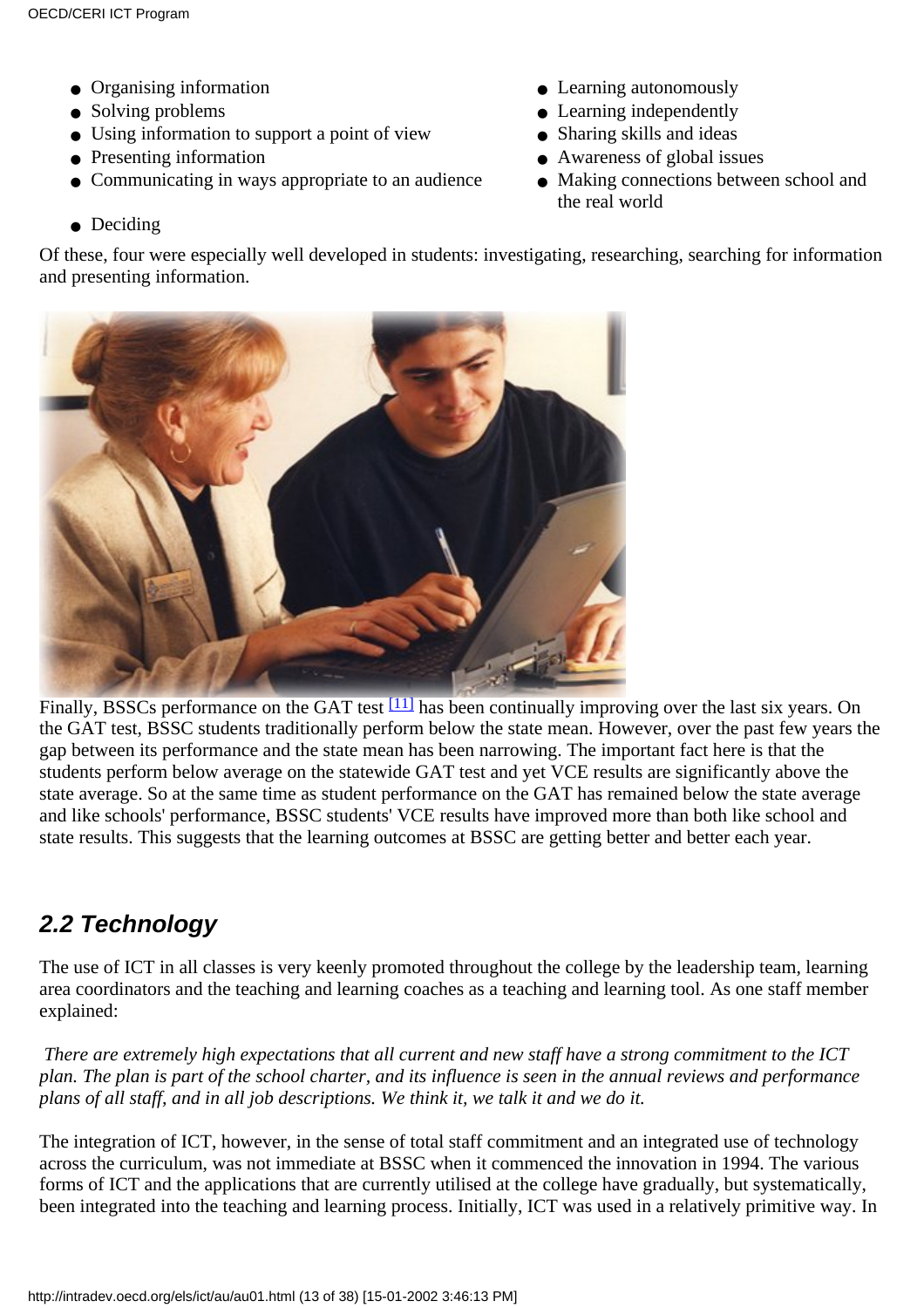English, for example, students were taught to use, say, Microsoft Office specifically for word processing work requirements and assignments. In the Arts, Adobe Illustrator was taught so students could produce creative graphics applications within Graphics and Studio Arts. Staff members skill levels at this time were relatively rudimentary. One staff member commented during an interview:

*When I first came here I knew nothing about technology. I was soon made aware that it was to be taken seriously here. I taught myself a lot at first by just experimenting. Im the sort of person who learns that way. Gradually, I gained confidence. I also think the way I experimented with the technology in those early days actually influenced my teaching. I learned the value of discovering things for yourself through that experience and I encourage the students to behave like that now.*

Another commented that an initial task was to improve the skill level of the staff with ICT:

*There were not many people here in 1994 who knew much about ICT. It has been an enormous learning curve for everyone. At the start we were shown how to do simple things. It all looks so simple now but at the time it was not. We had to learn how to use the computers at a simple level.*

Subsequently, the technology has come to be used more incidentally, pragmatically and in a more integrated sense. The obstacles to its use in this way were largely ignorance, fear of technology and non-acceptance of the need to change. The way professional development was mandated for all staff helped change such attitudes. So too did the work of the teaching and learning coaches. The Principal and his supporters purposely raised expectations about the use of ICT. One staff member commented:

*This is a pretty big place. You can hide here for a while (by not using ICT) but sooner or later you will be discovered not using it and then you will not be allowed to get away with it. Everyone here expects you to use it.*

The college surveys staff annually to ascertain levels of use of ICT. Teachers use of ICT has grown dramatically over the period of the innovation, including usage between home and school, and for purposes of communication with students.

ICT is now viewed by most teachers as an adjunct to good teaching and effective learning. For example, most students routinely use the Internet as one of many sources of information. Any teaching about its use is incidental to the task of obtaining the information sought. Currently, the use of technology is becoming more and more incidental and routine in classrooms. It is used primarily to enhance teaching and learning as distinct from any attempts to automate them. Many staff members now refer to the generic use of technology in their teaching. By generic is meant:

*Unlike how we used to think about it...some applications were specifically for a subject area and not used by others...we are now more generic in how we use it. You will find word processing, Powerpoint, multimedia, digital cameras, the Internet, E-mail, Web Page publishing and more in many classes regardless of the faculty they are in.*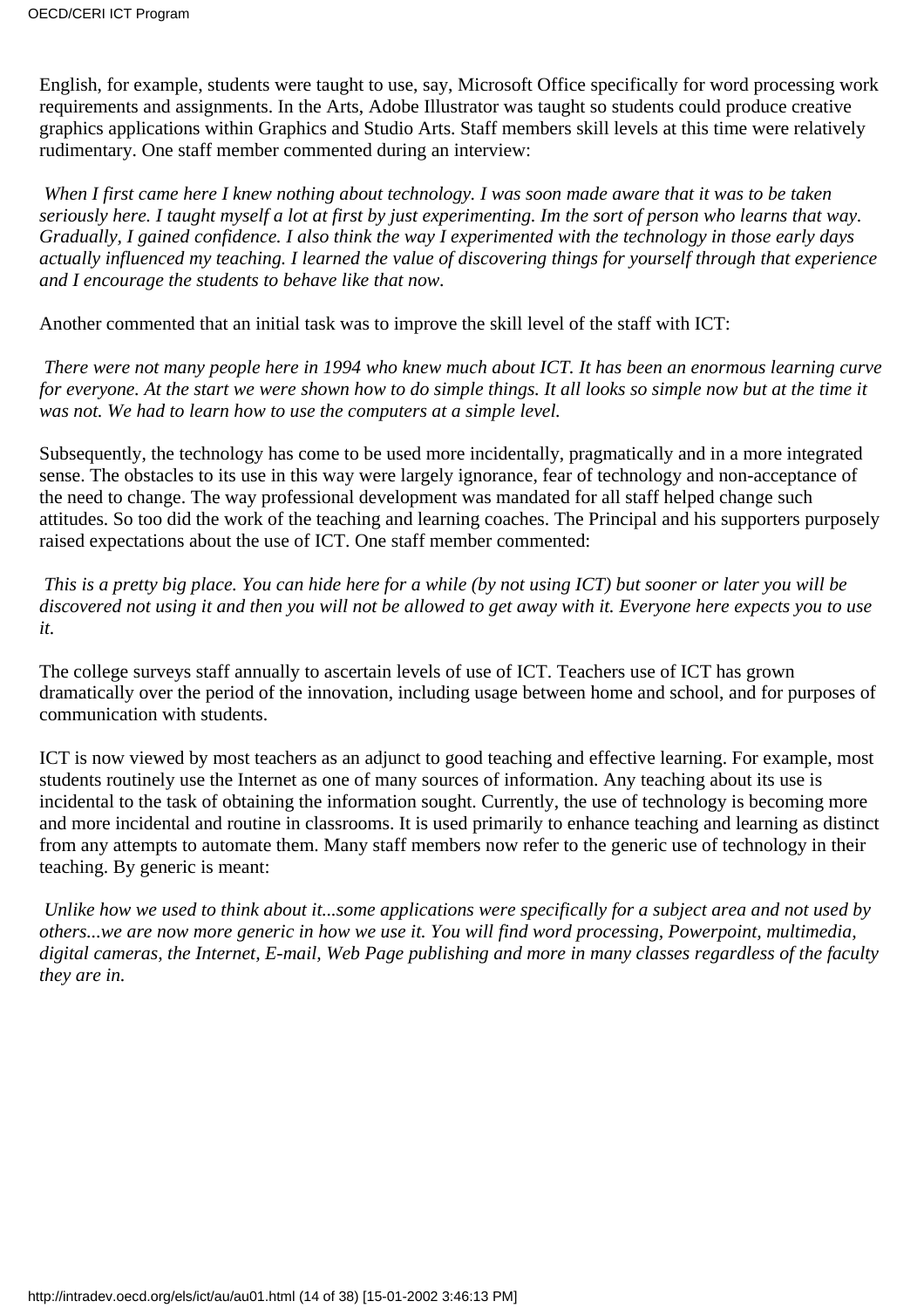

#### BSSC students editing video

#### *2.3 School Organisation*

In 1994 the school conducted a review of its organisational structure. There were three people at the principal class level in 1994 although the school was entitled to many more. The Principal had already gathered enough support to commence a process of flattening the structure. However, there were still numerous faculty heads with assistants. The structure was largely hierarchical and was geared to the needs of a subject based curriculum. The Principal was keen to see a structure that emphasised teams rather than the ill defined and hierarchical structure that existed before 1994. He wanted a structure that gave him more flexibility and enabled him to deploy resources more effectively.

The terms of reference for the review were intended to:

- Devolve considerable responsibility, authority and accountability
- Improve internal and external communications
- Form teams to take responsibility for allocation of resources, decision making, evaluation and outcomes.

Through the review process the school developed the beginnings of a flat management structure. This in part enabled salary savings to be redirected to purchase ICT. The structure has been reviewed almost annually since 1995. Gradually, a formal team culture has emerged. A formal structure of eight management areas has evolved. This is represented in the organisational chart that appears in Appendix C. Those in the management positions depicted on the chart are responsible and accountable for the development and implementation of action plans in their areas of responsibility. This is done in consultation with the Principal and the other managers. The management team meets formally every week.

The leadership group at BSSC has always considered it important to find the time for staff to undertake the substantial innovation that has been underway there since 1994. One way time has been found has been to use ICT more extensively for management purposes, thus freeing time to work on the whole school change effort. Perhaps the most significant development in this regard has been the establishment of BSSC s Intranet. The school has developed this password protected, private Internet web site for college staff and students to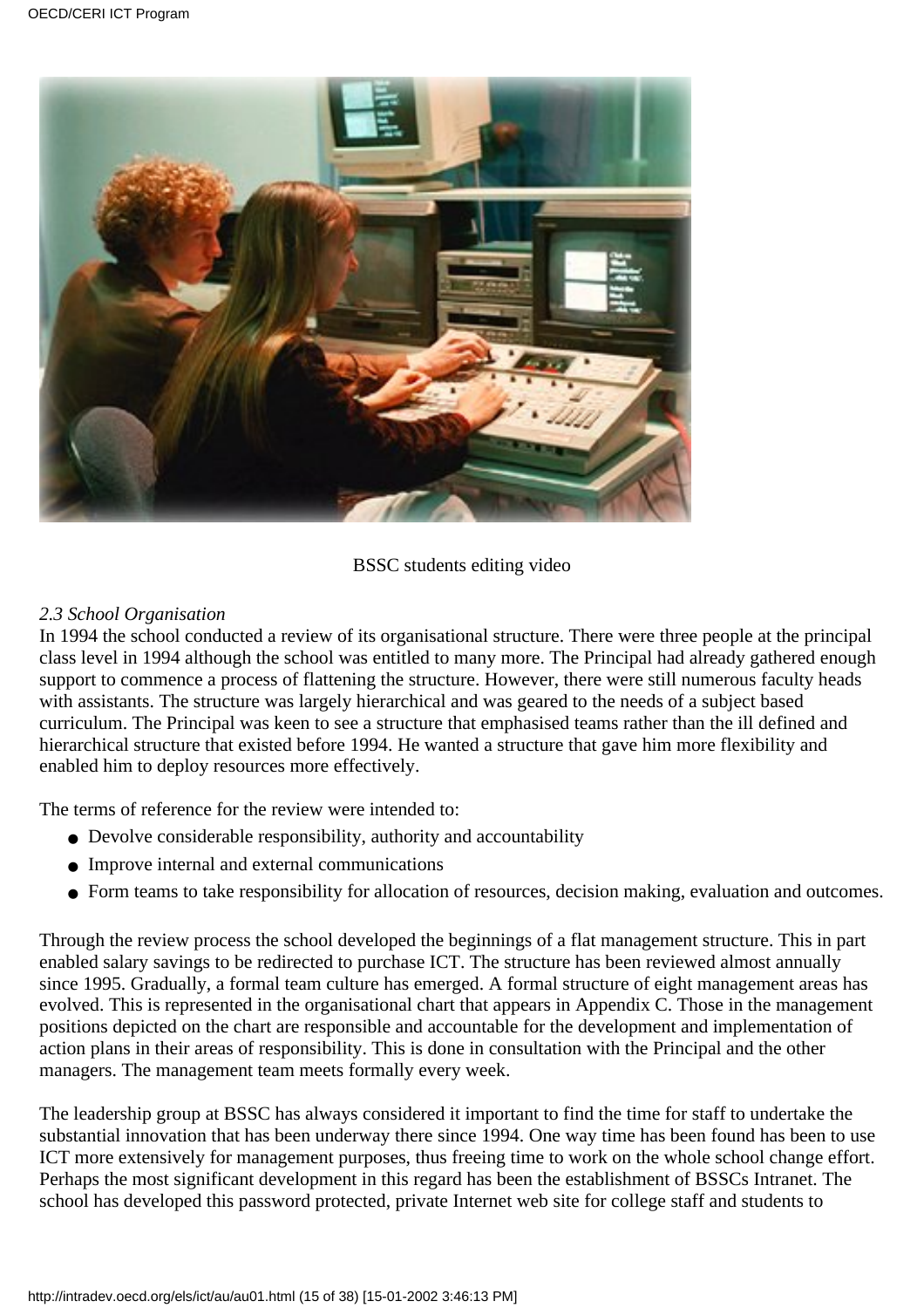explore, search and collaborate without having to rely on outside systems. The network is now used for the following:

- Curriculum content
- Unit contracts
- Teachers classroom notes
- Keeping attendance records
- Timetables
- Posting of deadlines
- Communication and collaboration
- $\bullet$  Electronic submission of work
- Electronic correction of work
- Distribution of policies, handbooks and notices
- Announcements
- Taking of practice tests accompanied by computer assisted instruction
- Student reports
- Student photos
- Daily notices
- Distribution of newsletters
- Distribution of minutes of meetings
- Attendance records and accessing attendance history
- Access to student details
- Access to student subject enrolments
- Academic records
- Room and facilities bookings.

Additionally, the college library centralises information and distributes it across a Local Area Network that carries and facilitates the school s Intranet. Library information is now provided in a number of different ways:

- Metamarc software provides a Web enabled catalogue of the college s books, CD-ROMs, video- and audio- tapes, curriculum web sites and substantial information from each learning area.
- Alchemy Gold is used to catalogue electronically scanned and distributed newspapers and articles each year for teachers- and students- use. The articles are current and provide students with easy access to important information from anywhere via the college Intranet. This is a vast improvement compared to the previous limited access the students had to newspaper clippings and similar resources located in a Vertical File accessible only in the library.
- Teacher librarians support all learning area teams. As the learning area teams plan, the teacher librarians contribute resources. These are sometimes web based and at other times electronically produced and made available on the Intranet. "Virtual Veronica", a virtual teacher librarian, responds to student e-mail requests for assistance with material on a twenty four hour turn a round basis. Anyone can view the library catalogue online; students and staff can book materials from any location via the Internet. Sites relevant to topics under investigation are catalogued and made available world wide.

Parenthetically, but very importantly, having to create and build such a technological resource has added to the levels of staff and student expertise with ICT. Technology has become a necessary tool for learning.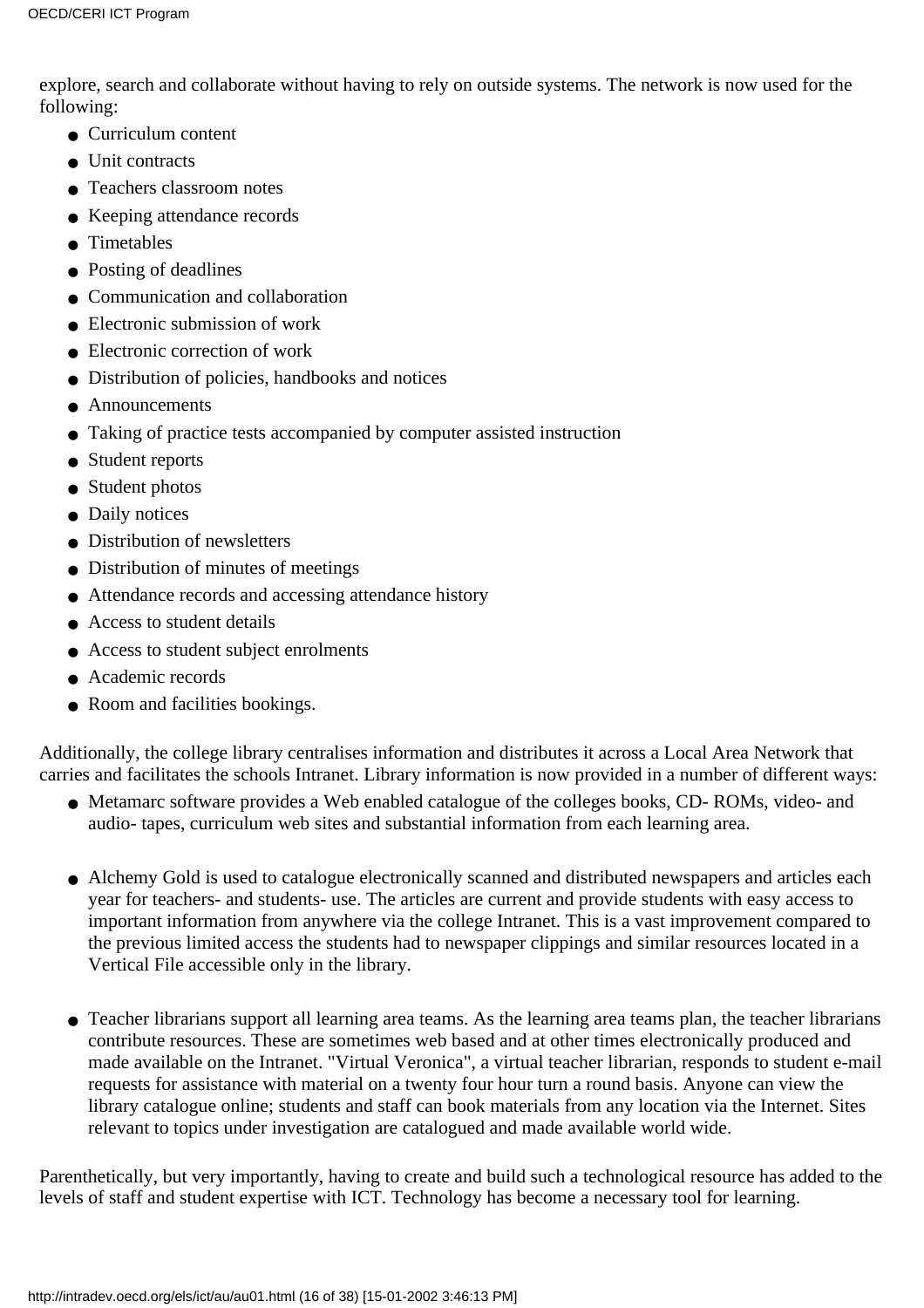

*"Virtual Veronica", the virtual teacher-librarian,on the BSSC library homepage http://www.bssc.edu.au*

# **3 The Present**

Over the past seven years the school has been transformed. Its overall organisational and management structures, its decision making processes and procedures and its curriculum arrangements are very different now from what they were. Many other aspects of the school are also dramatically different, most especially how it approaches teaching and learning. The school has very successfully achieved a program of whole school change.

ICT has played an important role in the whole school change process. In 1994, the school s first ICT plan was developed and endorsed as a priority by Council. This enabled the school to incorporate ICT infrastructure funds into the design and refurbishment phases of the capital works program. By 1997, however, in the second college charter produced for the triennium 1997 to 1999, ICT had assumed a very prominent role in the school and was a major influence on the whole school reform effort.

BSSC considers that whole school change is a process and not an event. People at the school constantly refer to the way their confidence and ability with new approaches to teaching and learning, and with using ICT, are continuously developing. They also speak about the innovation being *on-going*, *a continuing experiment* and having *no finish line*. At least five things have helped to shape the innovation into this pattern: the way ideas about the innovation were diffused (diffusion patterns); leadership; staff development; accountability mechanisms; and management processes.

#### **3.1 Organisation of Evidence**

#### *3.1.1 Diffusion Patterns*

Rogers (1962) diffusion theory considers technological innovation to be communicated through particular channels, over time, and among the members of the social system that comprises the organisation into which the innovation is being introduced. There are opinion leaders within the social system who enlist the support of change agents to communicate the innovation to other members of the social system. People adopt the innovation at different rates. Innovators, or venturesome people, adopt it more quickly than laggards, people who are more traditional. People move through stages during their adoption of the innovation, commencing with a stage of gathering information about it, through to a stage of confirming its usefulness through practical application.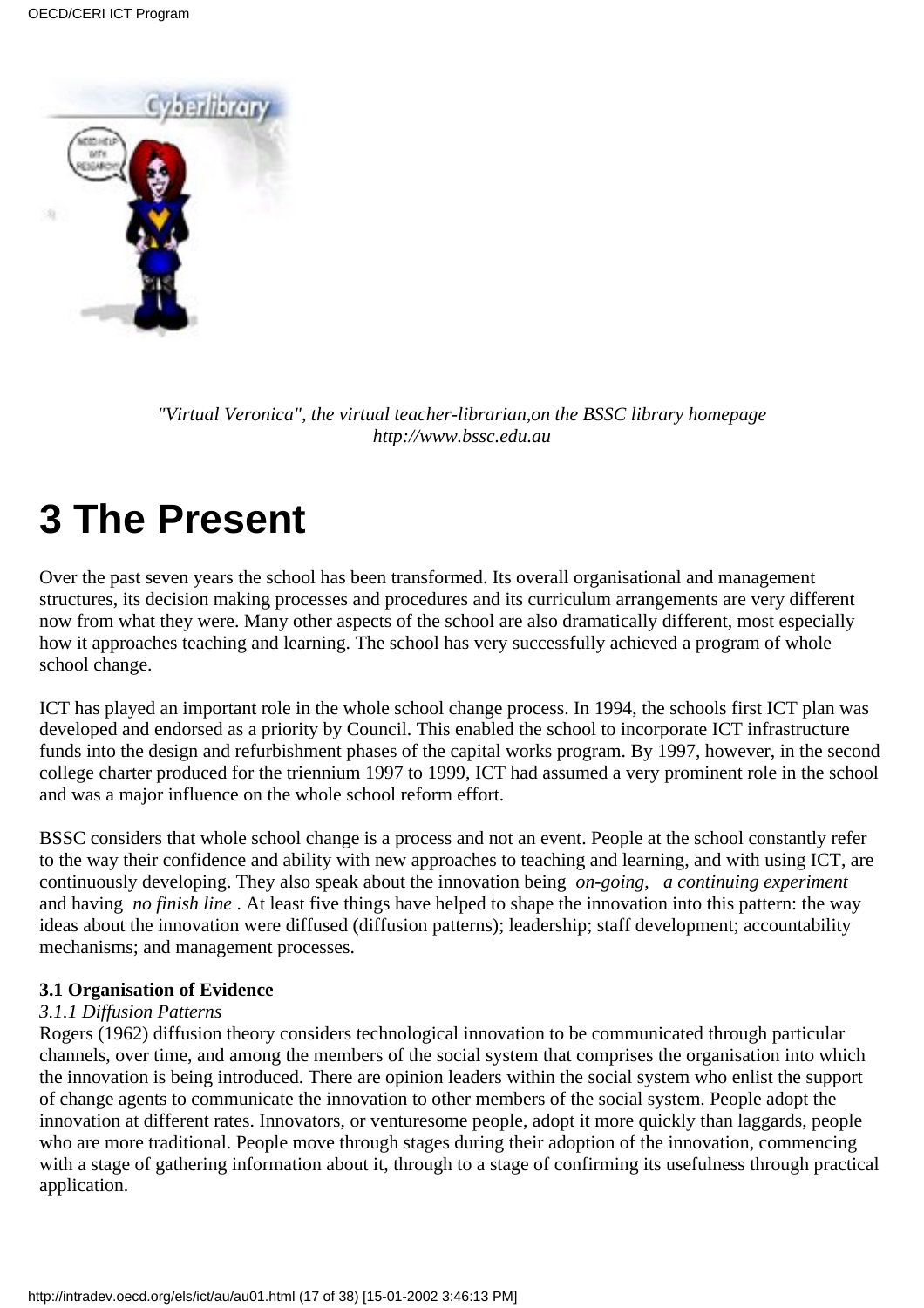There are three aspects to the innovation at BSSC: changing practices regarding teaching and learning; introducing ICT to support improved teaching and learning; and changing the management structures to support the new classroom practices.

The diffusion of new ideas about teaching and learning took a form closely resembling Rogers (1962) theory. The views of a set of opinion leaders were sought. Dr Julia Atkin, an education and learning consultant whose work in education spans educational research, curriculum design, consultancy and teaching at all levels of the education system, was employed to conduct professional development sessions during which she elaborated constructivist principles of teaching and learning. Overseas visits were made by key staff to identify best practice examples of constructivist teaching and learning. However, the diffusion of these ideas was not simply a matter of communication. The ideas were continuously made the object of practical application and evaluation within the college's in-house professional development program and later in classrooms. This approach has been maintained. This contributes to the feeling that the innovation is a journey, never having an end.

The ideas about constructivism are, therefore, simultaneously communicated and refined in practical settings.

The ideas and practices about the introduction of ICT to support improved teaching and learning also had a set of opinion leaders. The Navigator School Project Officers, the Technology Development Manager, the Principal and others, all articulated a vision for the role of ICT in schools. A broadly based team of eighteen developed a school wide plan for their introduction. Much of it drew on the experiences of the staff who visited other schools, some of them overseas, to investigate leading practice use of ICT. The change agents were the teaching and learning coaches, the project officer, the professional development coordinator and the technology development manager. Generally, teachers proceeded through Rogers stages of knowledge acquisition to confirming the usefulness of ICT through practical application. This process took several years. Some moved more quickly than others, some are still coming to grips with the changes. The professional development program and the way ICT use is tied to annual reviews greatly influenced attitudes in this area.

The changes to the organisational structures and the management practices were also diffused through the system along the lines of Roger s diffusion theory. Some of the ideas about possible reorganisations were developed within the Department of Education, Employment and Training as part of the Schools of the Future policy. They were communicated to Principals who were encouraged to experiment with them. BSSC also obtained other ideas from overseas when staff members returned from study tours. The change agent was the Principal, who had a commitment to establishing a team culture and a desire to get a more efficient and accountable system into place.

#### *3.1.2 Leadership*

The teachers and parents at BSSC all attribute much to the leadership by way of explaining how the school has transformed itself since 1994. One teacher described it as follows:

*He (the Principal) has an uncanny ability to see where we need to be going, what the future holds. He saw very early the need to change the way we approached teaching. He saw the inevitability of a prominent role for ICT. He keeps up with developments with ICT and how they can improve our core work. He also has the ability to articulate his vision and make it seem real. Moreover, things are followed up and acted upon here. Something is actually done to make sure we are all keeping on track.*

Two key leadership principles at the school are democratic decision making and collegiality, in the team work sense. One staff member spoke about decision making at the school in the following terms.

*He (the Principal) has made a genuine effort to introduce democratic decision making here. There are teams for most things and a system of reporting the work of teams back to the whole staff. Everyone is given the opportunity to be involved in the process.*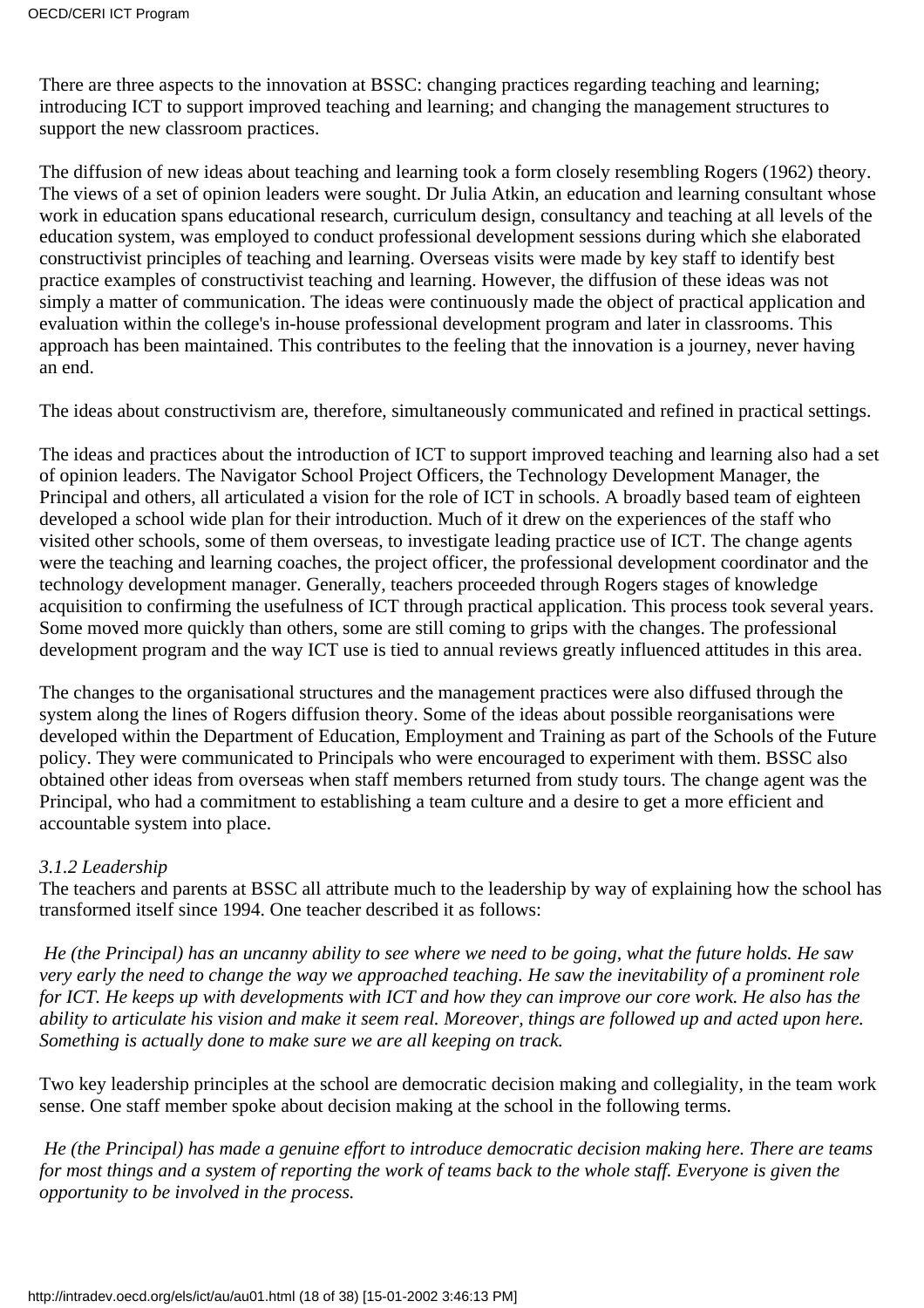This claim is consistent with the facts about much of the approach to organising and managing the introduction of the ICT program. The original plan was developed by a council committee working as team with interested staff members. Similarly, the management structure is team oriented and flat. It is also characterised by strong leadership. The Principal sets very high expectations for his staff and regularly monitors peoples performance, whether they work in the management-, classroom- or support- area.

Notwithstanding its emphasis on democratic decision-making and teamwork, the college is nonetheless results oriented, performance focussed and draws on a number of systematically kept data bases to assist with decision-making. Student results are tabulated and comparisons with other schools are recorded. Student performance within subject areas is mapped year by year. A research officer, jointly funded by a local university and the college, worked part-time during 1998 to 1999 on gathering data about the effectiveness of teaching and learning. All staff members in leadership positions develop performance plans which incorporate the ICT thrust of the school. All Level One teaching staff members have annual reviews where ICT skills and attitudes are audited resulting in professional development plans. Teamwork and democratic decision making are conducted within an environment of high expectations and performance appraisal.

**The Triennial School Review that was conducted in 1997 indicated that both the broad college community and a significant majority of the staff supported the type of culture that has developed at BSSC. Over the period 1997 to 1999 their level of support for it has grown according to the review data. Moreover, advertised positions at the college are eagerly sought. Many of the staff members who were interviewed expressed great support for the direction the college is taking.**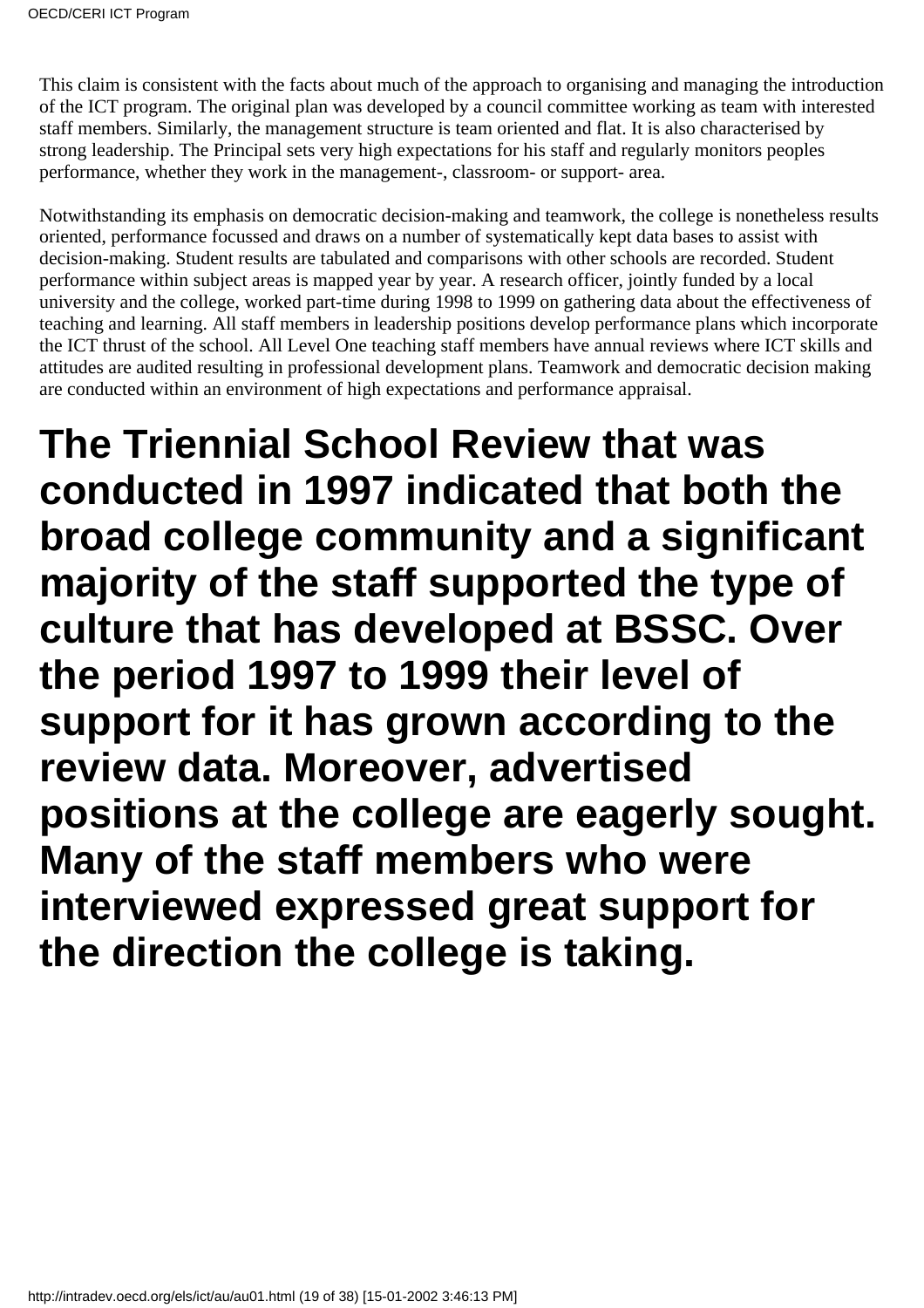# **The culture of collegiality that has developed at BSSC has been largely fashioned by a management practice which the school identifies as whole school planning. This approach involves several stages. Each stage involves a different team. The stages are:**

# **" Creating a vision**

- Providing a structure to accommodate change
- Developing mechanisms for supporting staff development
- Engaging continuous improvement techniques within a context of transparent accountability.

Strategic groups within the college assume responsibility for the carriage of the above four aspects of the change process. The groups are shaped by the school leadership team under the guidance of the Principal. They are formed on the basis of the contribution team members can make rather than their roles within the college, seniority or other criteria. The task of creating a vision for the use of ICT, for example, fell to Technology Development Steering Committee. The team of eighteen included the Principal, two council members, ten teachers and the Technology Development Manager. It involved the team in designing a vision statement and placing teaching and learning in the social and economic context of the twenty first century. Within that context, it has suggested approaches to teaching and learning consistent with life-long learning. It has also predicted changes that are likely to occur to where learning will occur, what resources will support learning, the main objectives of learning and who/what will facilitate learning in the future. Most importantly, it focussed the change process on curriculum and on teaching and learning practices. According to an information sheet distributed by the college:

#### *The clear focus of the introduction of ICT was curriculum or teaching and learning driven from day one. It was ICT in all learning areas in all rooms implemented by all staff."*

Each of the other elements of the process is the province of a group that has the delegated responsibility for its carriage. In a business like flat structure, there are eight managers each with a particular area of responsibility including students, business, school to work, curriculum, student activities, ICT, technology development and navigator school responsibilities. Groups coordinated by these managers and containing people from many quarters of the college community, form relatively autonomous decision making bodies designed to address issues or tasks as they arise. For example, the Technology Development Manager, Learning Technologies Manager, Intranet Coordinator and two full-time multimedia trainees all contribute, along with a number of students, to ensuring that the college Intranet- and Internet- sites content is improved daily.

All groups report regularly to the whole staff. The focus of the staff meetings is on the provision of information and the encouragement of staff participation and involvement. Ultimate decision making is the province of the college leadership team. It takes account of feedback from staff meetings. Consultation is wide. The process is formal and decisive.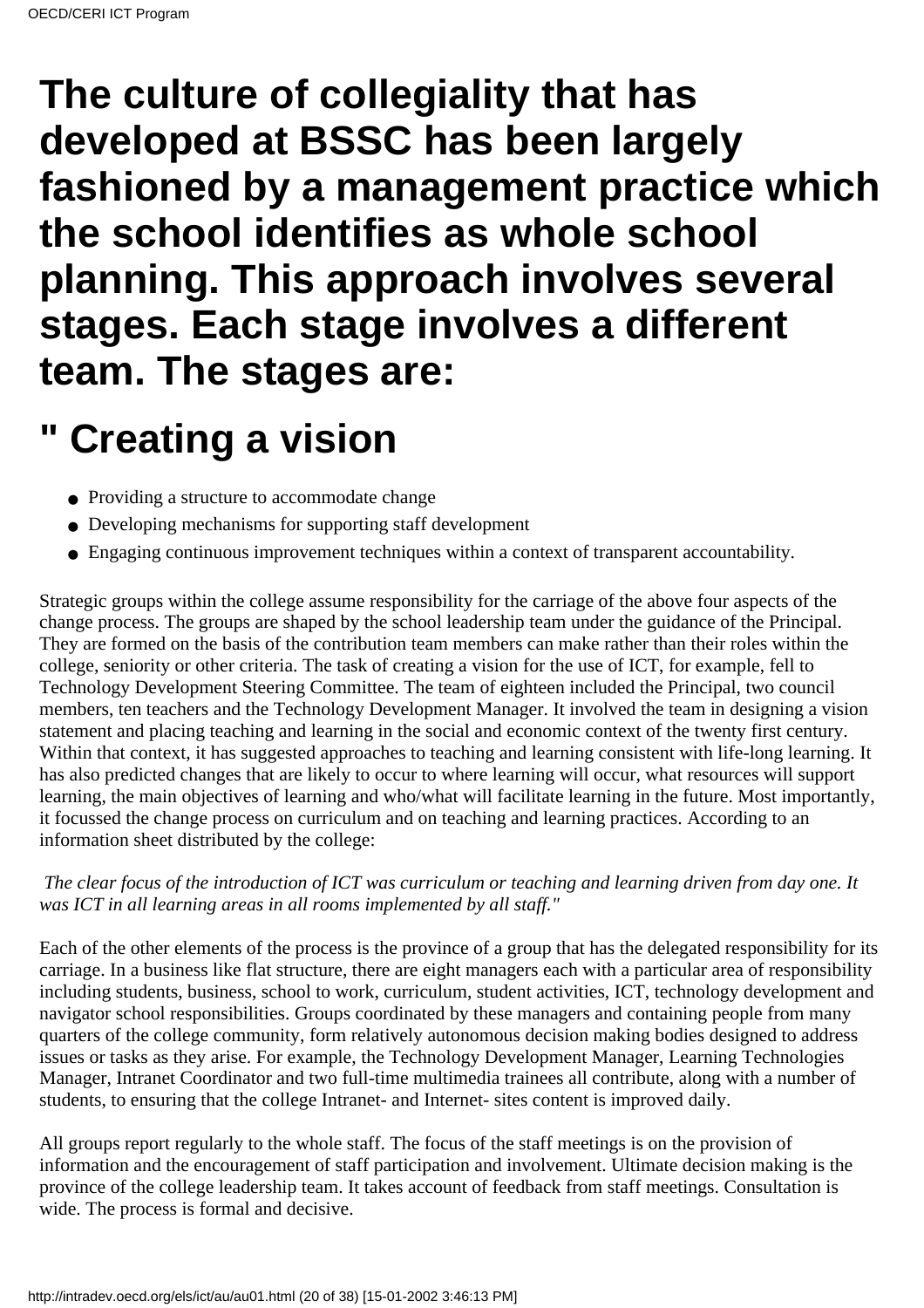#### *3.1.3 Knowledge Inputs - Staff Development and Involvement*

In 1994, teaching practices at BSSC were teacher centred. Use of ICT was at best marginal and rudimentary. Progress to a more seamless use of ICT and a broadly based acceptance of constructivism required staff development. A range of knowledge inputs was used as part of the process of obtaining staff commitment to these new practices. The knowledge inputs came from within and from outside BSSC. Visits to other schools were used to garner ideas for possible new practices in keeping with the intent for changed approaches to teaching and learning and for the use of ICT to enhance teaching and learning. These were systematically fed back to other staff through a routine reporting process.

An in-house, supported, professional development program was initiated. The program was highly practical. New approaches to teaching consistent with principles of constructivism were translated into action plans and the professional development program was used to put them into practice, monitor outcomes and refine practice. Support for the practical orientation of the program was the responsibility of a set of teaching and learning coaches. They were selected on the basis of willingness for risk taking, relative superior knowledge and practice about constructivism and the use of ICT. They were allocated time to perform their role and to develop and implement leading classroom practice, which they could then share with their team.

BSSC staff has both received, and provided, professional development experiences. The way the staff level of expertise with ICT significantly exceeds norms across the state, the extent to which this expertise has improved in recent years, and the capacity of the students to use ICT, can be attributed in significant part to the professional development support that the staff has received. For example, in 1999 staff participated in an average of twelve days professional development per person, most of this with a teaching and learning focus.

In 1995, as part of the whole school planning process, the college conducted a needs analysis of the staff in terms of expertise with learning technologies and their applications for enhancing student learning. One outcome of the analysis was the formulation of a policy that dedicated funds to professional development to enable the introduction each year in December of a two week intensive in-school set of workshops on the use of ICT in classrooms. All staff members are required to participate. Each staff member sets a number of measurable personal goals for the year regarding their professional development in the learning technologies area. In turn, these are incorporated into the staff plans for professional recognition. They therefore become indicators of suitability for career advancement.

Weekly professional development sessions are also conducted on Thursday afternoons. Attendance is mandatory. Coordinated by a professional development coordinator, the sessions reflect areas of need detected in the annual survey. They include professional development opportunities within two main categories: technical applications; and teaching and learning. Staff members, therefore, have a regular opportunity to fulfil their expressed personal goals by devoting substantial time to the array of sessions offered. Sessions are offered by staff members with advanced skills in the area, and sometimes outside specialists are used to run the sessions. Importantly, staff members consider these sessions to be emotionally supportive as one described them:

*The weekly professional development is run by a colleague. They are very practical sessions. The people running them are sensitive to you as a person and where you are personally. You feel its ok to be where you are with the use of the technology but its not ok to stay there. They help you to get better with using it but its a very personal experience.*

In addition, a mentoring system has been established. More expert staff members work with colleagues on practical aspects of improving the uses of ICT. All of this has been tied to a peer appraisal system that forms the basis of the staff performance appraisal system. In 1995, \$11,500 of the global budget was allocated to this approach to professional development. In 1996 this was increased to \$41,000. By 1998, a total of \$60,000 was assigned to externally provided professional development activities. This included opportunities to attend conferences and to work in schools abroad for an extended period of time.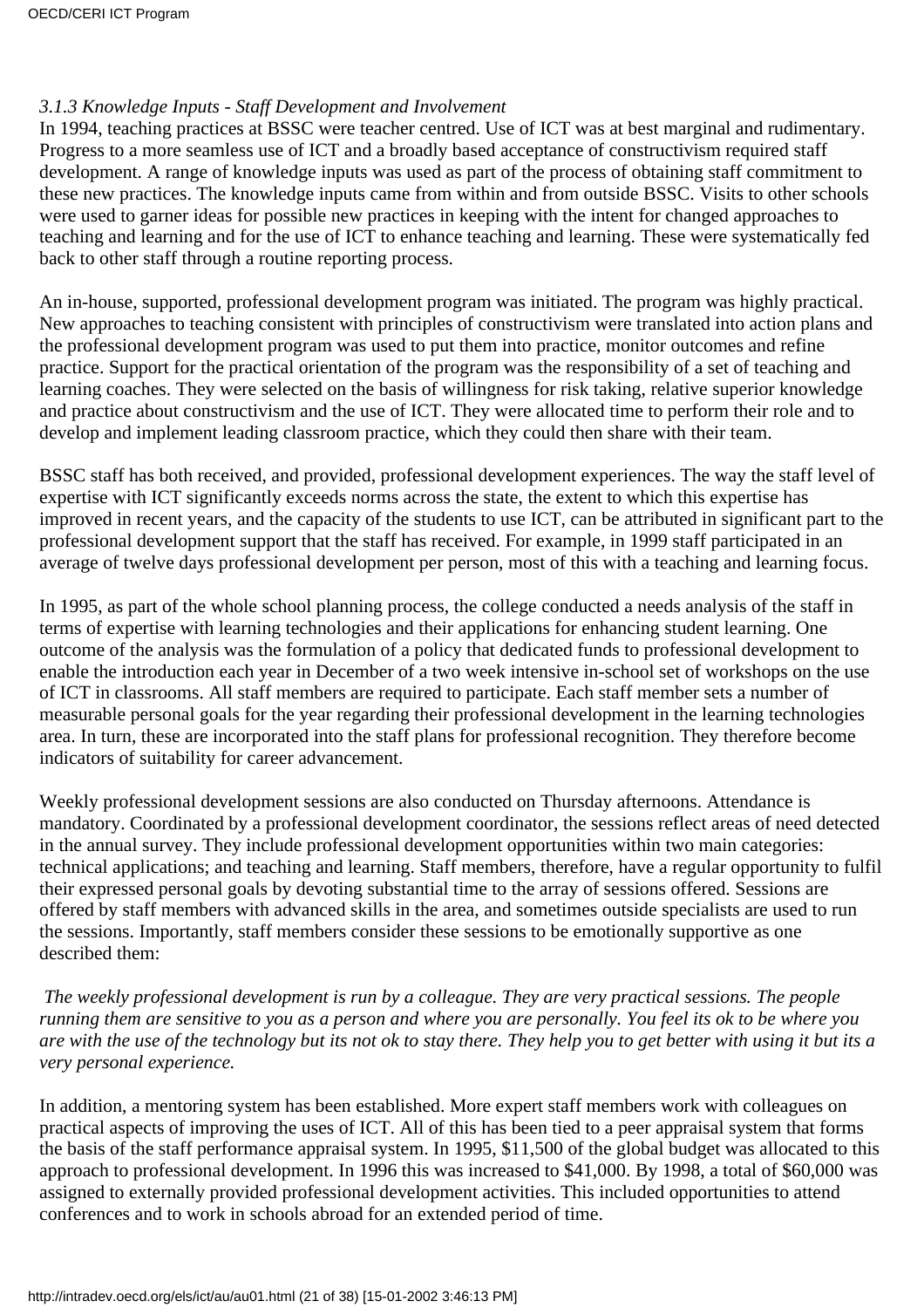By 1998, some seven hundred hours of professional development were scheduled annually for staff. Similar programs have occurred in the past two years. Furthermore, staff has the opportunity to visit and work in other schools to witness developments and they are asked to systematically feed that information back into colleagues at BSSC. Staff members are supported to undertake further study and several at BSSC are enrolled in higher degree or doctoral programs.

Finally, the school offers professional development to other schools through teacher practicums and leadership programs. The Navigator School Project Officer plays a major role in this process. BSSC offers professional development to over two thousand people annually. This number of visitors to classrooms in the school has added to the sense of responsibility of staff to be competent and innovative not only in the use of ICT but also in their general teaching skills and the way they talk about their work.

#### *3.1.4 Accountability Mechanisms*

Accountability was made a key part of the process very early in the whole school reform effort. In 1995, a system of performance appraisal was introduced and all teachers were expected to adopt a common philosophy to teaching and learning including mixed ability learning, student centredness, negotiated curriculum and constructivism. Individual progress with the adoption of the philosophy is monitored by a peer review process that is signed off with the Principal. The review process also requires individuals to set goals for improving their use of ICT and using it to improve learning outcomes. These changes were soon accepted by most staff. As one staff member said:

*The system (of performance appraisal) is fair. You really could not disagree with it. I found that it gave me a new purpose, something I had lacked for a long time. I had been teaching for a long time and had become stale. The system (of performance appraisal) was professionally reinvigorating for me. Im sure many others will say the same thing.*

Less formalised accountability mechanisms have also been present at BSSC since the mid 1990s. With well over two thousand people visiting the college annually, teachers feel the need to be teaching well.

*You have to be on the ball here. There are always people watching what you are doing. There is no hiding. All that drags you along and makes you want to do your best.*

Another subtle form of accountability comes from the practice of team work encouraged at the college.

*A great deal of the work here is done in a team. Being in a team breeds collaboration. You have to learn to work together. You also feel responsible to the team. You do not want to let the others down. That can make the work harder of course but it also makes you feel accountable. I find that being accountable in that way makes me feel more professional.*

#### *3.1.5 Management Processes*

The reorganisation of the management structure into its current flat arrangement has had several effects on the innovation. It has enabled the college to redirect funds to areas that advance the reform effort such as professional development, network maintenance, increased levels of paraprofessional support and the like. The automation of report writing and roll marking, communication by e-mail and the virtual library have all enabled teachers to devote more time to improving teaching and learning in a less restraining environment.

These four elements combine to form a process of whole school change at BSSC that has distinctive diffusion patterns. Also, ICT plays a critical role in the process.

#### *3.1.6 ICT and Innovation Connections*

The plan for the role of ICT at BSSC was to have it focussed on improving teaching and learning. It was to be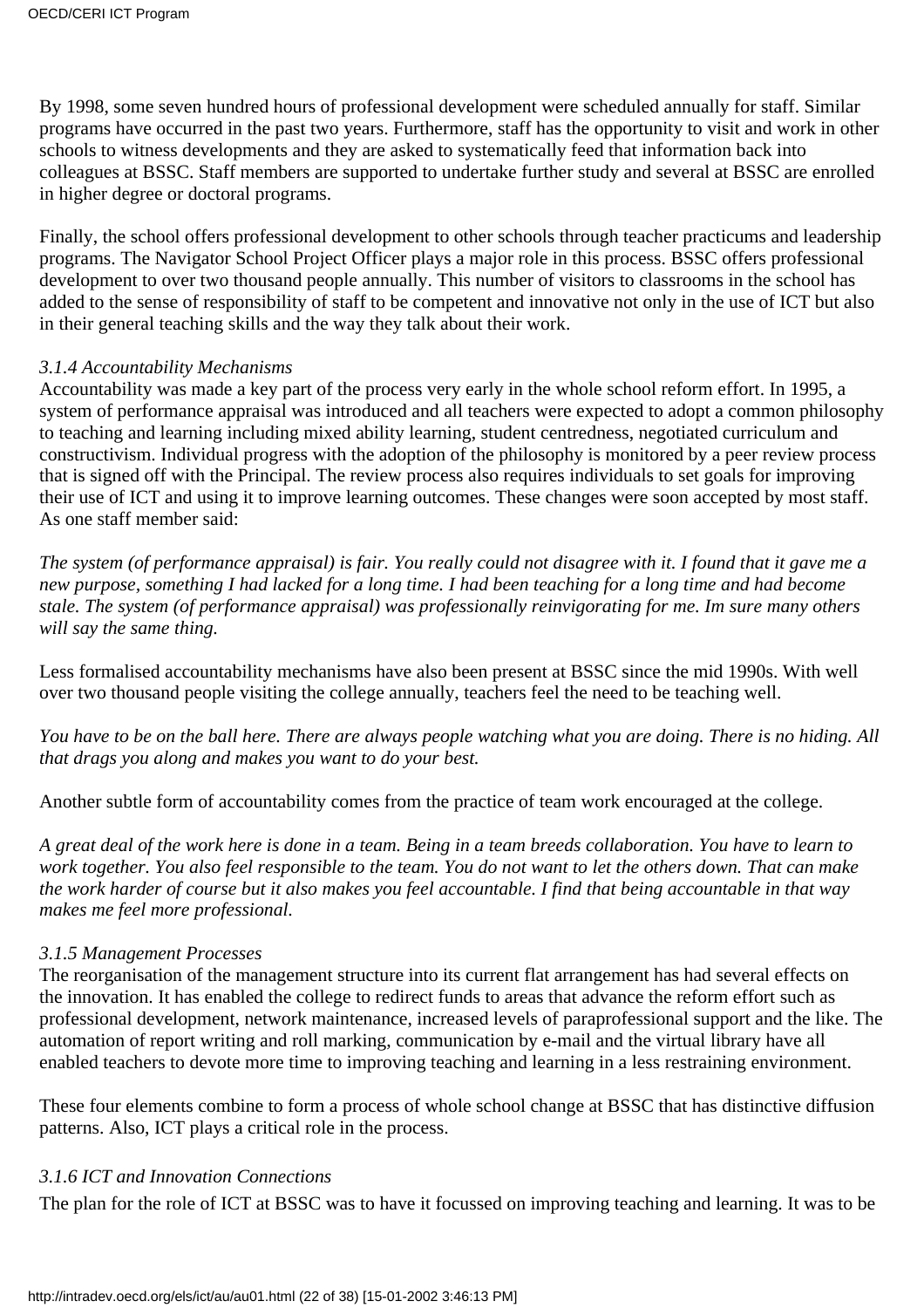a catalyst for the whole school reform effort.

The original College ICT Plan contained five goals:

- To provide a quality learning environment
- To promote excellence in all aspects of student learning
- To deliver quality teaching and professional development in all learning areas
- To streamline administrative communication, record keeping, reporting and student attendance by using computer technology, and
- To involve the wider educational community and general community in the College.

As can be seen from the plan the intention was that ICT contribute to reorganising the structure and management of the school, helping to change approaches to teaching and learning and improve student learning outcomes. These were all aspects of the whole school change plan.

#### *3.1.6.1 ICT and School Restructuring*

ICT has played a significant role in the way the college has restructured its organisational arrangements and its management practices. ICT has enabled a highly efficient use of time to be made at BSSC administratively and in the classroom.

In 1997, the college timetable was changed to three contact periods per week for each class of one hundred minutes, seventy minutes and fifty minutes duration. Changing the timetable resulted in a range of positive benefits to both teachers and students including:

- Less change over
- Greater face to face time with classes
- More student centred classrooms with the extended blocks of time
- More time for group work and collaboration, and
- Timetabled professional development time within the school day for staff.

<span id="page-22-0"></span>A Student Enhancement Program<sup>[12]</sup> was timetabled on Tuesdays. Learning Areas conducted weekly meetings. Staff professional development was scheduled on Thursday afternoons during school time. A special catch up session was introduced by staff on Sunday mornings for students who missed classes. With resources on the college Intranet continually developing and being used creatively by staff and students, the extension of class time without geographic or time limits is a reality at BSSC.

From 1994 to the year 2000, teachers use of time has changed substantially. There has been:

- Less reliance on print for communication
- Greater contact, and increased ease of contact, with students and colleagues
- Significant time benefits associated with the ease of editing work each year, submitting reports, keeping student records and attendance electronically
- Greater awareness of the enhancement of learning outcomes through effective use of ICT
- More time focused on planning effective integration of ICT and becoming familiar with new software
- Increased collaboration and communication across learning areas
- Increased time on whole of staff professional development, and
- Greater use of college resources with the ease of working with files, the Internet and software from home.

#### *3.1.6.2 ICT and Changed Teaching and Learning*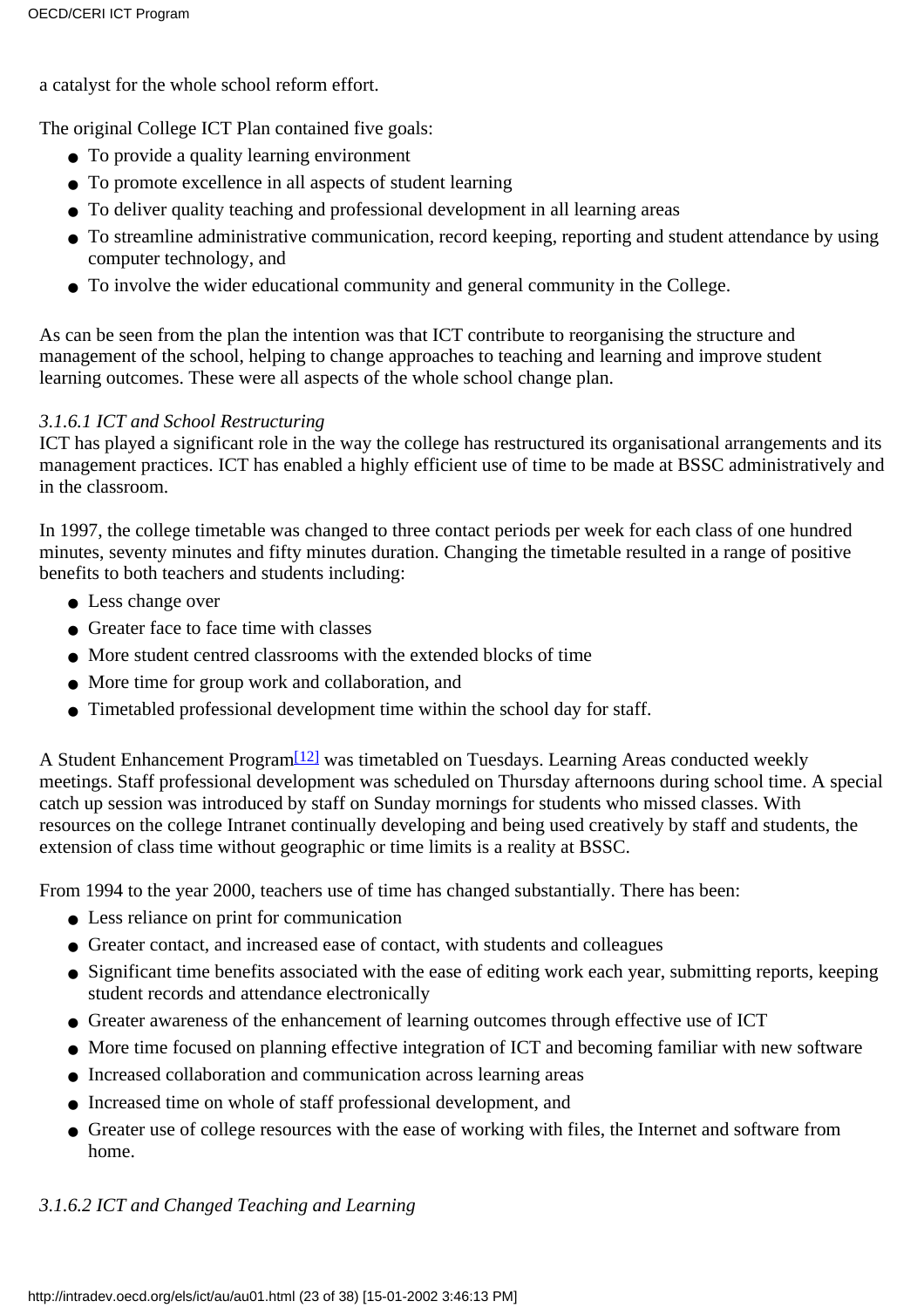The integration of ICT into the teaching and learning process required the identification of the key components of high quality teaching, learning and assessment. The original ICT Plan detailed comprehensive teaching and learning goals, thus beginning the development of a shared definition of excellence in teaching and learning. In nineteen ninety six, the Teaching and Learning Coaches developed a Teaching and Learning Charter that, like the first ICT Plan, articulated an educational framework for the integration of ICT into the teaching and learning practices and ethos of the college. These documents encompassed the principles of:

- Student centred classrooms
- Experiential learning
- Constructivist learning involving the production of knowledge and meaning by students
- Active learning
- Mixed ability learning
- Teacher reflection
- Collaboration with colleagues
- Teachers as guides, co-learners, constructors and facilitators
- Teachers with a belief that ICT enhanced teaching and learning.

Each learning area in 1995 was required to develop a Teaching and Learning ICT Plan, which stipulated teaching and learning outcomes at six monthly intervals. These separate learning area plans had to be consistent with the overall college wide ICT Plan and had to be signed off with the Principal.

Consequently, when aligned with the signing of a Memorandum of Understanding by individual teachers when they took possession of their college provided Laptop computer, a culture of ownership, accountability and commitment was rapidly established.

From 1996 to 1998, the Teaching and Learning Coaches had a key role in supporting groups of teachers in the development of projects that would effectively integrate ICT into the pedagogies used in the classroom. Each coach worked with approximately twenty staff and they were required to develop an area of specialism in ICT: online services, ICT in writing, homepage development, multimedia authoring and presentation, computer assisted instruction, graphic calculators, or computer aided design.

<span id="page-23-0"></span>In 1997, after expressions of interest from staff, six Leading Edge Projects<sup>[\[13\]](#page-37-11)</sup> were established, supported and evaluated. By this time, the role of the coaches in conducting professional development activities for staff was well established. The outcomes from the Leading Edge Projects were shared with the whole staff.

It was apparent that professional and collegial reflection among teachers was occurring and that a professional conversation was part of the ethos of the college. This culture and environment included the following features:

- Teacher teams operating within and across learning areas
- Informal and formal professional support groups
- Sharing and support from trusted and caring colleagues
- Committees and individuals with responsibility for leadership organisation and implementation.

In 1998, five Team Teaching Projects were established in four different learning areas. The members of each team had their classes timetabled at the same time, thus facilitating team teaching, flexible groupings and the trialling of innovative curriculum delivery methods. All teams were provided with a budget to develop multimedia materials. Evaluation of the projects at the end of the year revealed very high levels of student and staff satisfaction and, in the Year Twelve classes, improved student results. The Triple Science Team (involving Biology, Chemistry and Physics teachers and classes) won the Department of Educations Teacher Team of the Year Award for innovations using technology in 1998.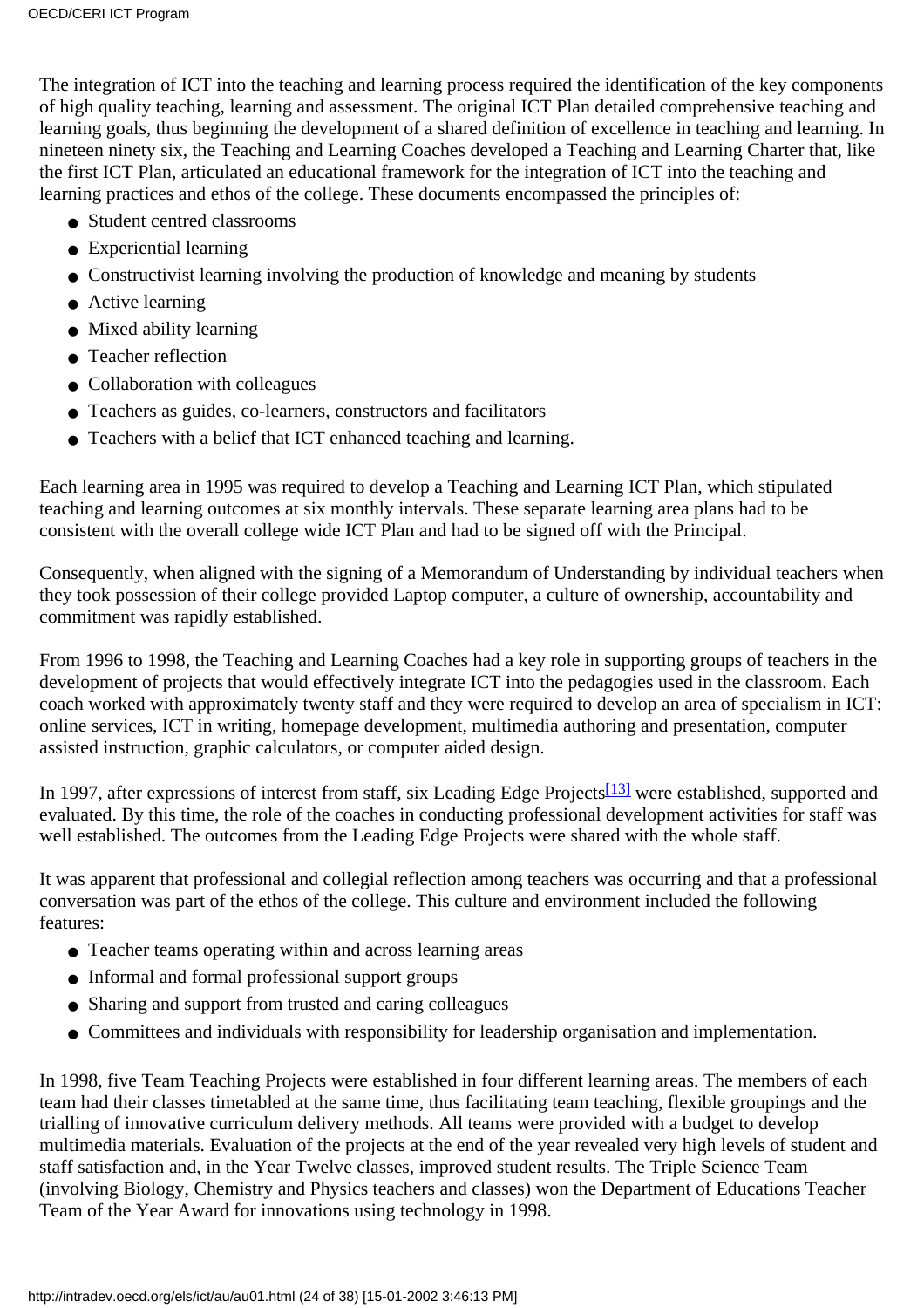A significant innovation was the introduction of electronic discussion groups in English texts. Responses revealed a high level of participation from students of all abilities and depth of thought given to the texts and issues raised.

By 1999, numerous discussion groups and global classroom projects across a wide range of learning areas existed. Extensive online materials had been developed in all learning areas. In Biology, a fully animated, multimedia unit on disease was developed. The module incorporated responses from students being e-mailed automatically to teachers, and the ability of students to produce a pointed summary of their understandings.

#### *3.1.6.3 ICT and Learning Outcomes*

The improved learning outcomes at BSSC are attributable to a range of factors. Over the last few years BSSC has developed the following attributes:

- Increased skill levels on both staff and students parts in the use of high end technology
- High staff morale
- High quality staff
- Increased work ethic amongst staff
- Greater sense of professionalism on the part of staff and an increase in its pride about its work
- High levels of experimentation with approaches to teaching and learning involving the use of ICT
- $\bullet$  A culture of trust in the students
- A sense of collaborative competition with other schools and their performances on the VCE
- Formal and strong links with the other schools experimenting with the use of ICT to improve teaching and learning and with the Department of Education, Employment and Trainings Unit centrally responsible for the innovation
- A process of continuous improvement and self-analysis
- An incipient thinking skills program that is directed at helping students understand how they learn and thus increase personal capacity for learning.

All of these attributes interact and form a synergy that contributes to the overall pattern of improvement in student outcomes.

Between 1994 and 1999, the students have become more and more adept, inventive and effective in the way they use ICT. In that time, they also have grown significantly in confidence in using ICT. In response to a questionnaire administered by the research officer in 1997 students asserted that both Year Eleven and Twelve students placed a high value on use of technology for:

- Ease and quality of presentation of work
- The facility to draft and edit work
- Making the completion of their own work more interesting and satisfying
- Access to information
- The quality of the communication it affords
- The acquisition of skills which they see as important for their futures.

In short, ICT has been a key motivating force for student learning.

Teachers also report that over the past two or three years students have noticeably increased their active involvement in work when technology is involved. Moreover, they report that this is the case for the full range of students. Similarly, they claim increased motivation on the part of the students they teach. Interestingly, one factor they single out is that students who usually were reluctant to actively participate in class were significantly more participative when chat sessions involving ICT were used.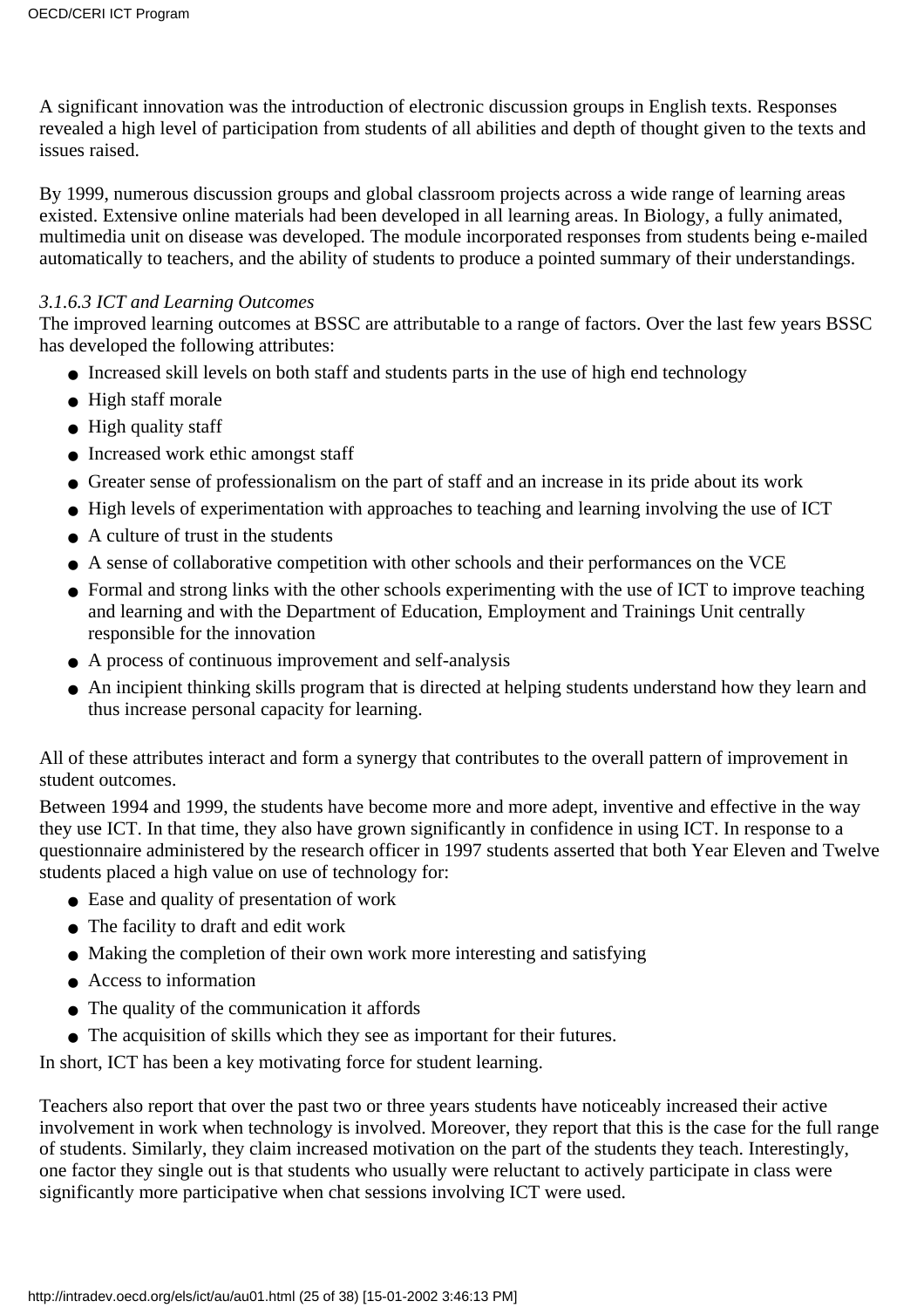Similarly, staff at BSSC has become increasingly expert in the use of ICT. Staff members have moved from using ICT mainly as word processors to developing Web pages, using high end Multimedia as presentation tools and experimenting with students to extend the uses to which the high technology can be put.

These improvements in staff and student competence have not been produced just from the staff development program, or from staff showing the students how to use the ICT. Staff members have been eager to develop their skills for many reasons including:

- A sense of professional responsibility to be, and to appear to be, highly competent during practicum visits to their classrooms
- The way professional recognition programs are tied to improvements in the way individual staff use ICT
- The effectiveness of the team based approach to professional development to obtain a commitment from staff to participate.

Improvements in student competence with ICT have occurred because:

- The culture of trust in the students encourages experimentation and inventiveness
- The sense of competition with others for good VCE results encourages widespread use of technology
- The shared sense of engagement with teaching and learning between staff, and
- The expectation that all students will extend themselves as users of ICT.

Synergies like these are everyday occurrences at BSSC. For example, as teachers and the student body have over time come to incorporate routinely ICT into their daily work, and as the technologies have become increasingly used as learning tools, teachers and students have experimented with various innovative forms of teaching and learning. Some of the principal ones have included self directed learning, cooperative learning, cognitive apprenticeship, the use of technology as a tool, problem solving, discovery learning, visual learning, reflective learning and various forms of experiential and authentic learning.

As one student who was participating in the English Unit 3 Text discussion forum said:

*you can take time to go away and think about an idea and then come back with a response whereas in an oral discussion the moment would be gone.*

In this way the students and teacher in the subject were creating a reflective learning environment. More importantly, it is the synergy between the teacher experimentation, the student response and the use of ICT that produces the effective learning environment.

High staff morale is also a key feature of the teaching and learning environment at BSSC. This is reflected on Table 5 below.

| <b>Item</b>          | <b>State</b> | <b>BSSC 95</b> | <b>BSSC 96</b> | <b>BSSC 97</b> |
|----------------------|--------------|----------------|----------------|----------------|
| Worklife quality     | 3.0          |                | 3.6            | 4.3            |
| Morale               | 3.3          |                | 3.8            | 4.3            |
| <b>Admin Support</b> | 3.7          | 3.6            | 3.8            | 4.2            |
| Goal Congruence      | $ 4.0\>$     | 4.2            | 4.2            | 4.4            |
| Staff support        | 3.8          | 4.2            | 4.6            | 4.8            |

#### **Table 5 Morale Factors at BSSC over Three Years Compared with the State Averages**

Again though staff morale does not exist in a vacuum. Morale has improved at BSSC, in part, because staff and students have enjoyed experimenting with ICT, because they have become expert users, and because visitors have been impressed.

A constant theme in the staff interviews was the notion of improved sense of professionalism on the part of staff. Most described themselves as *more professional* as a consequence of their experiences at BSSC.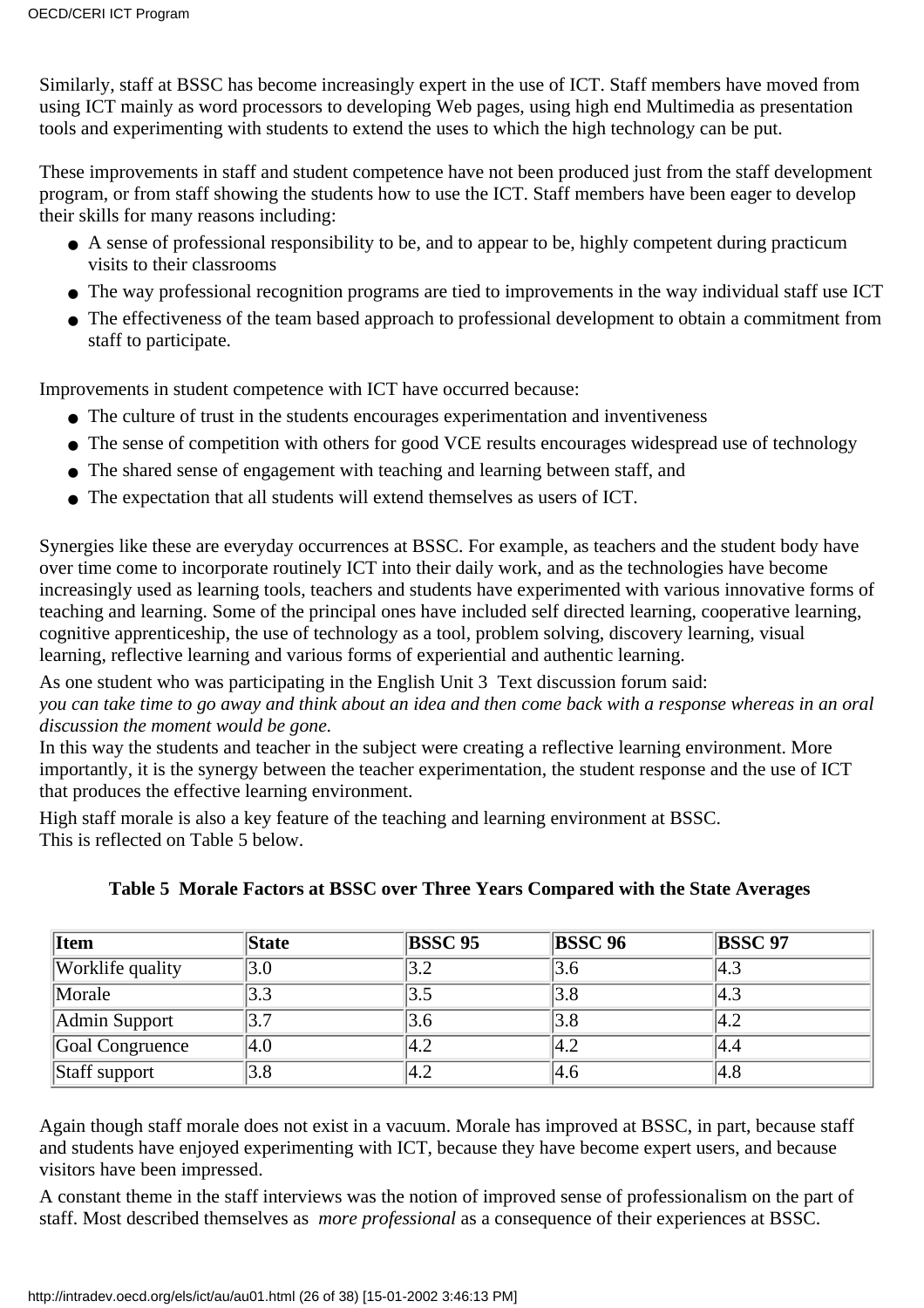Different comments were made about the growth of professionalism:

*I am more professional. I accept assignments from students electronically and turn them around more quickly now.*

*Its a very powerful thing to give a teacher a note book and the training to use it. It made me feel very professional.*

Again the synergies at BSSC contribute to this growth of professionalism. The growth in the professionalism of staff is accompanied by an ability of staff members to talk about their work in new and insightful ways. This has come about because the professional development groups in which they work require that type of dialogue. So too does their active role in teacher practicums.

#### **3.2 Outcomes**

#### *3.2.1 Infrastructure*

In 2000 the college has:

- Four hundred and sixty Pentium PC s distributed throughout the school : 65 computers in the multimedia centre for students to access from 8am to 6pm, 20 rooms with 6 computers, 20 rooms with 4 computers, 25 rooms with 2 computers, 3 computer laboratories for IT classes. 200 of these computers are Pentium 500s
- 146 staff notebook computers
- An Internet connection of 5Mbit connection with 2Mbit radio return link
- A network speed of 100Mbit with 16 NT servers supporting over 1,200 points
- Microsoft NT4 workstation system operating on 97% of PC s
- Unlimited hard disk space for all students
- E-mail addresses for all students
- 50 software packages on all PCs
- One hundred and fifty capacity jukebox centrally distributing 80 CD-Roms
- Four technical support staff and a number of students paid on an hourly contract basis to support the system
- Teachers encouraged to manage relevant areas of the servers to reduce administration time and increase their capacity to deliver curriculum outcomes
- Network printing on an automated user pays basis
- Free access to the Internet for an educational amount, then an automated user pays system
- Large screen TV s in all rooms for free to air television, satellite television, internal video and class multi media displays
- Appropriate numbers of additional peripherals including digital cameras, scanners, colour printers, dataloggers, graphing calculators available for students and staff to use
- The college registered as an ISP provider and providing a commercial internet service
- A thin-client server for supporting the operation of any of the college s software in students and staff members homes or remotely via modem connections
- Servers with a typical configuration of 256 Mb Ram, 54Gb hard drive space, Tier 1 brand, flexible and upgradeable and including seven Microsoft NT4 servers, one LINUX server and one UNIX server
- Two hundred and forty 56k modems for student / community use.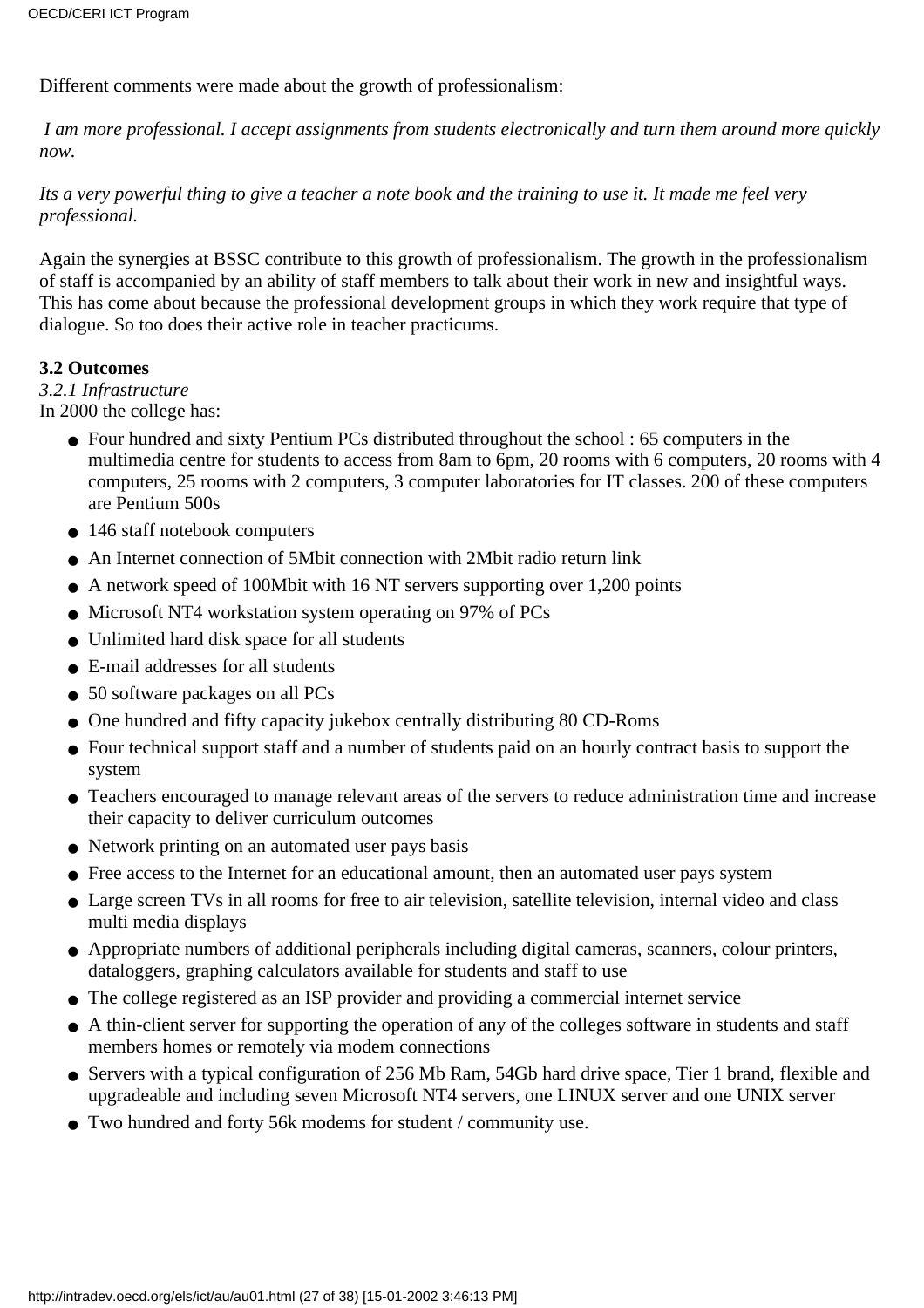

All of this has been installed to facilitate the whole school reform process, which in turn is designed to create an improved teaching and learning situation at BSSC.

*BSSC students at work in the Multimedia Centre*

#### *3.2.2 Effectiveness*

The effectiveness of the innovation and the impact of the use of ICT within it can be demonstrated in numerous ways:

• Motivating Learning with ICT

Many teachers spoke of the way the introduction of ICT produces high motivation in the students. One student during a focus group session commented:

*Its well known that this school is a leader in the use of technology. It makes you feel proud to be here. Theres no doubt that I am more interested in study here than I would be in some other school. The technology helps to make you feel like that.*

● Learning Effects

ICT in combination with effective, constructivist teaching practice has produced a range of generic skills in students as well as producing relative superior performance on standard state wide performance measures.

• Teaching Motivation

Teachers have been challenged by the introduction of ICT and many attribute their reinvigoration to their having to master it.

• Teacher Professionalism

Teachers say that they feel more professional by being given a laptop computer and by learning to use it to increase the efficiency and effectiveness of their teaching.

● Teacher Articulateness

Explaining to visitors new practices about approaches to teaching and learning and ways of working and developing materials in teams in an ICT rich environment has enabled teachers to develop a common discourse about their practice. It has also enabled them to explain their practices persuasively.

● Work ethic

Having to master ICT has required extra time. Seeing the positive effects it has had on the students and on their own professional growth has encouraged staff to work harder and longer at mastering it.

● Authentic learning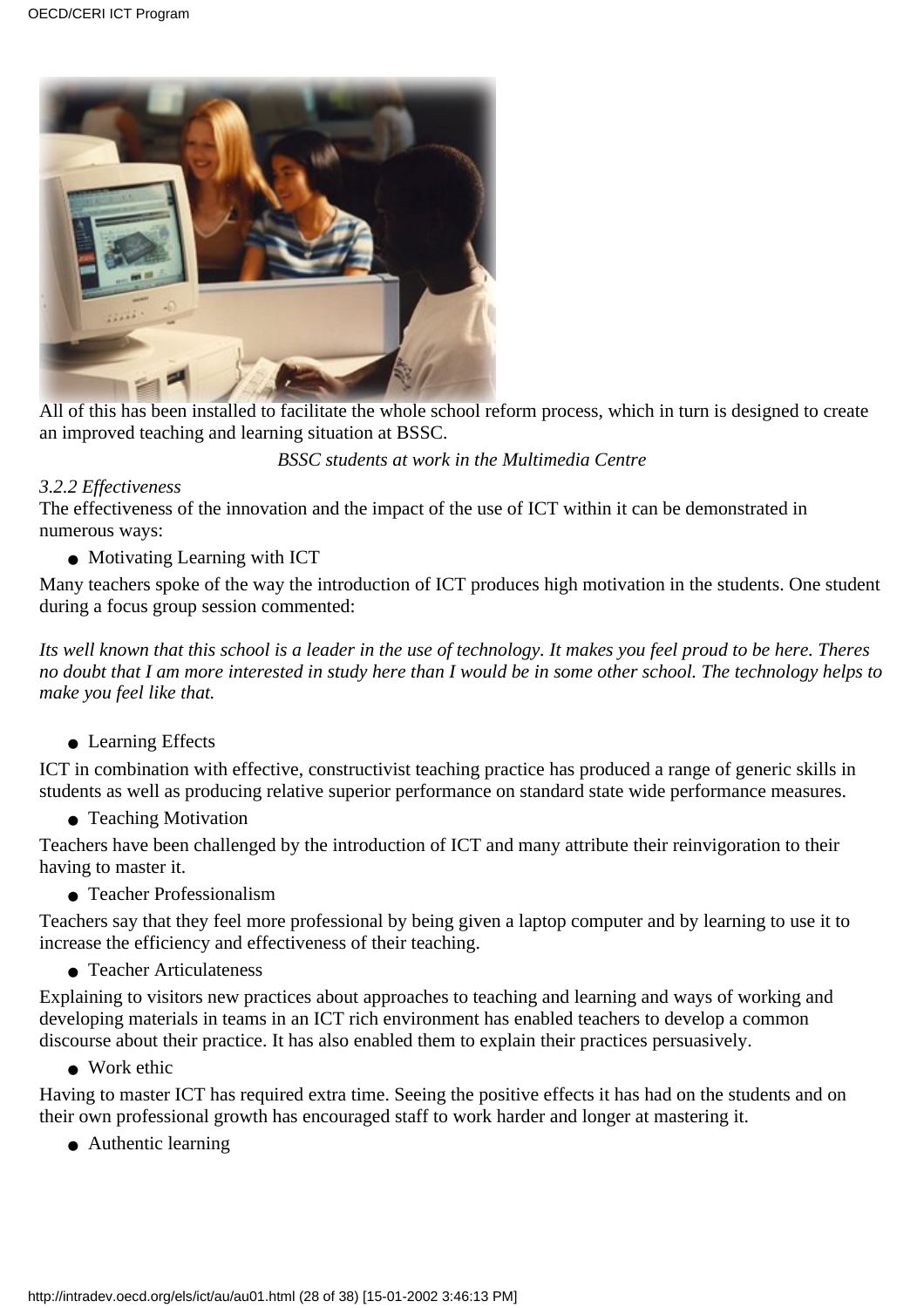ICT allows students to interrogate the world for information relevant to real world tasks that they are working upon. In so doing it produces a situation in which the students thinking is challenged. It provides a natural support structure for students to use to develop their own thinking about real world issues and tasks.

#### *3.2.3 Academic Rigour*

BSSC is a highly competitive senior secondary college committed to excellence. Academic rigour is a cornerstone of the school. ICT enables the academic program to be more rigorous, challenging and individualised than it would be in the absence of such technology. Students have immediate access to high quality curriculum materials on the school s Intranet that have been developed by the staff and the Multimedia support team. They also have access to selected commercial materials like Britannica and XSIQ. The college is in partnership with a range of producers of such commercial material in an effort to make the material pedagogically sound.

The students have continuous, ongoing access to the class lessons and materials that staff members have developed for use during class. Many regularly use e-mail to clarify issues that arise from work in the classroom with staff from home.

Valuable time is saved for students because browsing time is significantly reduced at BSSC. Useful web sites are catalogued with hotlinks for the students. This screening process ensures limited wasting of time by students and access to the most useful sites for student research at a reduced cost because they are cached on the server.

Staff members are regular presenters at international and national conferences. This adds to the culture of academic rigour at the college as does the constant need to explain practice to the stream of visitors to the school.

Academic results are analysed annually and the results of the analysis, containing performances amongst other things with statewide performances, are fed back routinely to staff. This too heightens the culture of academic rigour at BSSC.

#### 1. *Equity*

There is open access to ICT and college facilities in general for students and staff, with a policy that if facilities are available then anyone has the right to use them.

Bendigo Senior Secondary College is the sole government provider of VCE in Bendigo. There is a high number of students receiving Education Maintenance Allowance / Youth Allowance assistance at the college. However, recent surveys of the student population has shown that ninety percent of the student population has a computer at home and eighty five percent of these computers are connected to the Internet, mostly through the college Internet Service Provision. Most resources are available to the college community on their Intranet, providing twenty four hour access.

All students have routine access to ICT from eight am to six pm every school day. The college is open during school holidays. There is an access policy in place whereby students and teachers may use available resources in any classroom with the teacher's permission if the facilities are not being used by the class.

On their first day at the school all students are given passwords, shown how to log in to the network and access all resources and software. Further support in the use of ICT is completed by peer mentoring and work groups in class.

There is undoubtedly a wide range of attitudes and abilities in the use of ICT amongst the student population. However, the issue of access is comprehensively addressed and monitored and is not a valid reason for lack of skill or use of ICT. Students and staff are encouraged to take responsibility for their individual attitudes, skill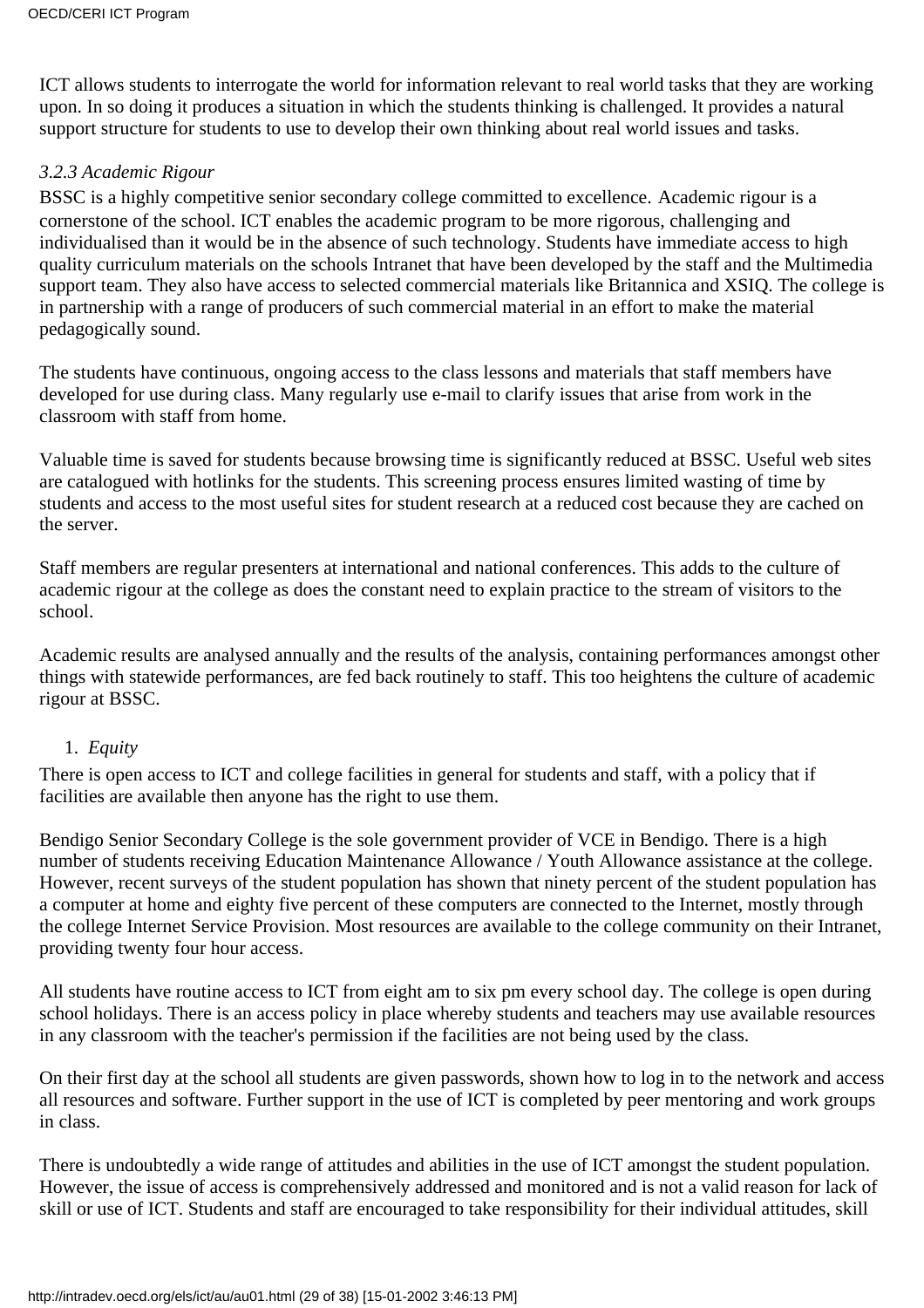level and confidence in the use of ICT by practising strategies involving the use of lifelong learning skills and attributes actively fostered by the college.



The Multimedia Centre at BSSC - an area freely available for students and staff from 8am to 6pm

#### 1. *Disadvantages*

Staff surveys (see Table 5 page 28) are evidence of the widespread support the college leadership provides all staff. However, staff members are not unanimous about the benefits of ICT at BSSC. Whilst many speak about the way their professional life has been rejuvenated by having to master its use, others are concerned about the demands it makes of them.

*"I have never worked so hard. Introducing technology to your teaching is very demanding. Im one of the low-end users. It takes me a long time to get prepared to use it. Not only that, but the feeling of guilt I have about not using it more weighs on me."*

The innovation at BSSC has produced a pressure on all to perform and to work in teams to effectively integrate ICT in teaching and learning. Everyone is aware that the students results are the ultimate measure of success and this crystallises the pressure. Whilst some consider this to be a disadvantage others thrive on the pressure and anticipate that their achievements will produce personal and professional rewards for them. Scholarships for overseas visits that the college awards annually are one such reward. Some consider that the pressure of external examinations distracts students from the goal of emphasising lifelong learning skills.

#### *3.2.6 Benefits*

## **The following present themselves as major benefits:**

- Improved student results
- Increased sense of professionalism by staff
- Staff participating in research (such as this study)
- Visibility of the college internationally
- Respect for staff by colleagues outside the college
- Restructuring of school day to make better use of time and to enable classroom innovation
- The ability to cater for a wide range of student learning needs and styles
- Increased study options such as ICT pathways and Vocational and Education Training programs
- Students as independent learners and global citizens.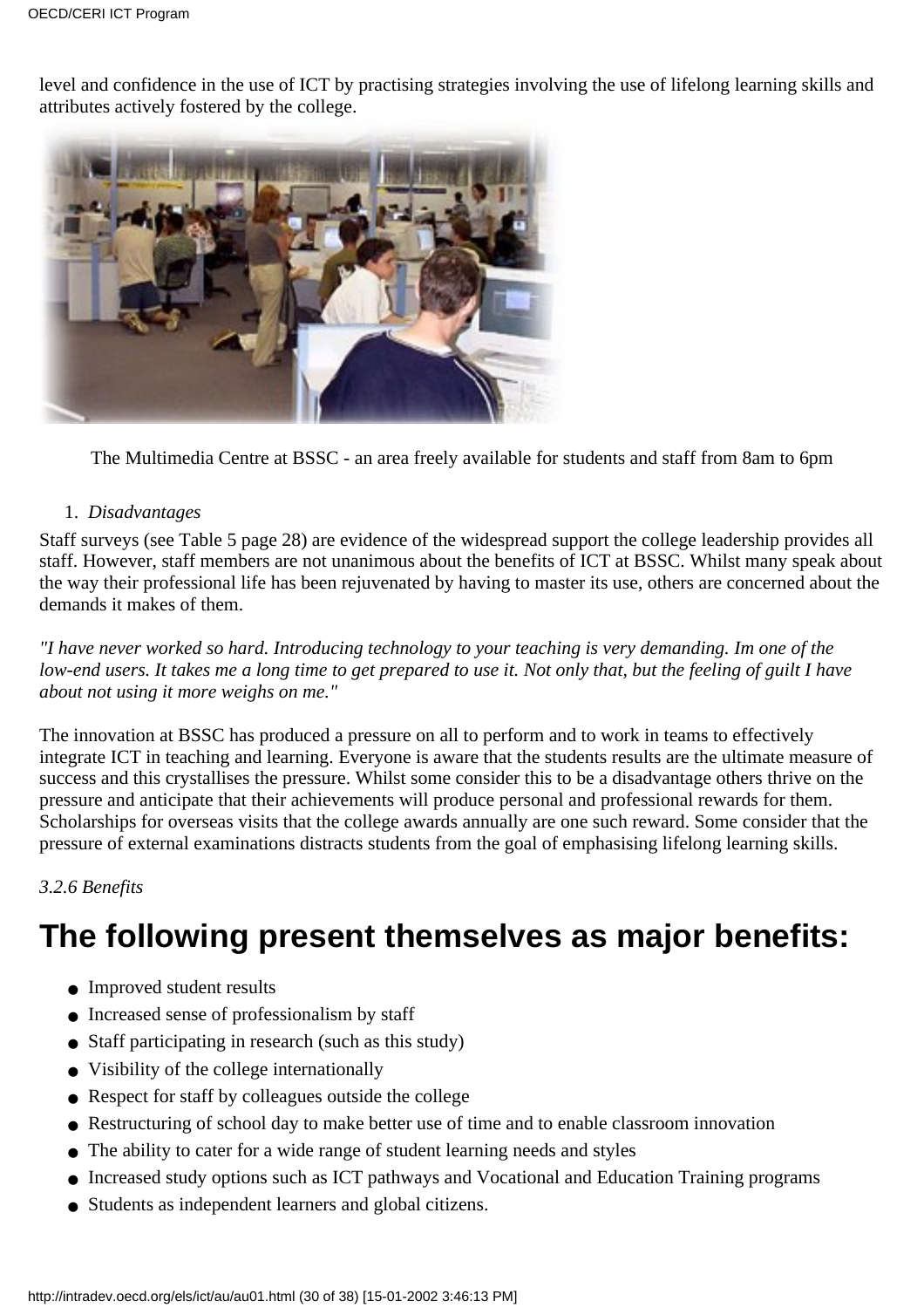#### 3.3 Projections

#### *3.3.1 Sustainability and Scalability*

All the teachers in a focus group agreed, in a choral response to the question about who is responsible for the innovation, that we all are. A teacher librarian described her perception clearly:

*"We all are (responsible for it). The teachers have to implement the new teaching and learning principles. The management level has to coordinate all the support structures and make sure they are working for the teachers. The leadership has to keep showing the way, coming up with the next step and making sure the funding is there."*

The way the college is organised as a set of teams enables the whole school process to maintain momentum. The Principal is regularly out of the school for meetings in Melbourne or elsewhere. As one of the managers noted:

#### *"He (the Principal) was away recently for nearly six weeks and the place did not fall over. There is no way this is a one man show."*

Because the college views whole school change as an ongoing process, there is no questioning its sustainability.

With regard to scalability, the initial grant to the school of \$1.3 million is sometimes held up as a reason for other schools not being able to do what has been accomplished at BSSC. Certainly, set up costs were substantial and enabled the infrastructure implementation, what the college saw as a three year plan, to be completely funded in one year. The intent was always to implement the original three year plan, with or without funding.

As a result of the guidance from Bendigo Senior Secondary College and six other Navigator Schools from 1996 to 1999, advice on whole school change and the effective integration of ICT in all areas of administration and learning in a school has informed decision making at a system level. Most government schools in Victoria now have better than the beginnings of a substantial ICT infra-structure to build upon because of funding initiatives like: a Notebook for Teachers Program, Technical Support Program, Hardware Support Project, Software Rolling Fund, Learning Technologies Planning Guides, Statewide Planning Surveys, NetDays, and a statewide broadband wide area network linking all schools(VicOne). Student to computer ratios of better than five to one are now commonplace in Victorian government schools $[14]$ .

<span id="page-30-0"></span>The level and pace of change at BSSC has been supported by two system wide innovations in Victoria: global budgets, which provide enormous flexibility in the allocation of resources, and the capacity of schools to select their own staff. New staff members at BSSC are well aware of the nature of the school before they are selected to be a staff member.

The challenge will be to enable all schools to appreciate the value of whole school reform and equipping them with the insights and skills to accomplish it.

#### **4.Conclusion to the Hypotheses**

#### 1. *ICT as a catalyst for change or as an additional resource.*

At BSSC, ICT was a strong catalyst for educational innovation. Whilst the focus of ICT usage at the school was from day one on curriculum and on teaching and learning it was, nevertheless, the vision that ICT would transform schools that spawned the whole school change effort at BSSC. ICT has been the catalyst for changing teaching and learning practices. It has been the instrument for changing management practices.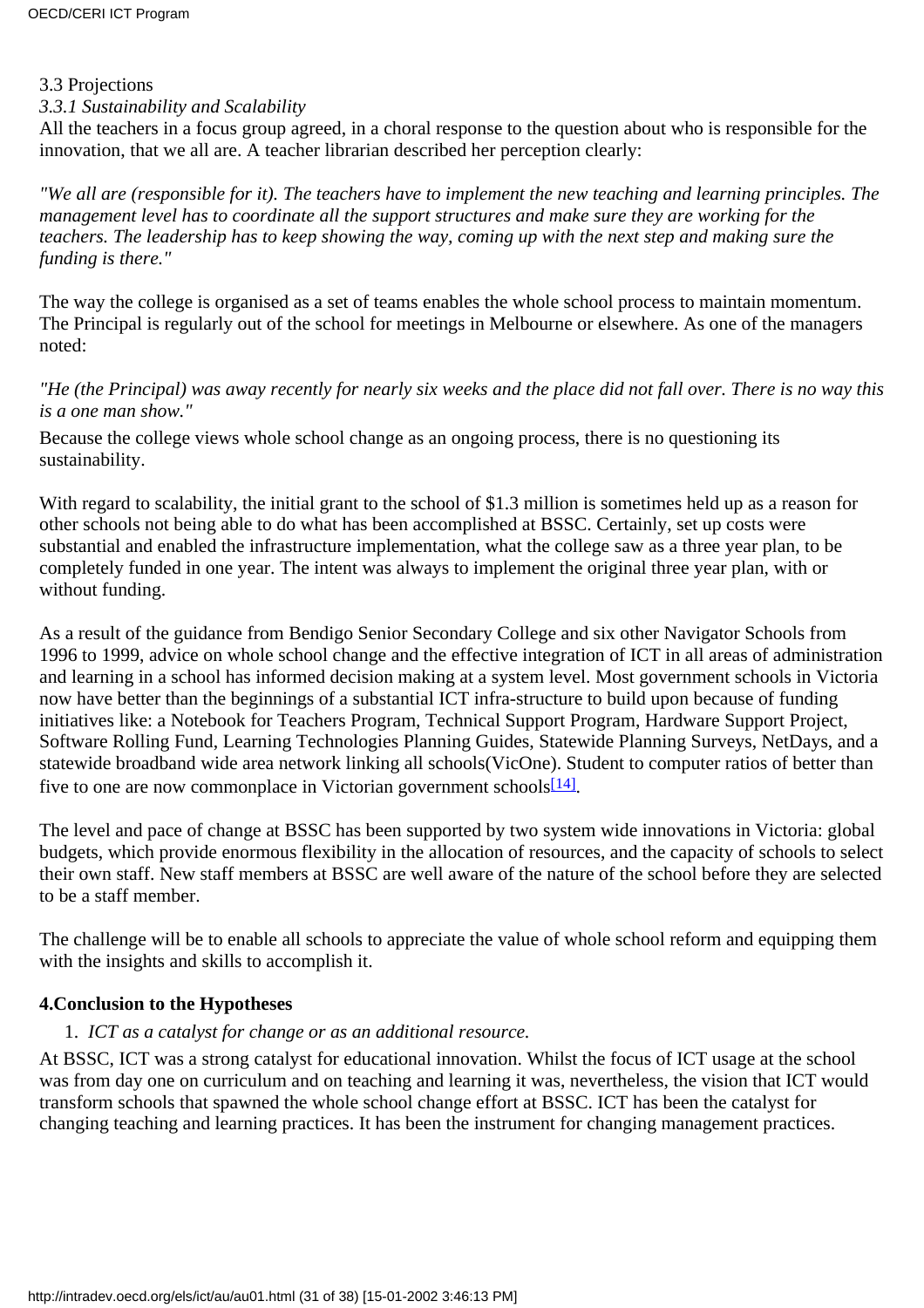# **4.2 Diffusion follows the pattern described by Rogers or a different diffusion pattern exists specifically for ICT.**

The diffusion of ideas about the use of ICT to improve teaching and learning followed the pattern described by Rogers. People proceeded through stages. Most started by getting to know the details of ICT. Over time they proceeded through the stages of deciding to use ICT through to personalising its uses and integrating it into their repertoire of teaching skills. People moved at different rates through these stages. They were assisted by peers. The process of moving through the stages was helped when people felt they were emotionally supported. By emotional support people meant:

*"the teaching and learning coaches also provided emotional support. They didnt make you feel you were silly or inferior if you had trouble with the technology. You felt you were part of a team all working on it together."*

There were groups of early adopters and resistors. Early adopters are characterised by their colleagues as risk takers and reflectors. There were also groups of laggards who resisted using ICT because they feel it is unnecessary or because it required them to develop new skills, which they felt would require too much time. Tying performance with ICT to annual performance plans helped to overcome this frame of mind.

*4.3 Successful implementation of ICT depends mostly on staff being able to integrate ICT into instruction and learning or the technological infrastructure and student competence (rather than teacher competence) determine ICT implementation outcomes.*

Successful implementation results from having ICT supporting good teaching and learning in an environment where teachers are expected to implement it through ICT implementation plans, teaching charters and the like. Successful implementation requires the staff to gradually acquire competence with ICT, sometimes with the assistance of students and regularly with the help of colleagues. It is also essential for the technology to be absolutely reliable and effective.

*4.4 Gaps in academic performance between high and low poverty students dont increase when equal access to ICT is available to allow more advantaged students leap ahead in an ICT rich environment* Staff members suggested that ICT rich environments enhance opportunities for more able students. They are able to master them more quickly and utilise them to good effect more quickly. College external examination results (VCE) indicate that all students benefit from access to ICT when it is effectively integrated in teaching and learning.

*4.5 In an ICT rich environment academic standards will improve because they are a function of teacher and school expectations and not of the standards of the ICT or academic standards will be lowered.* The case study demonstrates that academic standards are set by a range of factors, but most especially high staff expectations, the sense of competition with other schools and the culture of student trust.

#### **5. Projections to the Future**

The Principal of BSSC presented a paper in November 2000 at the European Council of International Schools conference in Nice, France, entitled *Restructuring School for the Twenty First Century*. In it he articulates his projections for the future of BSSC. The organisational arrangements and the management procedures currently in place will be used to enable the school to realise the vision. The vision includes:

- By 2001, eighty percent of communication at BSSC will be digital and twenty percent paper based
- Professional development will be conducted online and supported by face to face sessions
- There will be an even greater acknowledgement by the whole school community that every student can learn and learn to a high standard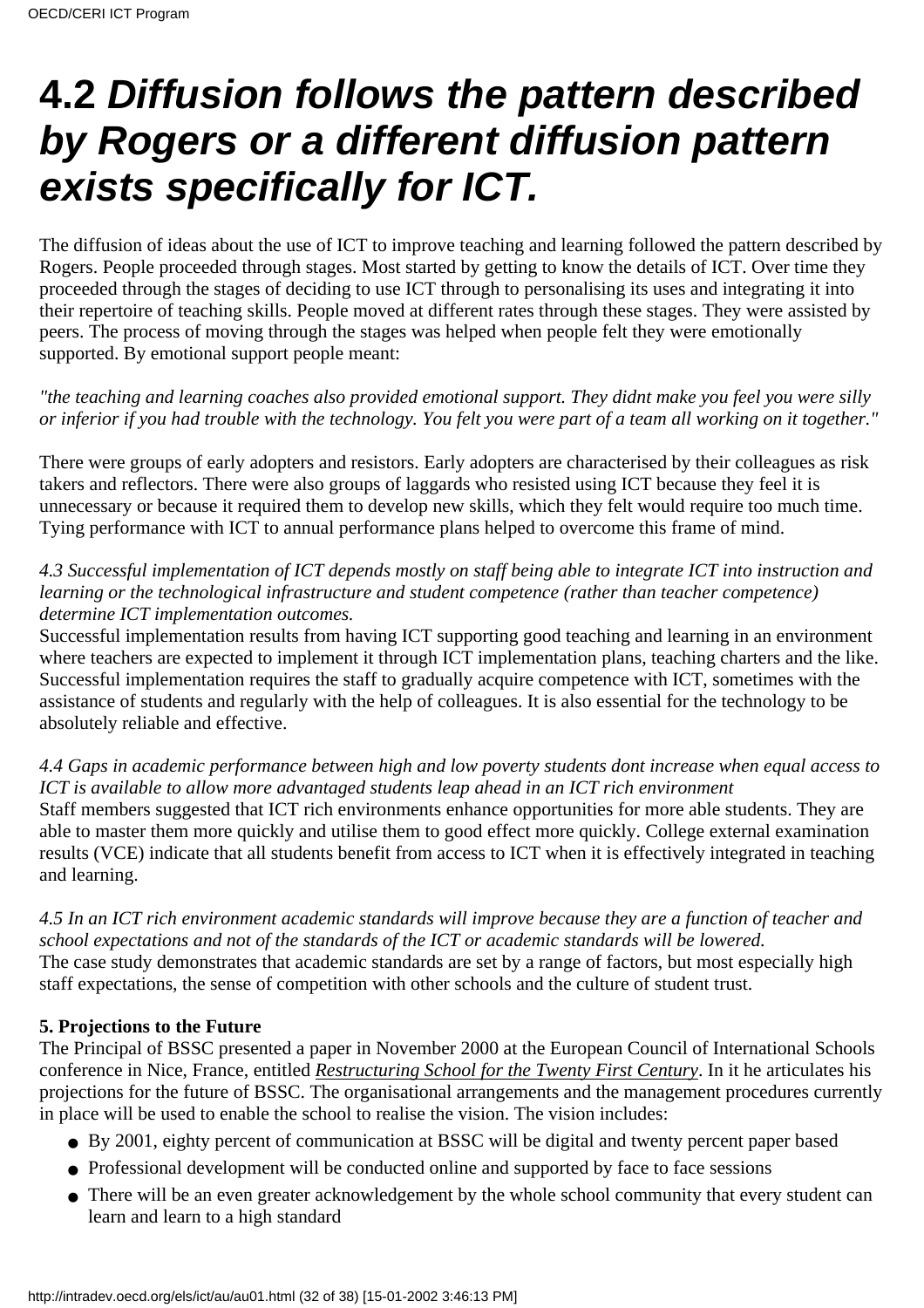- The concept of the nine to four school will be anathema at BSSC
- The college will become a place where students learn as distinct from watching teachers working
- Teachers work will be reorganised. Professional roles will be emphasised, non professional work done electronically by para-professionals and support people
- A sound pedagogy for online learning will be developed
- Highest quality online content will be developed
- The development of instruments that measure ICT outcomes will help to transform the curriculum
- Online autonomous learning will be further enabled by commercial products like XSIQ.

### **None of these projections has yet been formally introduced into the school decision making processes. Nevertheless, during the interviews conducted for the preparation of this case study several staff talked in committed ways about many of the above ideas. The Principal has been quietly sowing seeds in the form of these projections. The seeds have taken hold. Such is the way of the Principal of BSSC.**

#### **6. References**

Clarkson, P. Dunbar, A and Toomey, R (2000) *ICT and Whole School Reform: An Evaluation of the Navigator Schools Program.* Melbourne: DEET. EkinSmyth, C. (2000) *A New Kind of Education: A Schools Story. Bendigo Senior Secondary College1994 to 2000*

Merydth, D. et al (1999) *Real Time: Computers, Change and Schooling.* Canberra:DETYA. Rogers, E. *The Diffusion of Innovations* (1962) NY: SAGE.

#### **Appendix A: Methodology**

Bendigo Senior Secondary College self-selected for involvement in the study. It did so to enable it to bench-mark itself with strong international performers in the whole school change area including the role of ICT in the whole school reform process.

The data for the case study was collected over a twelve month period. During 1999, BSSC was involved in the Victorian Government s evaluation of its Navigator Schools Project. As part of that evaluation, for which the author was principal investigator, a large number of interviews of staff, administrators and students were conducted. Also a great number of classrooms were observed. In 2000, there were further interviews of staff conducted. Parents and students were interviewed. Additional classes were observed.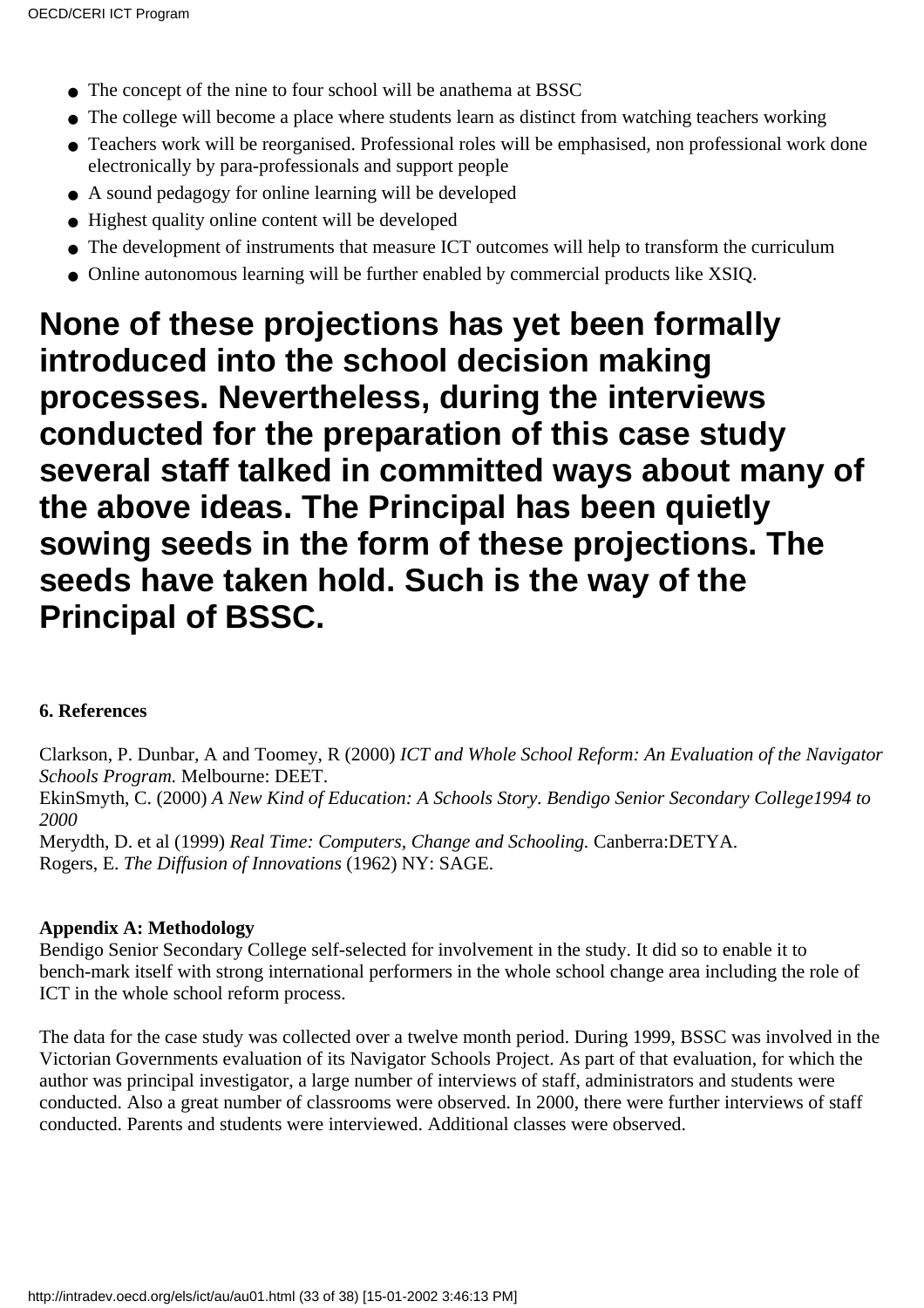#### **Appendix B: ICT Practices Survey for Teachers**

#### **Total number of participants who have completed this survey.**

Bendigo Senior Secondary College: **79**

|                                                             | <b>Very</b><br>comfortable | <b>Comfortable</b> | <b>Somewhat</b><br>comfortable | Not at all<br>comfortable | Not answered   |
|-------------------------------------------------------------|----------------------------|--------------------|--------------------------------|---------------------------|----------------|
| Write a paper                                               | 66                         | 11                 |                                | 0                         |                |
| Search for information<br>on the<br>World Wide Web<br>(WWW) | 52                         | 21                 | 4                              | 1                         |                |
| Create and maintain<br>web pages                            | $\overline{19}$            | $\overline{15}$    | $\overline{12}$                | 30                        | 3              |
| Use a database                                              | $\overline{32}$            | $\overline{15}$    | 16                             | 12                        | 4              |
| Develop a database                                          | 14                         | 9                  | 19                             | 31                        | 6              |
| Send and receive<br>∣e-mail                                 | 68                         | 10                 | $\mathbf 0$                    | $\mathbf 0$               |                |
| Write a program                                             | 6                          | 5                  | 10                             | 49                        | 9              |
| Draw a picture or<br>diagram                                | 30                         | 17                 | 18                             | 10                        | 4              |
| <b>Present information</b><br>(eg. Use Powerpoint)          | 57                         | 11                 | $\overline{5}$                 | $\overline{3}$            | $\overline{3}$ |

#### *How comfortable are you with using a computer to do each of the following?*

*How important is each of the following computer-related skills for your teaching?.*

|                                        | Very important | Important | So-so | Not at all | <b>Not answered</b> |
|----------------------------------------|----------------|-----------|-------|------------|---------------------|
|                                        |                |           |       |            |                     |
| Write a paper with a<br>word processor | 60             | 15        |       | 2          |                     |
| Search for information<br>on the WWW   | 43             | 24        | 10    |            |                     |
| Create web pages                       | 19             | 21        | 22    | 15         | 2                   |
| Use a database                         | 17             | 25        | 20    | 15         |                     |
| Develop a database                     |                | 16        | 29    | 24         | 3                   |
| Send a receive e-mail                  | 48             | 23        | 6     | 0          | ◠                   |
| Write a program                        | 5              | 6         | 23    | 37         | 8                   |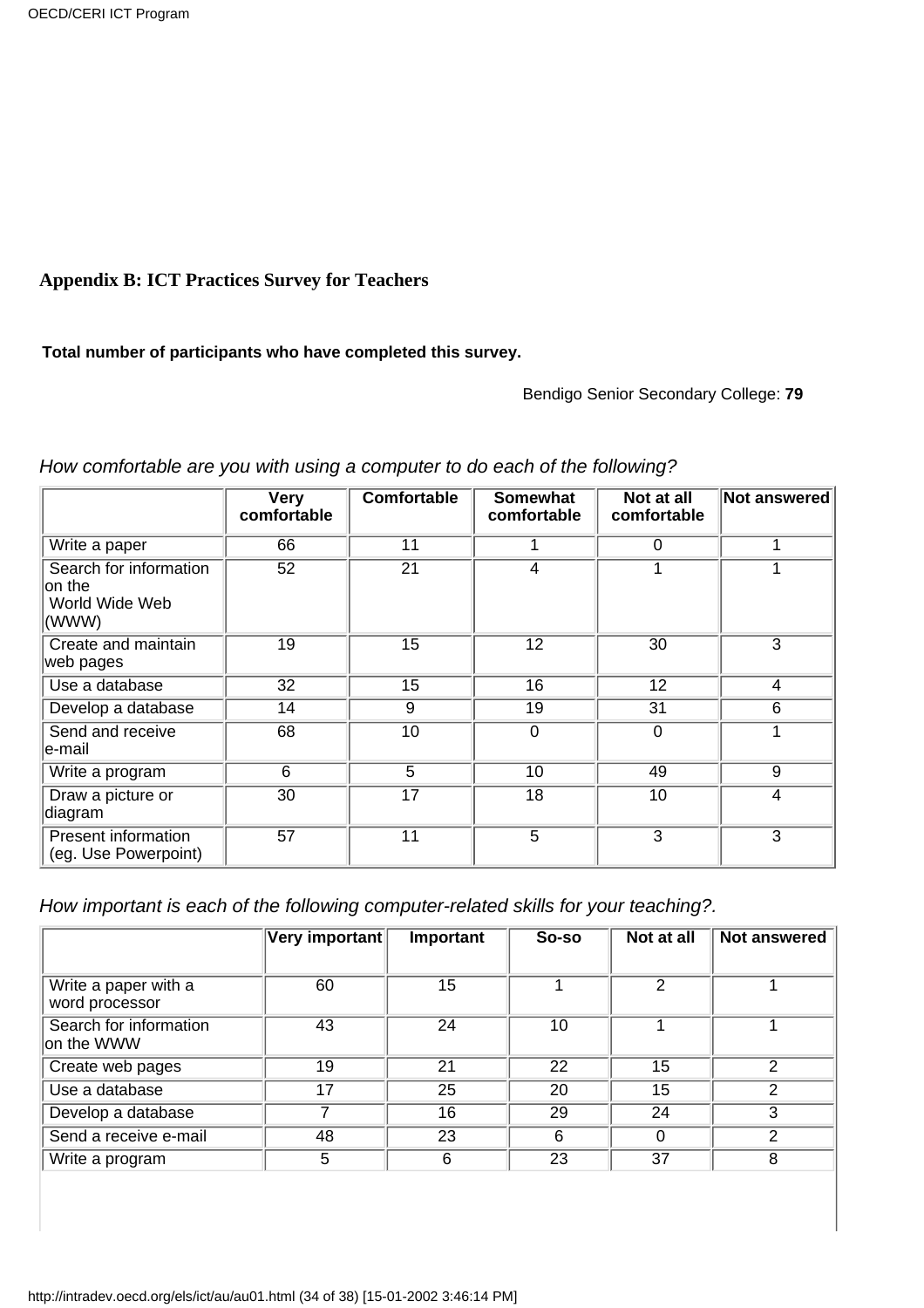| Draw a picture or diagram<br>lwith<br>a graphing/drawing<br>application. | 23  | 19 | C. | 13 |  |
|--------------------------------------------------------------------------|-----|----|----|----|--|
| Present information<br>(eg. Use Powerpoint)                              | -4. | 22 |    |    |  |

*During the past school year, how often did your students on average do the following for the work you assigned?.*

|                                                            | <b>Several times</b><br>each week | <b>Several times</b><br>each month             | A few times     | <b>Never</b>   | Not answered   |
|------------------------------------------------------------|-----------------------------------|------------------------------------------------|-----------------|----------------|----------------|
| Use the internet                                           | 23                                | 30                                             | 22              | $\overline{2}$ | $\overline{2}$ |
| Create web pages                                           | 0                                 | 9                                              | 29              | 37             | 4              |
| Send or receive e-mail                                     | 19                                | 16                                             | 30              | 12             | 2              |
| Use a word processing<br>program                           | $\overline{29}$                   | 29                                             | 17              | $\overline{2}$ | $\overline{2}$ |
| Use a computer to play<br>games                            | $\overline{2}$                    | $\overline{3}$                                 | 10              | 55             | $\overline{9}$ |
| Use a spreadsheet                                          | 2                                 | 6                                              | 32              | 34             | 5              |
| Use a graphics program                                     | 6                                 | 13                                             | 27              | 28             | 5              |
| Join in an on-line forum<br>or chat room                   |                                   | $\overline{6}$                                 | $\overline{18}$ | 50             | 4              |
| Use a presentation<br>program (eg. Powerpoint)             | 7                                 | $\overline{37}$                                | $\overline{27}$ | $\overline{5}$ | $\overline{3}$ |
| Use an instructional<br>program (including<br>simulations) | $\overline{2}$                    | $\overline{17}$                                | 24              | 30             | 6              |
| Other computer users<br>(specify)                          |                                   | Click here to view the answers to question 29. |                 |                |                |

| How would you create your ability to use a computer?. | Poor: $0$       |
|-------------------------------------------------------|-----------------|
|                                                       | <b>Fair: 13</b> |
|                                                       | Good: 57        |
|                                                       | Not Answered: 9 |

*Answer the below questions based on experiences or policies from the last school year?.*

| Was student computer use ever evaluated for grading?                                                       | <b>Yes: 48 No: 29</b><br>Not answered: 2                                                                         |
|------------------------------------------------------------------------------------------------------------|------------------------------------------------------------------------------------------------------------------|
| If you assigned Internet searching, how much freedom did you allow<br>students in locating sites to visit? | No Restrictions: 24<br><b>Some Restrictions: 39</b><br><b>Designated Sites Only: 9</b><br><b>Not Answered: 7</b> |
| Did you modify a Website with any of the classes that you taught?                                          | Yes: $21$ No: $56$<br>Not answered: 2                                                                            |
| What portion of the computer use in your classes was directly<br>related to the course content?            | Very Little: 7<br><b>Some: 24</b><br>Most: $22$<br>All: 22<br><b>Not Answered: 4</b>                             |
| What portion of the computer use that you assigned was done<br>by students individually?                   | Very Little: 4<br><b>Some: 32</b><br>Most: 36<br>All: $5$<br><b>Not Answered: 2</b>                              |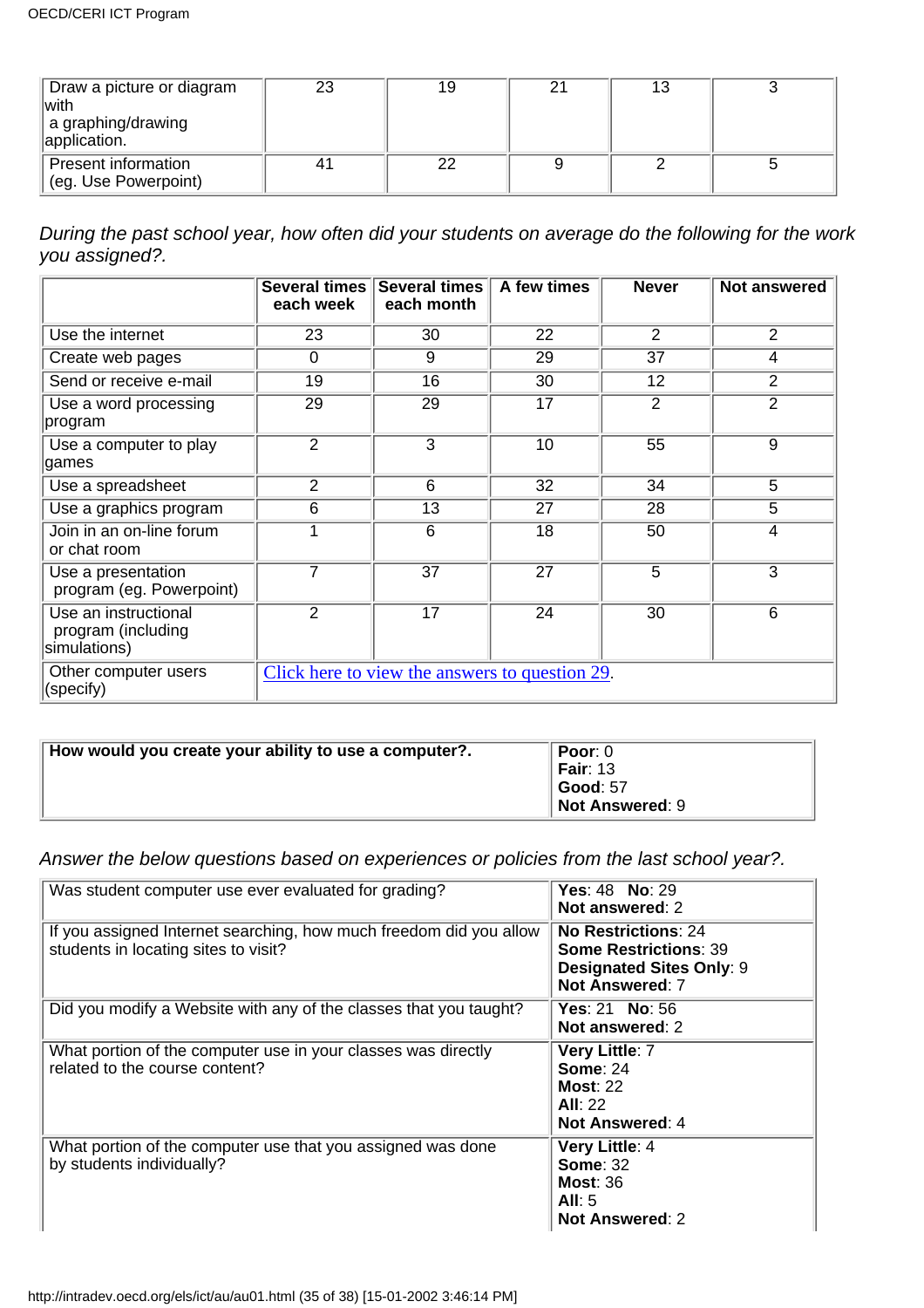| If you have a computer at home, how often did you use it for<br>preparing for teaching?                            | No Computer: 6<br>Never: 1<br>A Few Times: 10<br>Several Times a Month: 14<br>Several Times a Week: 45<br><b>Not Answered: 3</b> |
|--------------------------------------------------------------------------------------------------------------------|----------------------------------------------------------------------------------------------------------------------------------|
| Did you participate as a student or instructor in a virtual course<br>through the Internet?                        | <b>Yes: 7 No: 70</b><br>Not answered: 2                                                                                          |
| Did you involve your students in collaborative learning over the<br>lInternet<br>with students from other classes? | Yes: 12 No: 65<br>Not answered: 2                                                                                                |

| Are you currently using technology to collaborate | <b>Yes: 21 No: 56</b> |
|---------------------------------------------------|-----------------------|
| with other teachers (eg. Chat / Forums)?          | Not answered: 2       |

| How many e-mail messages do you send each week on | None: 0            |
|---------------------------------------------------|--------------------|
| $\parallel$ average?                              | <b>1 To 5</b> : 19 |
|                                                   | <b>O</b> To 11: 16 |
|                                                   | More than 12: 43   |
|                                                   | Not answered: 1    |

### *How many of the following have you ever done?*

| Made changes to a computer's hardware               | <b>Yes: 28 No: 51</b><br>Not answered: 0 |
|-----------------------------------------------------|------------------------------------------|
| Updated an application program (eg. Word Processor) | Yes: 57 No: 21<br>Not answered: 1        |
| Recovered a damaged file?                           | Yes: $40$ No: 39<br>Not answered: 0      |
| Created a website?                                  | Yes: $40$ No: $39$<br>Not answered: 0    |
| Developed a database?                               | Yes: $37$ No: $42$<br>Not answered: 0    |

#### **Appendix C: Documentation**

*Diagram of the Leadership Structure at BSSC in 2000*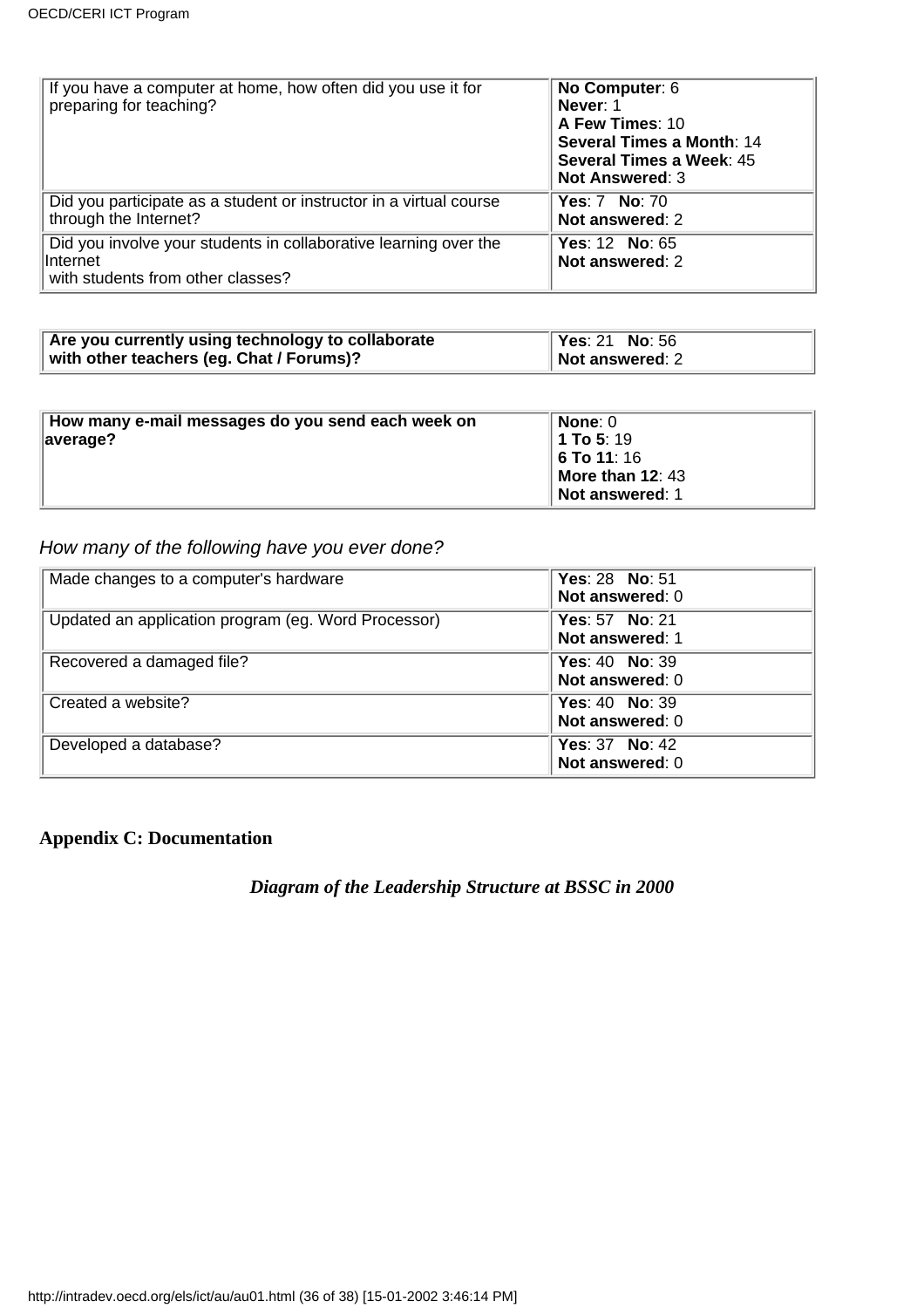|                                          |                                                                                    |                                                                                                                                                                                                                          |                                                                                                                                                 |                                                                 | Bendigo Senior Secondary College 2000<br>COLLEGE COUNCIL                                                                                                                                                  |                                                                                                                                                                              |                                                                                                                                                    |                                                                                                                                                                                                             |                                                                                                                                         |                                                                                                                                                                                                                              |
|------------------------------------------|------------------------------------------------------------------------------------|--------------------------------------------------------------------------------------------------------------------------------------------------------------------------------------------------------------------------|-------------------------------------------------------------------------------------------------------------------------------------------------|-----------------------------------------------------------------|-----------------------------------------------------------------------------------------------------------------------------------------------------------------------------------------------------------|------------------------------------------------------------------------------------------------------------------------------------------------------------------------------|----------------------------------------------------------------------------------------------------------------------------------------------------|-------------------------------------------------------------------------------------------------------------------------------------------------------------------------------------------------------------|-----------------------------------------------------------------------------------------------------------------------------------------|------------------------------------------------------------------------------------------------------------------------------------------------------------------------------------------------------------------------------|
|                                          |                                                                                    |                                                                                                                                                                                                                          | <b>Idealen</b>                                                                                                                                  |                                                                 | Floaner<br>3<br>COUNCIL                                                                                                                                                                                   | FIEL                                                                                                                                                                         | <b>Facilities</b>                                                                                                                                  |                                                                                                                                                                                                             |                                                                                                                                         |                                                                                                                                                                                                                              |
|                                          |                                                                                    |                                                                                                                                                                                                                          | <b>R</b> Halliery<br><b>BARNE</b><br>R Laker                                                                                                    | <b>College Leadership</b>                                       | College Leadership - Specific Responsibility Area - Administrative Systems<br>College Leadership - Specific Responsibility Area - Personnel & Priorities<br><b>MIL GROUP</b>                              |                                                                                                                                                                              |                                                                                                                                                    |                                                                                                                                                                                                             |                                                                                                                                         |                                                                                                                                                                                                                              |
| Management<br>Į                          | <b>Sudents</b>                                                                     | Proposel &<br><b>Principles</b>                                                                                                                                                                                          | ä<br>i<br>F                                                                                                                                     | <b>Sewer</b><br><b>Read</b>                                     | Curriculum                                                                                                                                                                                                | <b>Administrative</b><br><b>Primme</b>                                                                                                                                       | <b><i><u>International</u></i></b><br>Loadwrade                                                                                                    | <b>George Co</b><br>i<br>Samah                                                                                                                                                                              | Þ                                                                                                                                       | Web Project<br>Officer                                                                                                                                                                                                       |
| <b>Responsibility</b><br><b>Position</b> | <b>Hamburg</b>                                                                     | Assistant<br><b>Principal</b>                                                                                                                                                                                            | Ł<br>Į                                                                                                                                          | <b>Manager</b>                                                  | <b>Walker</b>                                                                                                                                                                                             | <b>Assistant</b><br><b>Repair</b>                                                                                                                                            | <b><i><u>Particular</u></i></b>                                                                                                                    | Į                                                                                                                                                                                                           | i<br>Sanada                                                                                                                             | i<br>Sidoo                                                                                                                                                                                                                   |
| Į                                        | Amanda<br><b>Relative</b>                                                          | Ì<br>š                                                                                                                                                                                                                   | Cooree<br>Cathleed                                                                                                                              | <b>Rossing</b><br>ĵ                                             | ĵ<br>Í                                                                                                                                                                                                    | <b>Halliery</b><br>1                                                                                                                                                         | <b>Signals</b><br>š                                                                                                                                | <b>Nicologie</b><br>Ì                                                                                                                                                                                       | Ĭ<br>Ì                                                                                                                                  | Lassack<br>heler                                                                                                                                                                                                             |
| l                                        | - VII Coordination<br>Student Support<br><b>The State Way</b><br>Coordination<br>ä | (extra curricular) = Cleaners<br>Student Activities - VASS<br><b>AAC Chairpenan</b>                                                                                                                                      | Health & Salety<br><b>Exception of</b><br>Management<br>Management<br><b>L.Muletenance</b><br><b><i><u><b>Rank Linksberg</b></u></i></b> =<br>ğ | <b>Separate</b><br>i<br>De<br>y.<br>ŧ,<br>¥                     | <b>TAN Registration</b><br><b>Standard Science</b><br><b>Communication</b><br><b>Construction</b><br>Corp + Par<br><b>Continued</b><br>あまり あま<br>il.<br>D<br>Î<br><b>Sport</b><br>š<br>ä                  | Daily Organiser<br>/Timelabler<br>ä,                                                                                                                                         | Crahamer Ral<br>Coordinator                                                                                                                        | Dependent of the property of<br>Development<br>Coordination<br>Coordinates<br><b>Coordinate</b><br><b>Controller</b><br>Cumbrate<br>į<br>On-Row<br>ļ<br>CAKO<br>à                                           | <b>Associate</b><br><b>Contract</b><br>ä                                                                                                | Constitution<br>あたま あいまい<br><b>Officers</b>                                                                                                                                                                                  |
| Responsibilities - Student Code          | <b><i>. Management</i></b><br>Engineering<br>of Combust<br><b>The Mary</b><br>ä    | <b>Contrast Bayers</b><br><b><i><u>Algorith</u></i></b><br><b><i><u><i><u><b>Reservations</b></u></i></u></i></b><br><b>PERMIT SON IN</b><br>- Alkstrach<br><b>Bandha</b><br><b>Parties</b><br><b>Reader</b><br>a.<br>ä, | <b>WRIG Lundslang</b><br><b>Internet</b><br><b>CONTRACTOR</b>                                                                                   | <b>Working</b><br><b>Morally</b><br>S <sub>amer</sub><br>ä<br>ä | <b>Authentication</b><br>and Reporting<br><b>Representative</b><br><b><i><u><i><u><b>Reference</b></u></i></u></i></b><br><b>Accelerated</b><br>ある はない はいきょう<br>Curriculum<br><b>Concession</b><br>Armin. | <b>Automobility Profits</b><br>Development<br><b><i><u><i><u><b>Professional</b></u></i></u></i></b><br><b><i><u>Significant</u></i></b><br>- Excersions<br>l<br>$-$ Connect | <b>International Reviews</b><br><b>The Secrets</b><br>Accordination<br>医療の アクセス<br>Conference<br><b>Navigatio</b><br><b>School</b><br>ä<br>ä<br>à. | <b>College Intranet</b><br><b>Development</b><br><b><i><u><i><u><b>Reserves to the Second</b></u></i></u></i></b><br>Delherry of<br><b>Contract</b><br><b>MOP</b><br>Ŗ<br>$\frac{1}{2}$<br>ä<br>ä<br>à<br>W | <b><i><u>Dependent</u></i></b><br>Malinformatics of<br><b>Management</b><br><b>Online Team</b><br>the college<br><b>Compa</b><br>ä<br>ä | <b>Southweather</b><br><b>Construction</b><br><b>Columnia</b><br><b>Professional</b><br><b>Manufacture</b><br>Province and<br>$-$ College KT<br>Contracts<br><b><i><u>Registration</u></i></b><br><b>Learning</b><br>ä<br>ä, |
| <b>Reportered ative</b><br>Committees    | 3)                                                                                 | ¥                                                                                                                                                                                                                        | <b>Ballista</b>                                                                                                                                 |                                                                 | <b><i><u>Identified</u></i></b>                                                                                                                                                                           |                                                                                                                                                                              |                                                                                                                                                    |                                                                                                                                                                                                             | <b>Behaving</b>                                                                                                                         |                                                                                                                                                                                                                              |

<span id="page-36-0"></span><sup>[1]</sup> The Victorian Department of Education, Employment and Training clusters schools into groups of like schools to enable comparisons of schools to be made of their relative performances on a state wide testing scheme.